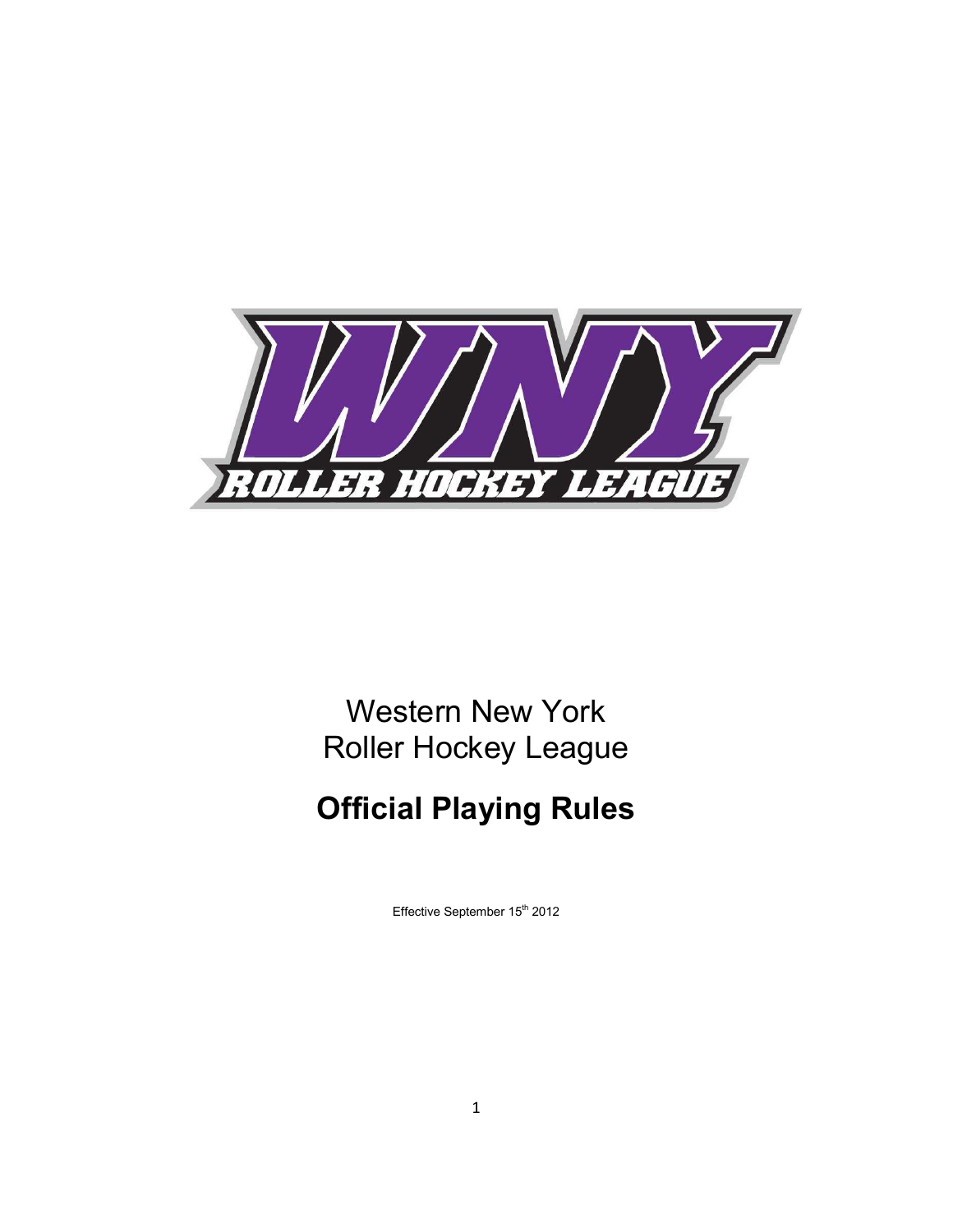# **Table of Contents**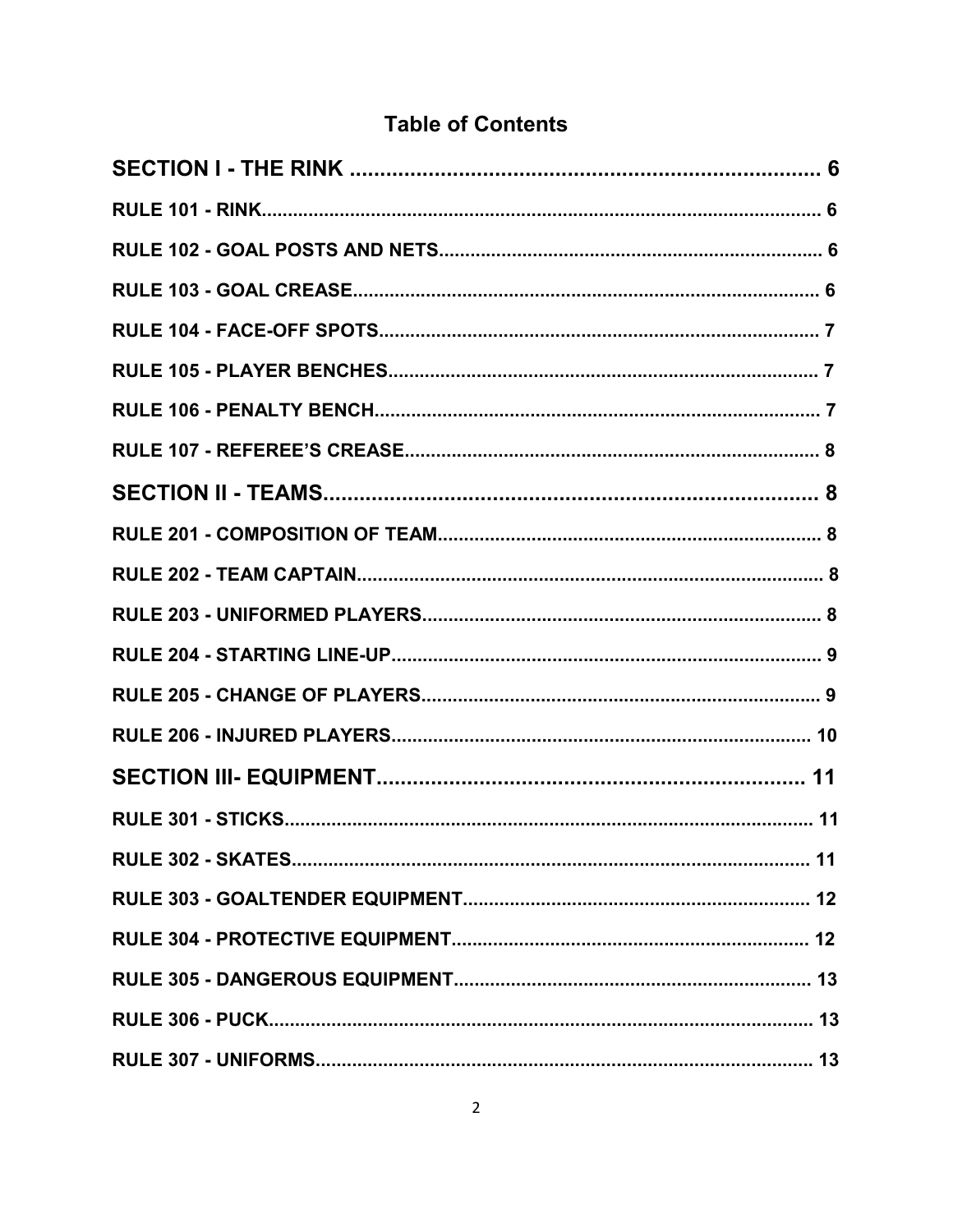| RULE 601 - ABUSE OF OFFICIALS AND OTHER MISCONDUCT 26 |  |
|-------------------------------------------------------|--|
| RULE 602 - ADJUSTMENT TO CLOTHING AND EQUIPMENT 27    |  |
|                                                       |  |
|                                                       |  |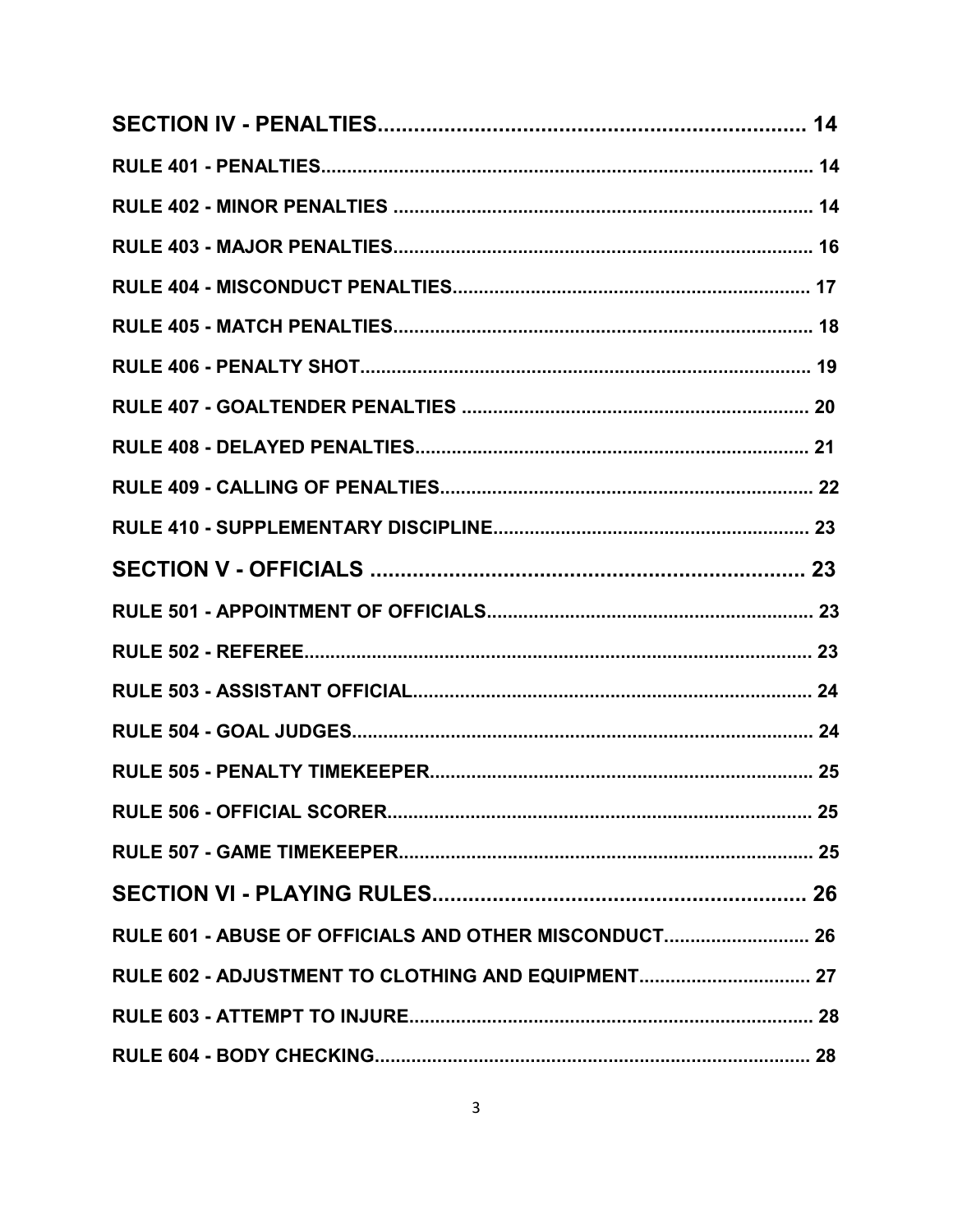| RULE 622 - HOOKING | 38 |
|--------------------|----|
|                    |    |
|                    |    |
|                    |    |
|                    |    |
|                    |    |
|                    |    |
|                    |    |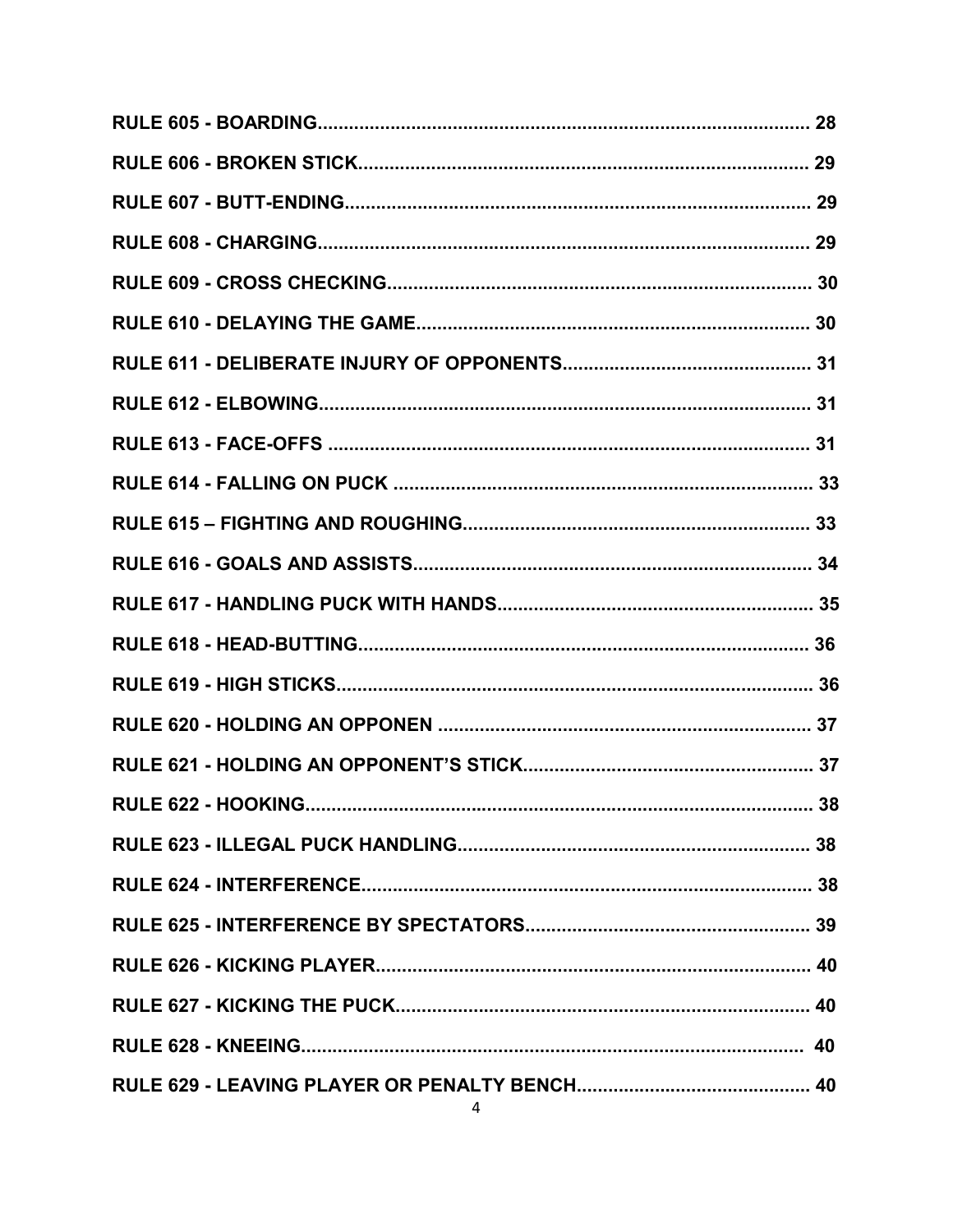| RULE 633 - REFUSING TO START PLAY AND FORFEITURE 43 |  |
|-----------------------------------------------------|--|
|                                                     |  |
|                                                     |  |
|                                                     |  |
|                                                     |  |
|                                                     |  |
|                                                     |  |
|                                                     |  |
|                                                     |  |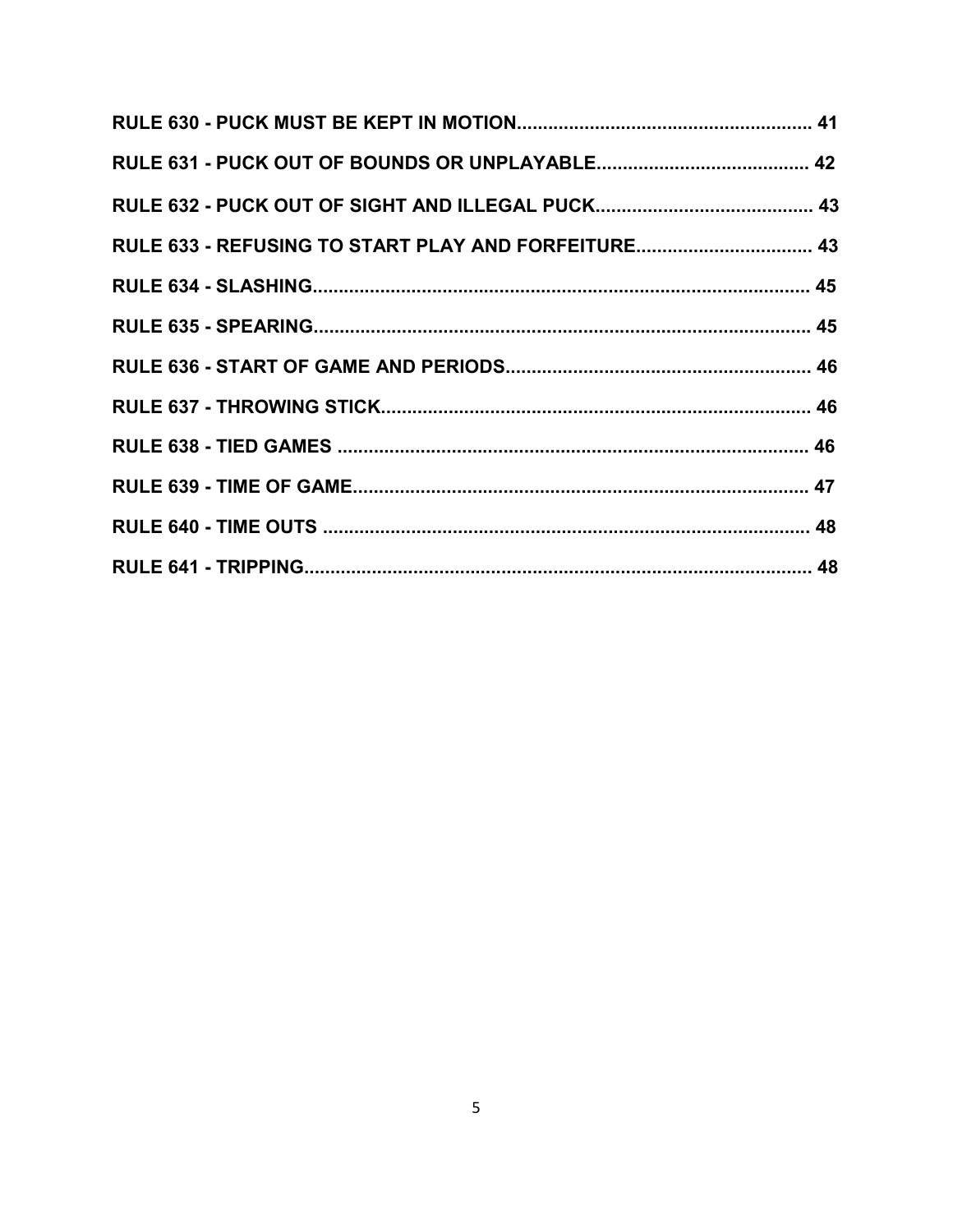# **SECTION I - THE RINK**

# RULE 101 – RINK

(a) Roller hockey shall be played on a plastic tiled, wooden, or cement floor, which shall be in good condition.

(b) The rink shall be marked according to the diagram included with these rules, taking into consideration the dimensions indicated herein.

(c) Dimensions of the rink surface may vary between 70 to 90 feet in width and 160 to 210 feet in length. It is recommended that the corners be uniformly rounded in the arc of a circle with a radius in proportion to the length and width of the playing surface.

# RULE 102 - GOAL POSTS AND NETS

(a) The goals will consist of NHL style nets. They may be metal or PVC pipe frames, with the pipes a minimum diameter of 2". They must be covered with netting strong enough to withstand any shot. Goals should be 6' wide and 4' tall, but they may be 5'1" wide by 3'5" tall as well. The goal posts should be painted red or blue. Optionally, the upright posts and front cross bar should always be red or blue but all other exterior surfaces can be white. The back inside post, which rests on the floor, should be padded. If possible, the goals should be affixed to the floor with Velcro, or by flexible pegs. These pegs should not exceed 6" in length.

RULE 103 - GOAL CREASE

(a) In front of each goal, a Goal Crease area shall be marked by a red or blue line 2 inches wide.

(b) The goal crease shall be laid out as follows for goals, which are 6' by 4'. A semicircle 6 feet in radius and 2 inches in width and red or blue in color shall be drawn using the center of the goal line as the center spot. In addition, an L-shaped marking of 5" in length (both lines) at each front corner will be painted or taped on the floor. The location of the L-shaped marking is measured by drawing an imaginary 4' line from the goal line to the edges of the semicircle. At that point the arrow may be drawn. If any other size goals are used, these dimensions should be adjusted proportionally.

(c) At each end of the rink, a 2-inch red or blue line, referred to as the goal line, shall be marked completely across the width of the rink. This line should be a minimum of 12 feet to a maximum of 15 feet from each end of the rink. The goal line should be painted in such a manner that it extends vertically up the sideboards.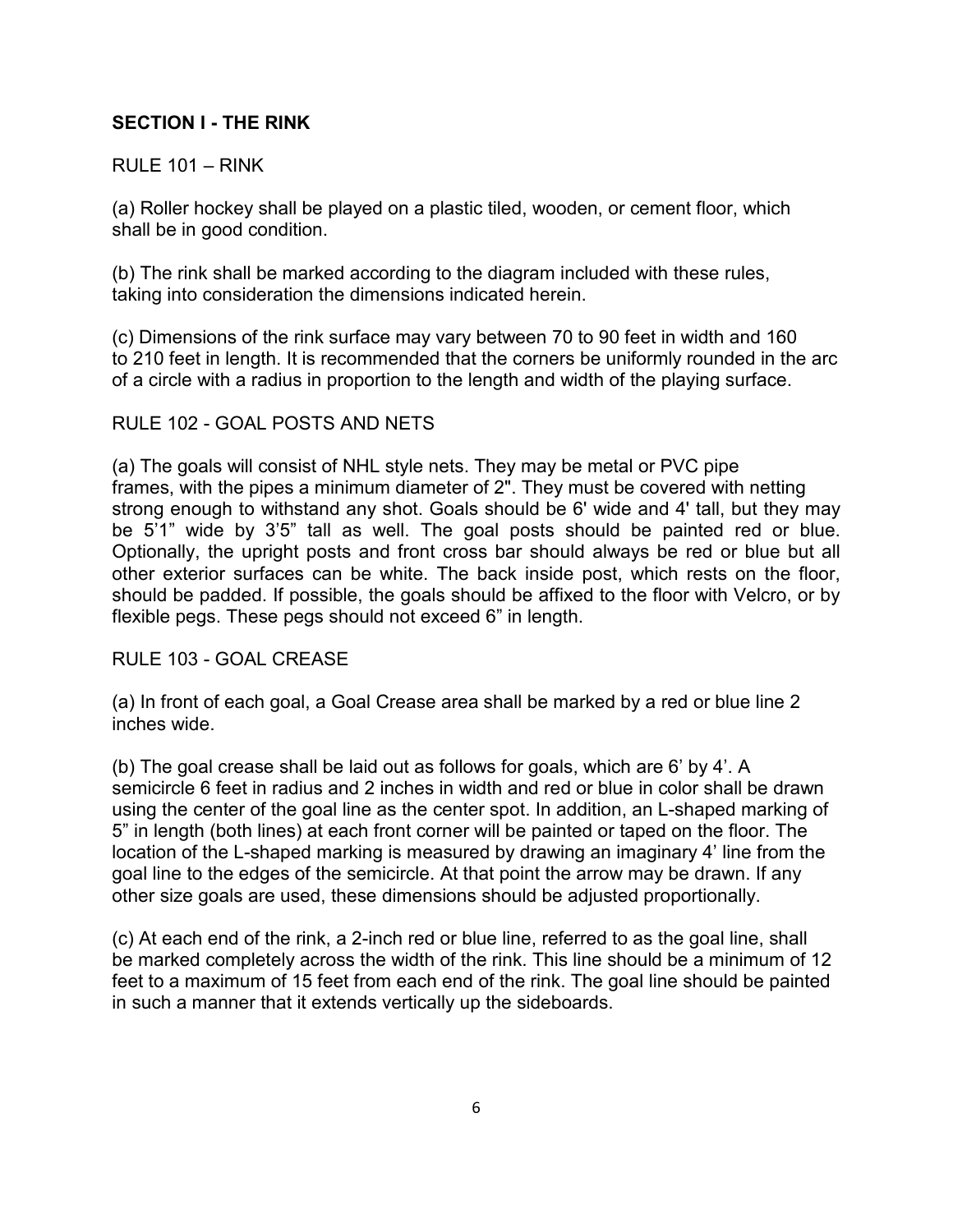#### RULE 104 - FACE-OFF SPOTS

(a) One 12" face-off spot shall be at the exact center of the floor. A 15-foot radius circle shall be marked in red or blue around this face off spot. On both sides of the circle, there shall be two lines, red or blue in color, 2 feet long, 2 inches wide and 4 feet apart. The game will be started with a face-off from this spot, as well as the beginning of each period, after each goal is scored, and before sudden death overtime (if applicable).

(b) In both end zones along an imaginary line, 20 feet out from each goal line and parallel to it at a point that is measured from the side boards at a length of 25% of the total width of the floor, face-off circles with a radius of 12 inches will be drawn on the floor in red or blue. A 15-foot radius, 2-inch wide circle, should be drawn around the face off spots in red or blue paint or tape. On both sides of the circle, there shall be two lines, red or blue in color, 2 feet long, 2 inches wide and 4 feet apart.

#### RULE 105 - PLAYER BENCHES

(a) Each rink should have seats or a bench for the use of each team, to be known as the player benches. Each player bench shall accommodate at least 10 persons and shall be placed immediately alongside the playing surface in the neutral area as near as possible to the center of the rink and convenient to the dressing rooms. All doors that open to the rink surface shall swing away from the playing surface.

(b) Only players in uniform, the Manager, Coach and Trainer shall be permitted to occupy the player benches. A total of no more than four (4) non-players may be on the player bench at any time.

(c) During a game, Coaches, Trainers, and Managers will be confined to the player bench unless a game official allows otherwise. Violation of this rule may result in the assessment of a Bench Minor Penalty.

(d) Teams will maintain the same bench for the entire game.

(e) Since games are comprised of three periods, each team must start the game defending the goal, which is at the same end of the rink from their player bench. Teams will not switch ends for overtime periods.

RULE 106 - PENALTY BENCH

(a) Each rink will have seats or benches to be used for the seating of penalized players, Game Timekeeper and Official Scorer. The penalty bench should be located a substantial distance from the players' bench. The recommended location for the penalty benches is at the opposite side of the rink from the players' bench.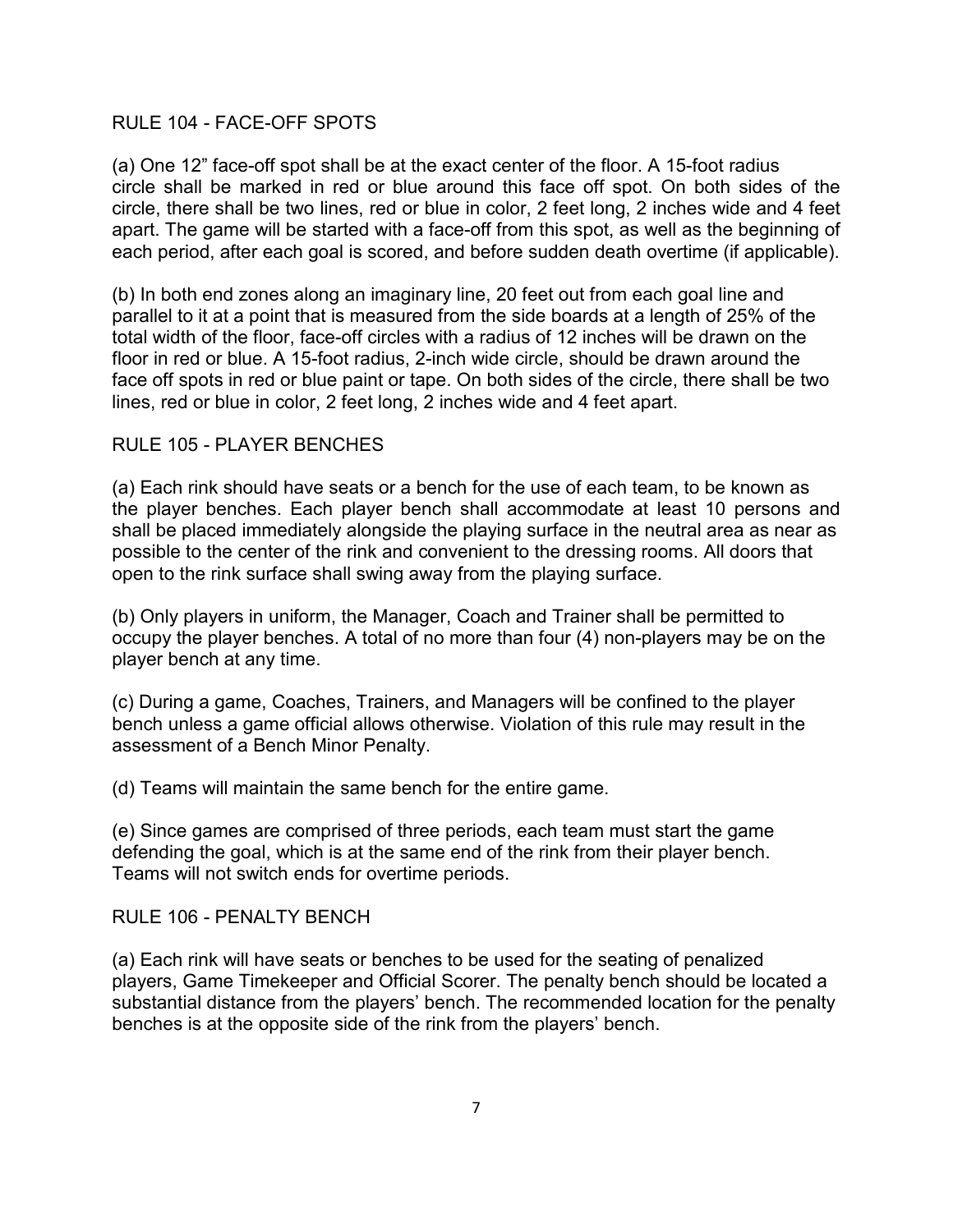RULE 107 - REFEREE'S CREASE

(a) A line in the shape of a semi-circle and with a 10 foot radius, 2 inches wide, shall be marked on the floor in red or blue paint or tape directly in front of the Timekeeper's seat. This area shall be known as the "Referee's Crease".

# **SECTION II – TEAMS**

RULE 201 - COMPOSITION OF TEAM

(a) A roller hockey team will consist of no more than 15 players.

(b) Teams must start a game with four skaters and a goaltender on the floor if at full strength.

RULE 202 - TEAM CAPTAIN

(a) One Captain shall be appointed by each team, and that player alone shall have the privilege of discussing with the Referees any question relating to interpretation of rules which may arise during the progress of a game. He/she shall wear the letter "C," approximately 3 inches in height and in contrasting color in a conspicuous position on the front of the jersey.

(b) Alternate Captains (not more than two) shall be accorded the privileges of the Captain. Alternate Captains shall wear the letter "A," approximately 3 inches in height and in a contrasting color in a conspicuous position on the front of the jersey.

(c) The Referees or official scorer shall be advised prior to the start of each game, the name of the Captain of the team, also the identity of the players who will serve as Alternate Captains when the Captain is off the floor.

(d) No goalkeeper or playing Coach shall be entitled to exercise the privileges of Captain or Alternate Captain on the floor.

(e) Only the Captain or Alternate Captain on the floor at the time of the stoppage of play (but not both) shall have the privilege of discussing with the Referees any point relating to the interpretation of rules. Any Captain, Alternate Captain or player who comes off the bench and makes any protest or intervention with the Referees for any purpose may be assessed a misconduct penalty. A complaint about a penalty is NOT a matter "relating to the interpretation of the rules", and a minor penalty shall be imposed against any Captain or other player making such a complaint.

#### RULE 203 - UNIFORMED PLAYERS

(a) At the beginning of each season, the Manager, Coach, or Captain of each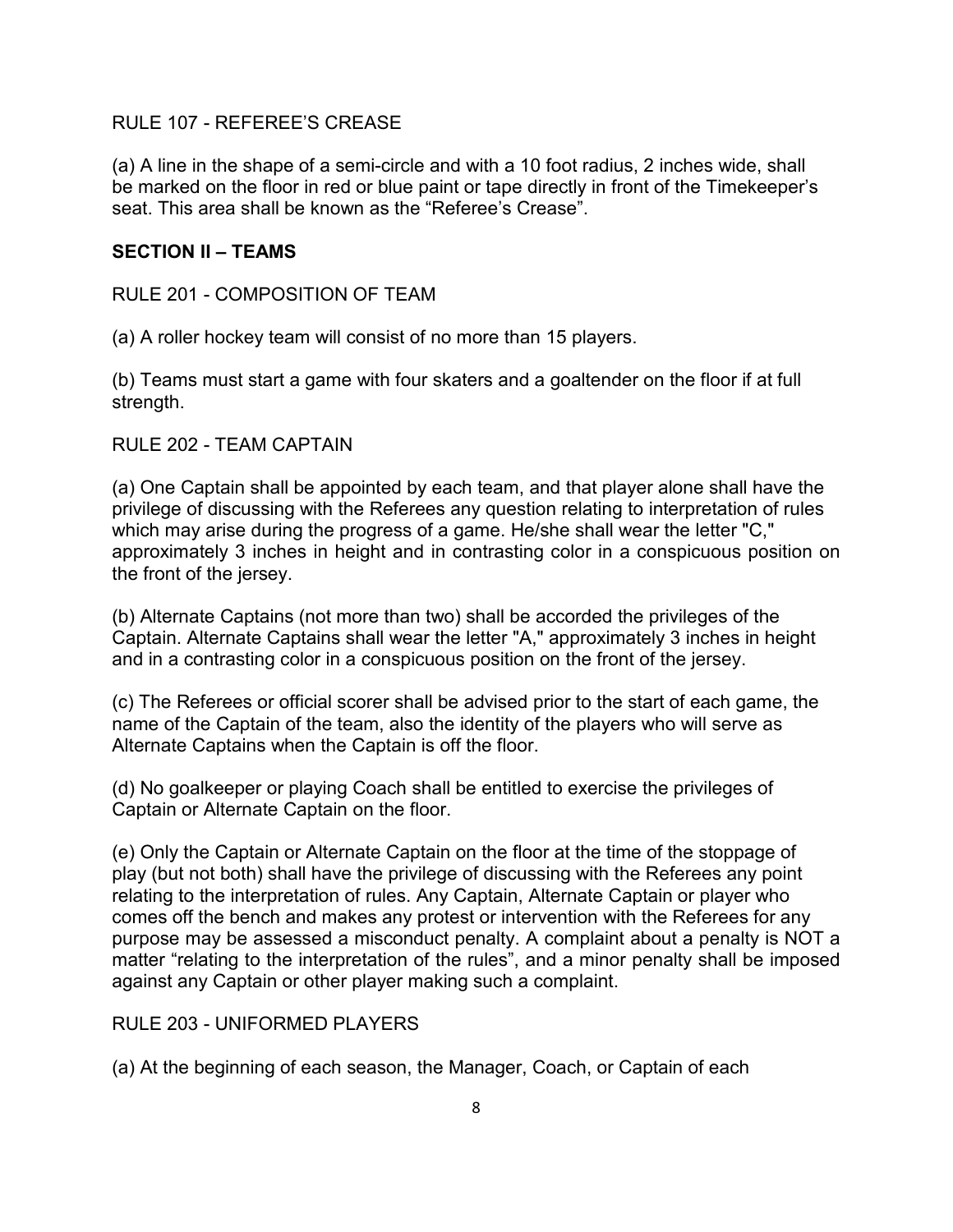team shall list on the official game roster, the players, with goaltender(s) identified who shall be eligible to play in each game of the season.

(b) A list of the names and numbers of all eligible players must be handed to the League Director before the start of the season, and changes in the list or addition thereto shall be permitted only through the League Director.

(c) Each team shall be allowed one goaltender on the floor at one time. The goaltender may be removed and another "player" substituted. Such substitute shall not be permitted the privilege of the goaltender.

(d) Any substitute goaltender entering the game for any reason shall not be permitted a warm up.

# RULE 204 - STARTING LINE-UP

(a) A team must have a fully dressed and equipped goaltender and four fully dressed and equipped skaters on the floor at the end of the warm-up to start any game. If this requirement cannot be met, then a loss of that team's time-out, delay of game penalty, or even a forfeit may be declared by the Referees or League Director against the team not able to field a goaltender and four skaters.

RULE 205 - CHANGE OF PLAYERS

(a) Players may be changed at any time from the player benches, provided that the player or players leaving the floor shall always be within 5 feet of the bench before substitutions may come on the floor.

(b) A player serving a penalty on the penalty bench, who is to be changed after the penalty has been served, must proceed at once by the way of the floor and be within 5 feet of his/her own player bench before any change can be made.

(c) For any violation of this rule, a Bench Minor Penalty shall be imposed. NOTE 1: If, in the course of making a substitution, either the player entering or leaving the game deliberately plays the puck or makes any physical contact with an opposing player while the retiring player is actually on the floor, then the infraction of "too many players on the floor" will be called. If, in the course of a substitution, the puck accidentally strikes either player, the play will not be stopped and no penalty will be called. NOTE 2: When a goaltender leaves his/her goal area for the purpose of a player change, and the substitution is made prematurely, the violation when called will be either a face off at center or a face off in the defensive zone, depending upon where the offending team touches the puck, and no penalty will be called. NOTE 3: If there are less than two minutes remaining in either regulation time or anytime during overtime, and a penalty is imposed for a deliberate illegal substitution, a penalty shot shall be awarded to the non-offending team.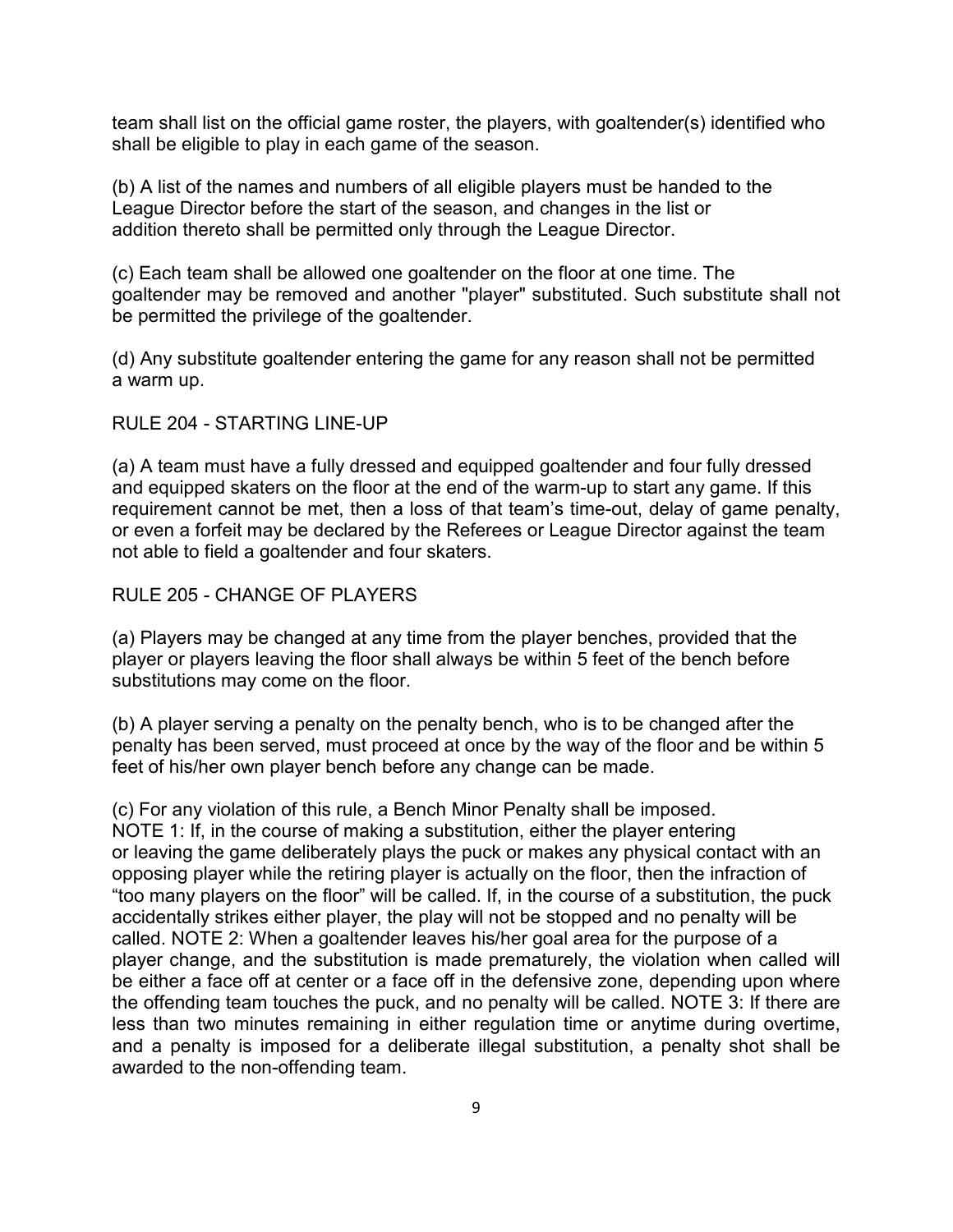(d) During a stoppage of play, especially during running time, player changes must be made immediately after the whistle, stopping play. The referee may hold the clock and issue a warning to a team deliberately delaying the game. Any subsequent delay after this will result in a bench minor penalty. Any subsequent delay by a Coach causing the clock to wind down unnecessarily may be penalized with a bench minor. (In effect the first warning will hold the clock until the puck has been dropped.)

# RULE 206 - INJURED PLAYERS

(a) When a player, other than a goaltender, is injured or compelled to leave the floor during a game, he/she must leave the game and play must continue immediately.

(b) If a goaltender sustains an injury or becomes ill, he/she must be ready to resume play immediately or be replaced by a substitute goaltender, and NO additional time shall be allowed by the Referees for the purpose of enabling the injured or ill goaltender to resume his/her position. No warm-up shall be given to the replacement goaltender.

(c) The substitute goaltender shall be subject to the regular rules governing goaltenders and shall be entitled to the same privileges. When a substitution for the regular goaltender has been made, such regular goaltender shall not resume his/her position until the first stoppage of play thereafter.

(d) If an injured player receives a minor penalty, the penalized team shall place a substitute player on the penalty bench before the penalty expires and no other replacement for the penalized player shall be permitted to enter the game except from the penalty bench. For violation of this rule a Bench Minor Penalty shall be imposed. The penalized player who has been replaced on the penalty bench shall not be eligible to play until his/her penalty has expired.

(e) When a player is injured so that he cannot continue play or go to his/her bench, the play shall not be stopped until the injured player's team has secured possession of the puck. If the player's team is in possession of the puck at the time of injury, play shall be stopped immediately, unless his/her team is in a scoring position. The Referees may stop the clock during such injury.

(f) A player other than the goaltender whose injury appears serious enough to warrant a stoppage of play may not participate further in the game until the completion of the ensuing face-off.

(g) If a player is obviously bleeding, play shall be stopped immediately and the injured player shall be ruled off the playing surface. The player will not be permitted to return to play until the bleeding has been stopped and the wound covered. If any blood is present on the uniform of any player, such player must leave the floor and not return until the blood is removed from uniform, or the uniform is changed. NOTE 1: In a case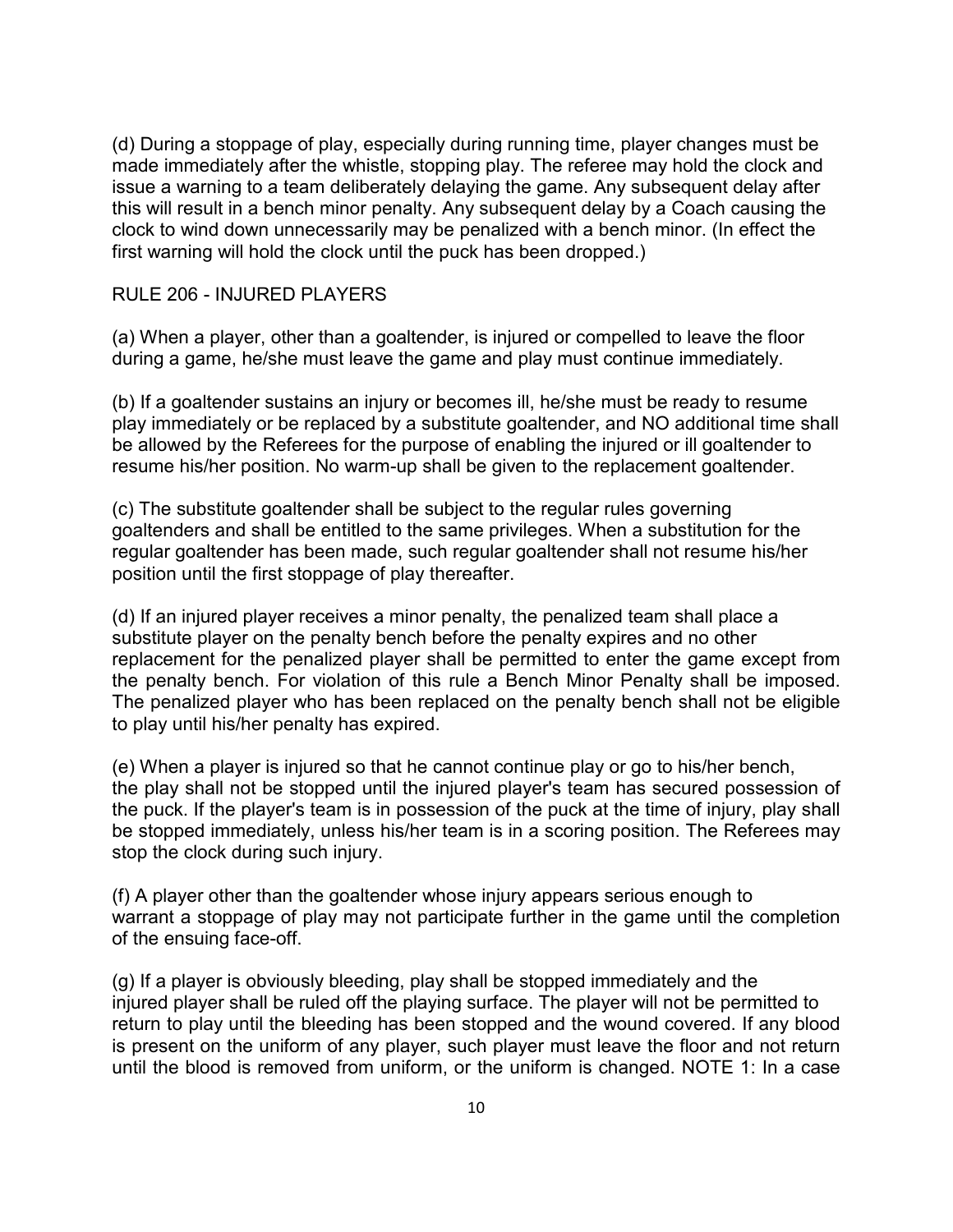where it is obvious that a player has sustained a serious injury the Referees may stop the play immediately regardless of who is in possession of the puck.

# **SECTION III- EQUIPMENT**

NOTE 1: A request for the measurement of equipment shall be limited to one per team at a stoppage of play.

RULE 301 – STICKS

(a) Sticks shall be made of wood or other approved material and must not have any projections extending from the stick. Tape may be wrapped around the blade of the stick. However, if house rules prohibit the use of any type of tape on the stick blade, use of such tape may be subject to an equipment minor penalty.

(b) No stick shall exceed 63 inches in length from the heel to the end of the shaft and no more than 12 1/2 inches from the heel to the end of the blade. The curvature of the blade of the stick shall not be restricted. The blade of the floor players' stick must be a minimum of 2 inches and may not exceed 3 inches in width at any point.

(c) The blade of the goaltender's stick may not exceed 3 1/2 inches in width at any point except at the heel where it must not exceed 4 1/2 inches in width, nor shall the goaltender's stick exceed 15 1/2 inches in length from the heel to the end of the blade. The widened portion of the goaltender's stick extending up the shaft of the blade shall not extend more than 26 inches from the heel and shall not exceed 5 inches in width.

(d) A minor penalty shall be assessed any player, including the goaltender, for using a stick which does not conform to the provisions of this rule. Any illegal stick is to be kept by the Referees or League Director until the game is over.

(e) Should a player refuse to surrender his/her stick for measurement, that player shall be assessed a minor plus a misconduct penalty.

RULE 302 – SKATES

(a) No projections on skates other than those designed by the manufacturer are permitted.

(b) All axle openings must contain an axle and a wheel. (Ex: A four-wheel frame must contain four axles and four wheels.)

(c) Any player found on the floor breaking any of the above rules may receive a minor penalty and may not return to play until the fault is corrected.

(d) The use of speed skates or any skate so designed that it may cause injury is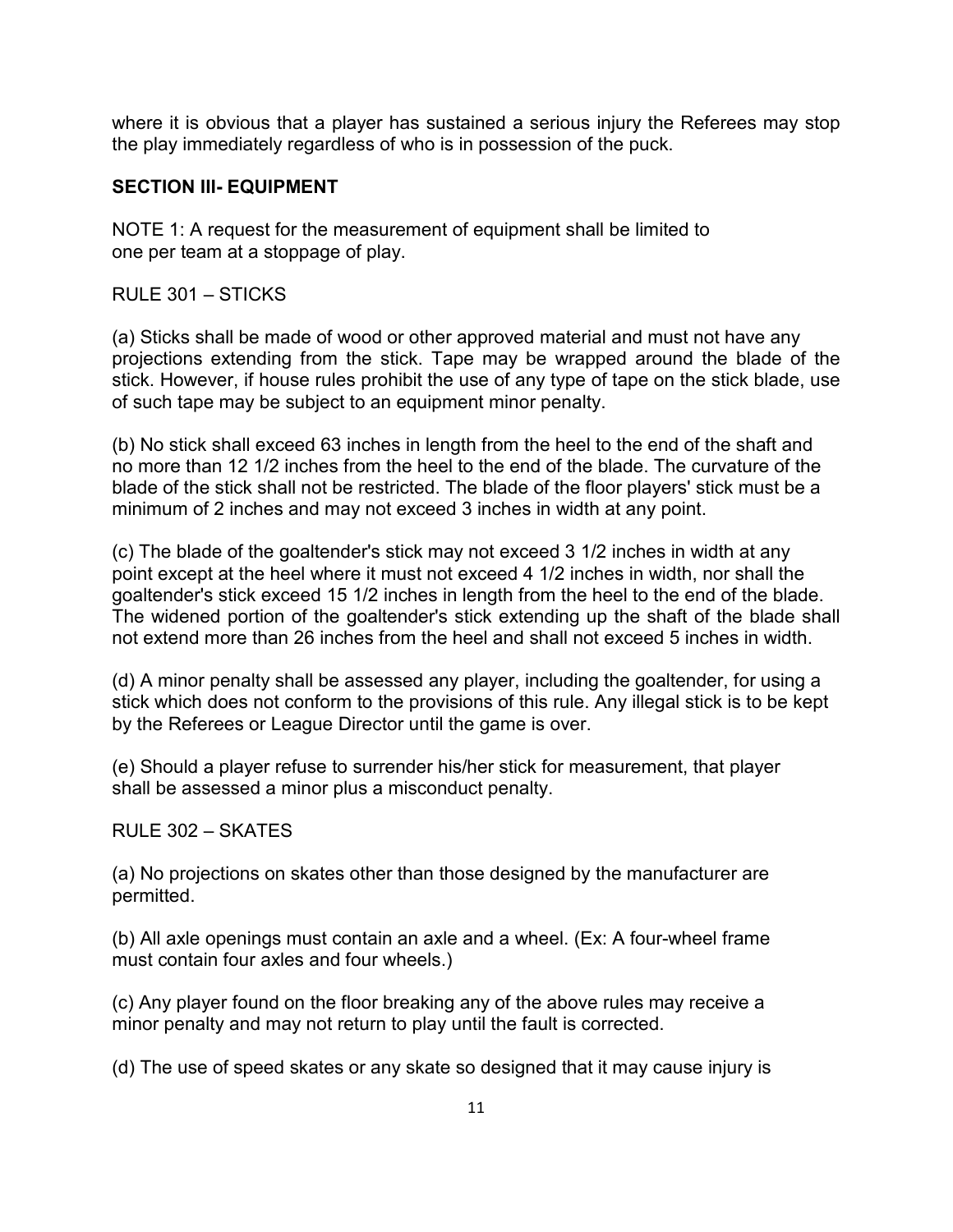prohibited.

(e) The use of quad skates is allowed, but not recommended.

RULE 303 - GOALTENDER EQUIPMENT

(a) With the exception of skates and sticks, all equipment worn by the goaltender must be constructed solely for the protection of the head or body, and must not include any garment or contrivance, which would give the goaltender any undue assistance in tending goal.

(b) The goaltender's blocker glove shall not exceed 8 inches in width or 16 inches in length at any point.

(c) The maximum length of a goaltender's catching glove shall not exceed 17 inches. The cuff shall not exceed 9 inches in width. Any bar or attachment between the cuff and the thumb shall only extend in a straight line. Any other pocket or pouch added to the glove by a manufacturer or otherwise is not acceptable and makes the glove illegal.

(d) Abdominal aprons extending down the thighs or the outside of the pants are prohibited.

(e) The goaltender's leg pads may not exceed 12 inches in width, and may not be altered in any way.

(f) It is mandatory for all goaltenders to wear a HECC or CSA approved helmet designed for hockey goaltenders with helmet strap properly fastened and a HECC or CSA approved full-face mask designed for hockey goaltenders. All goaltenders must wear chest protection. Throat protection is highly recommended.

(g) Violation of the goaltender equipment rule will result in a minor penalty and removal of the goaltender from the game until the equipment in question is adjusted to meet the correct specifications.

RULE 304 - PROTECTIVE EQUIPMENT

(a) Each participant is personally responsible to wear protective equipment for all games and warm-ups. Recommended equipment for all players is: internal mouth guard, hip pads, padded long hockey pants, chest protection, and throat protection. Mandatory equipment for players under 18 years of age is: HECC or CSA approved helmet with chin strap properly fastened, HECC or CSA approved full face mask fastened properly to the helmet, elbow pads, hockey gloves, hockey shin pads, protective cup or pelvic protector. Mandatory equipment for players 18 years of age and older is: Helmet designed for ice hockey with helmet strap properly fastened, elbow pads, hockey gloves, hockey shin pads, protective cup or pelvic protector.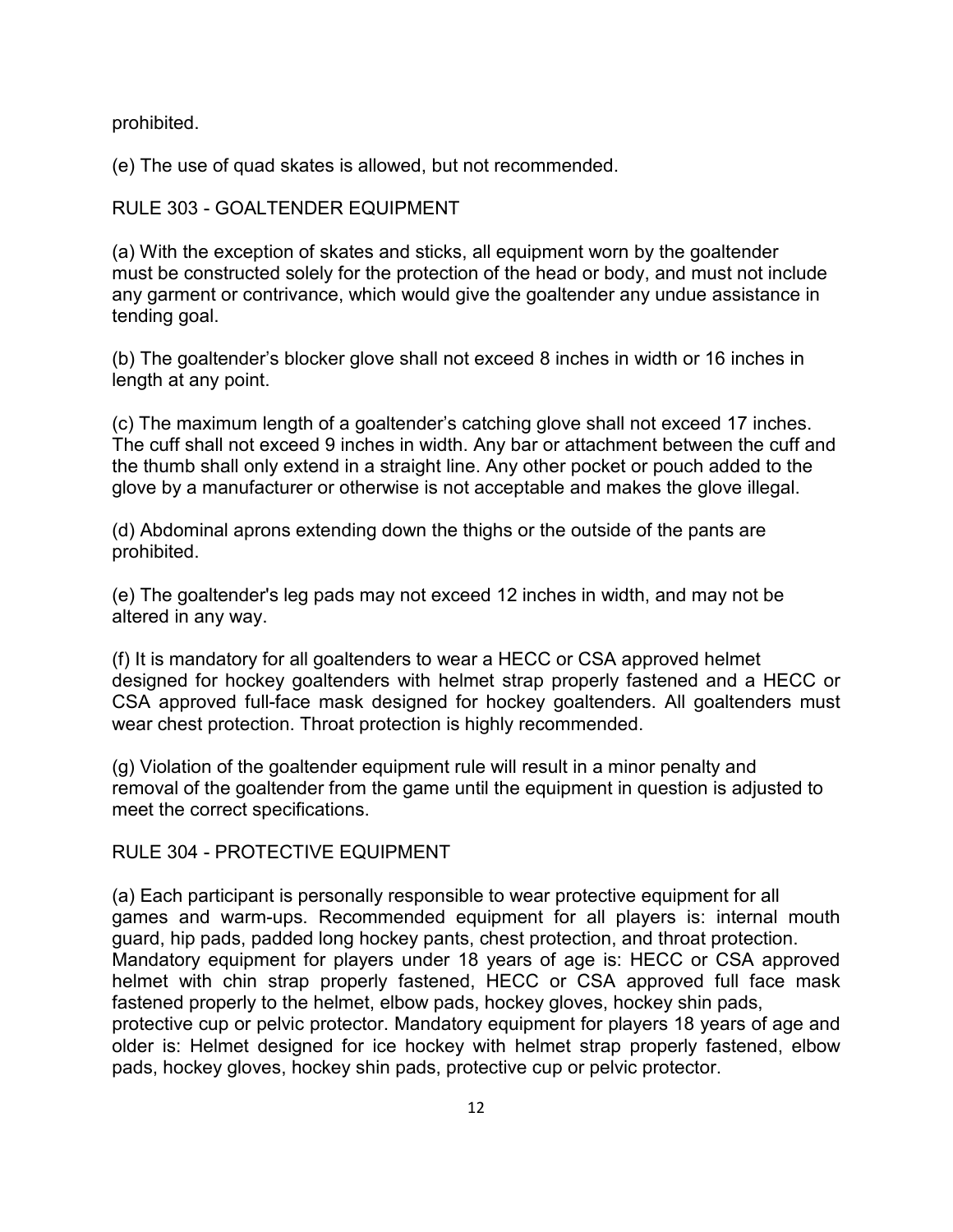(b) All protective equipment except gloves, head gear or goaltender leg pads, must be entirely under the uniform. After one warning by the Referees, a minor penalty shall be imposed on the offending player for violation of this rule.

(c) All players in the 18u/High School Division, regardless of age, must wear a HECC or CSA approved full facemask.

(d) Eyeglass wearers must have plastic, not glass lenses in their eye wear.

(e) A glove from which all or part of the palm has been worn out or cut to permit the use of bare fingers shall be considered illegal equipment, and if any player wears such a glove in play a minor penalty shall be imposed on him/her.

(f) Violation of the protective equipment rule will result in a minor penalty and removal of the player from the game until the equipment in question is adjusted to meet the correct specifications.

RULE 305 - DANGEROUS EQUIPMENT

(a) The use of pads or protectors made of metal or any other material likely to cause injury to a player is prohibited. The wearing of casts or splints made of hard or unyielding materials is prohibited, even if padded.

(b) All elbow pads, which do not have a soft protective covering of sponge rubber or a similar material at least 1/2 inch thick, shall be considered dangerous equipment.

RULE 306 – PUCK

(a) The official puck used for all games is the Rinkside Rocket Puck.

RULE 307 – UNIFORMS

(a) Teams are permitted to solicit commercial sponsors that may supply competitive uniforms, equipment & off-rink wear. The team uniform may include identification of the sponsor's name or logo, without restriction to size or shape. However, WNYRHL reserves the right to black out any sponsor's name due to sponsorship conflicts with **WNYRHL** 

(b) All players participating in WNYRHL games must be uniformed and have matching jerseys with long sleeves. Full-length hockey pants or sweat pants must be worn. Short pants are not allowed.

(c) All players shall wear identifying numbers not less than 10" on the backs of their jerseys. All numbers assigned must be whole numbers only between 1 and 99 (no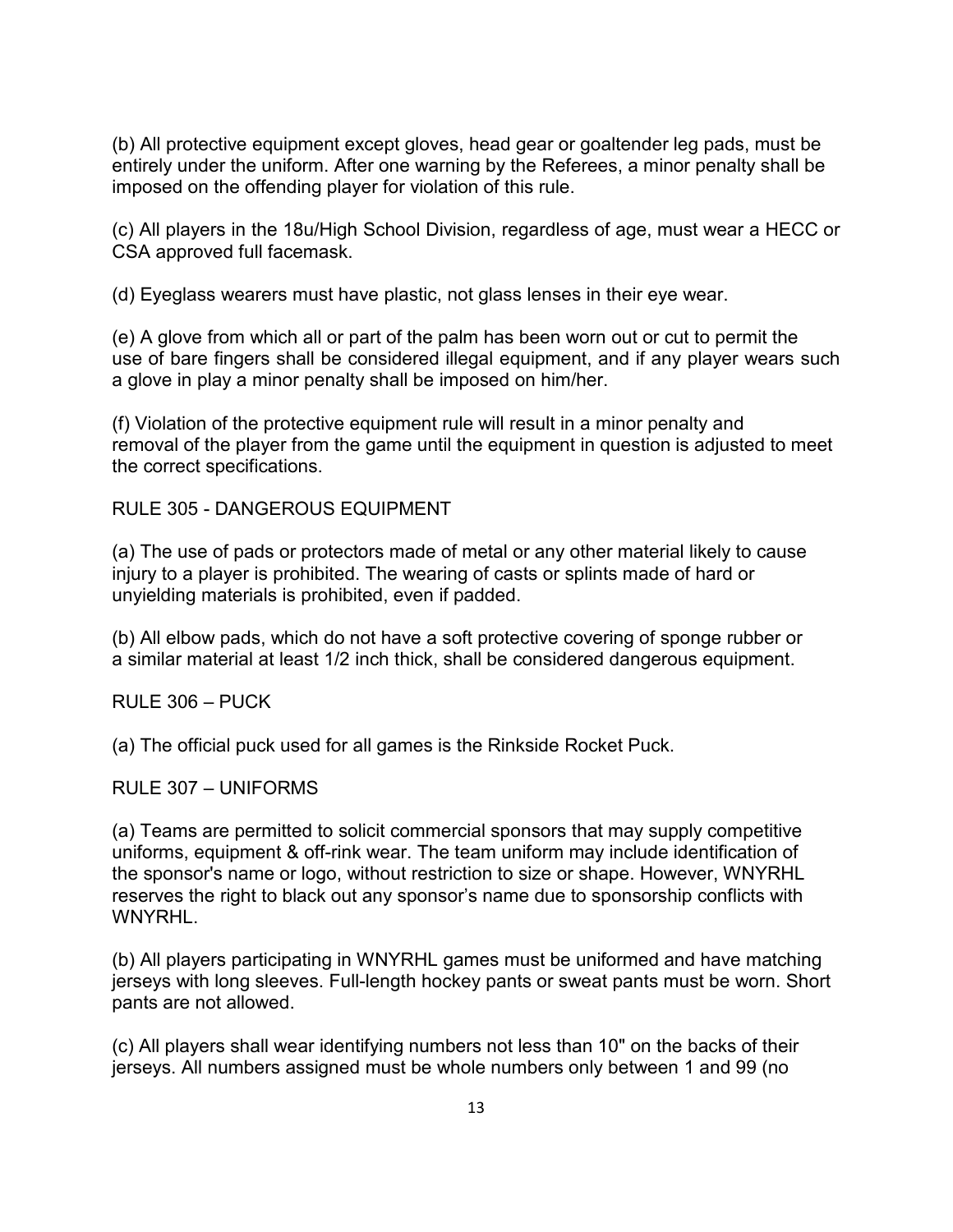fractions, decimals etc.). No two members of the same team will be assigned or permitted to wear the same number. One team Captain and two Alternate Captains shall have a small "C" or "A" on the right shoulder of their jersey.

(d) It will be the responsibility of the visiting team to change its jerseys if the colors of the competing team conflict. The decision in this matter shall be left to the Referees in charge of the game. The home team is to wear a predominately lighter color jersey. The League Director, however, may request that a team change jerseys at any time to avoid conflict.

(e) Each player's jersey, including goaltenders, on a particular team must match in color.

(f) Should a player report for play wearing a uniform bearing illegal inscriptions, the Referees is required to cause the offending inscription to be removed or covered. If refused, the offender shall be barred from the game or contest, or in any matter participating in the event and the matter must be reported to WNYRHL Hockey Operations Office.

# **SECTION IV – PENALTIES**

RULE 401 – PENALTIES

(a) Penalties shall be divided into the following classes:

- 1. Minor Penalties
- 2. Bench Minor Penalties
- 3. Major Penalties
- 4. Misconduct Penalties
- 5. Match Penalties
- 6. Penalty Shot

(b) When play is not actually in progress and any player commits an offense, the same penalty shall apply as though play were actually in progress.

(c) The minimum number of players a team may have on the floor due to penalties is 3: (2 skaters and 1 goaltender, or 3 skaters).

RULE 402 - MINOR PENALTIES

(a) Depending on the length of periods and whether playing time is by stopped clock or running clock, minor penalties may be either 2 or 3 minutes in length. However, whichever time is used, it should be consistent. For purposes of the following rule definitions, 2 minutes shall be used.

(b) For a Minor Penalty assessed to any player other than a goaltender, such player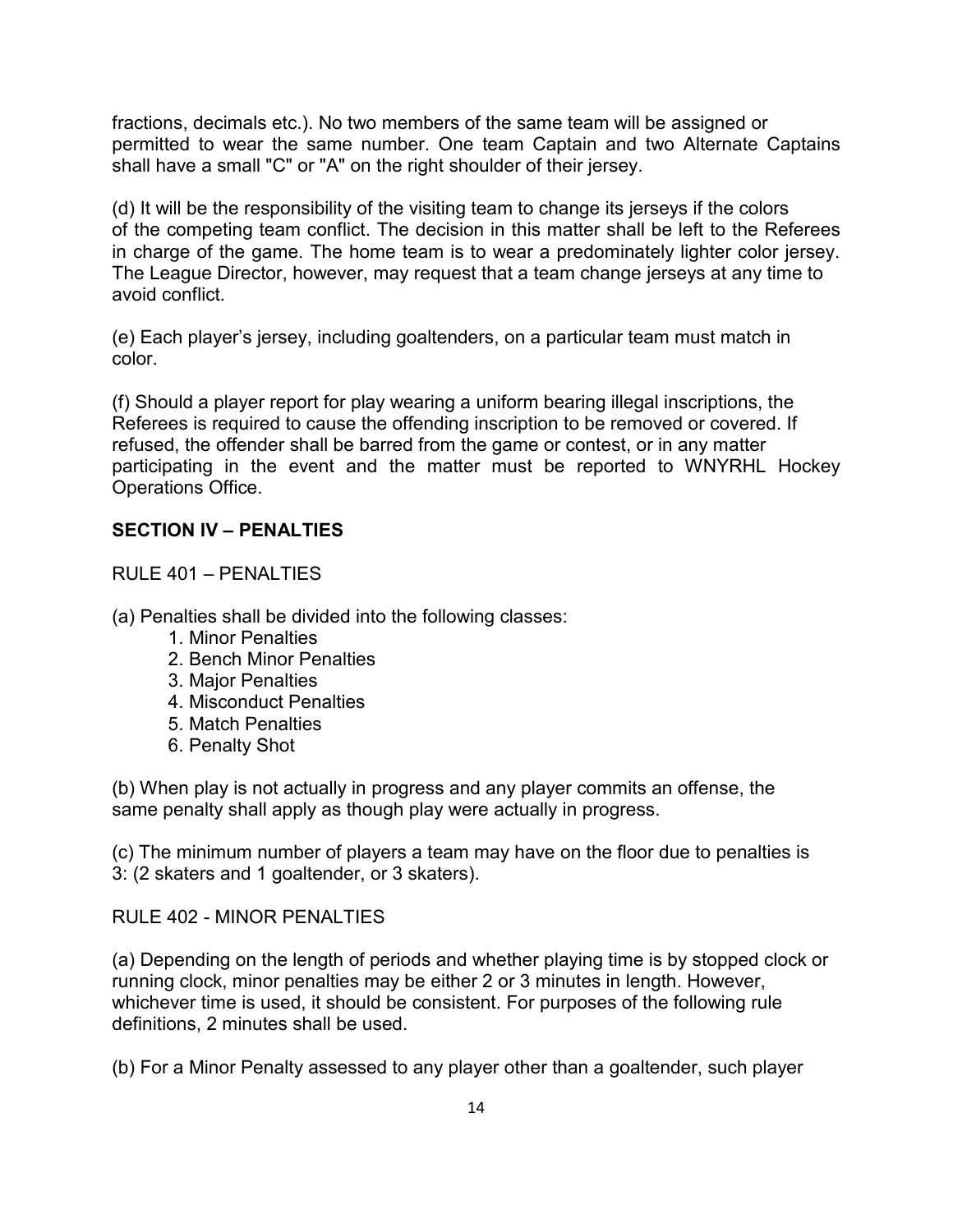shall be ruled off the floor for 2 minutes, during which time no substitute shall be permitted. The player may leave the penalty bench upon expiration of his/her penalty or upon the scoring of a goal by the opposing team. If a Minor Penalty is assessed to a goaltender, a player on that team that was on the floor at the time of the infraction must serve the penalty.

(c) A "Bench Minor" penalty involves the removal from the floor of one player of that team for two minutes. Any player on the team may be designated to serve the penalty by the Coach or playing Captain and such player shall take his/her place on the penalty bench promptly and serve the penalty as if it was a minor penalty imposed upon him/her. NOTE 1: If running time is being played and a minor or bench minor penalty terminates during a stoppage of play, allowing the team to have an additional player on the floor, the player so penalized shall remain in the penalty bench until the ensuing faceoff is conducted.

(d) If while a team is short-handed by one or more minor or bench minor penalties, the opposing team scores a goal, the first of such penalties shall automatically terminate. NOTE 1: "Short-handed" means that the team must be below the numerical strength of its opponents on the floor at the time the goal is scored. The minor or bench minor penalty which terminates automatically is the first non-coincidental minor penalty assessed. Thus, coincident minor penalties to both teams do NOT cause either side to be "short-handed". Although each team is playing short, they are at equal strength. If a goal is scored on a penalty shot against a team that is already shorthanded because of one or more minor or bench minor penalties, such penalties shall not automatically terminate and no penalized player shall be permitted to return to the surface.

(e) If the referee signals an additional minor penalty(s) against a team that is already shorthanded because of one or more minor or bench minor penalties, and a goal is scored by the non-offending team before the whistle is blown, the goal shall be allowed, the delayed penalty(s) shall be assessed and the first non-coincidental minor penalty already being served shall terminate.

(f) When a player receives a major penalty and a minor penalty at the same time, the major penalty shall be served first by the penalized player except if the major penalties are coincident, in which case the minor penalty shall be served first.

(g) When either team is short handed by two players and coincidental penalties are imposed upon players of each team, the penalized players shall take their places in the penalty bench and such players shall not leave the penalty bench until the first stoppage of play following the expiration of their respective penalties. Immediate substitution shall be made for players so penalized.

(h) A team may not be deprived of a man advantage situation in a game due to any minor penalties already being served. If such a scenario arises, the players serving any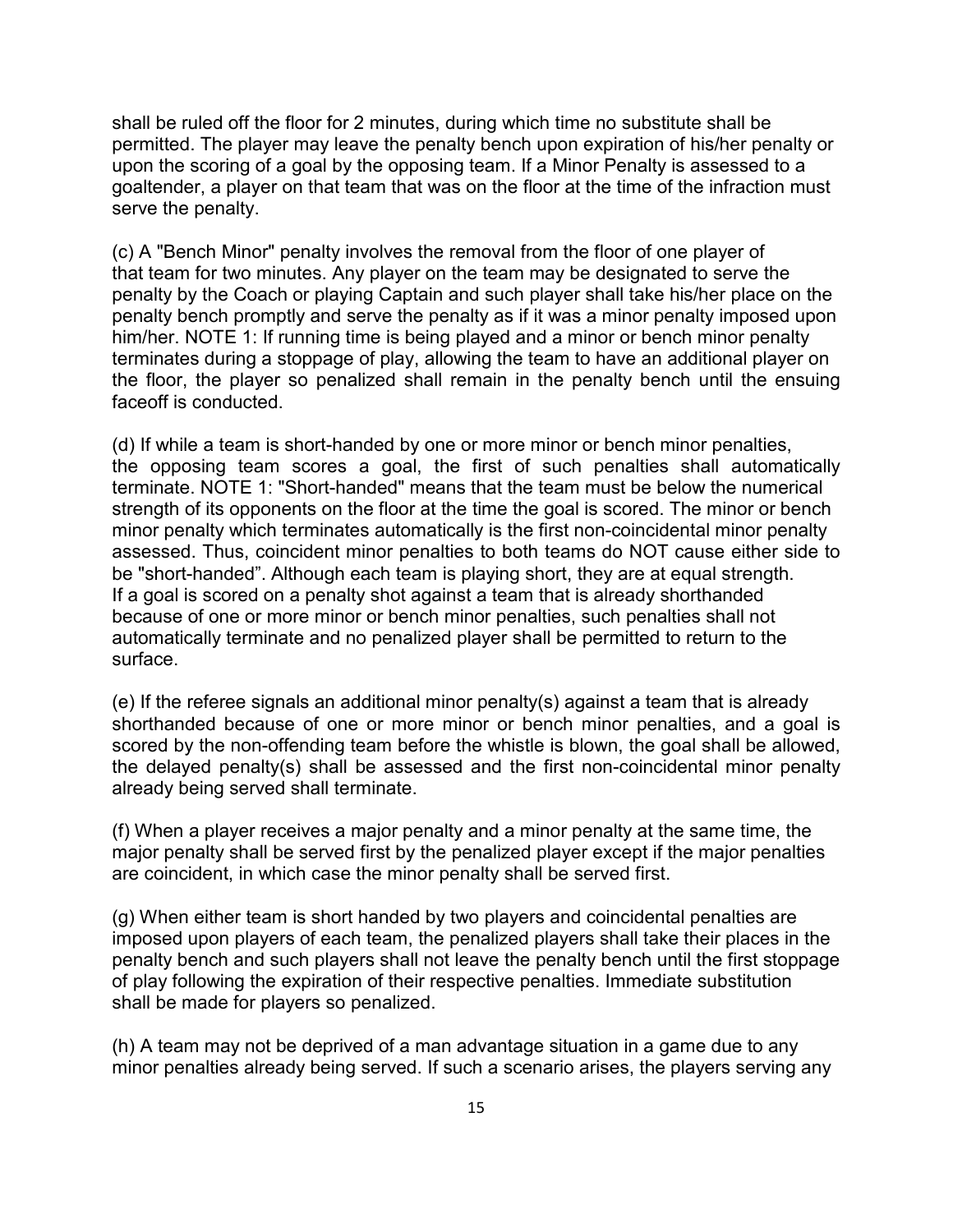minors with the most time remaining will be substituted for, and such players shall not leave the penalty box until the first whistle after their penalties expire. NOTE 1: This included the scenario where a player on one team receives a double minor penalty, and two players on the opposing team are assessed minor penaltiesat the same stoppage with less time remaining in the game than is needed to serve the penalty(s) in full. These situations have been added for a point of clarification.

# *Situation #1*

With 3:30 remaining, player A1 is assessed a minor penalty and player B1 is assessed a double minor penalty. The penalty to A1 and one of the penalties to B1 are coincident, thus Team A will play at full strength and Team B will play shorthanded by one player. Team B must properly place a player on the penalty bench to serve the non-coincident penalty assessed to his teammate. *Situation #2* 

With 3:30 remaining, player A1 receives a minor penalty and player B1 receives a minor penalty. With 2:30 remaining, player A2 is assessed a minor penalty. Team B scores at 2:00. The penalty to player A2 shall expire and will be permitted to return to the surface.

Situation #3

The following penalties are on the penalty clock:

Team A#14 a Minor at 1:35 Team B#22 a Minor at 1:35

Team A#22 a Minor at 1:05 Team B#13 a Minor at 1:24

Team A #23 then receives a Minor Penalty at: 53.

Team B would immediately place a player on the floor to start their power play. It would then make the minors at 1:35 to play come off the clock and they would wait for whistle to return if over-time was required. Team B would then have 4 skaters and a goalie versus team that would have 3 skaters and a goalie. The key to this scenario is that the coincidental penalties lead to the power-play needing to take effect. If both teams had all four minor penalties assessed at different times then the power-play would not have to be created because it was not a case of a power-play being negated by a coincidental penalty situation.

#### RULE 403 - MAJOR PENALTIES

(a) Depending upon the length of periods and whether playing time is by stopped or running clock, major penalties may be either 5 or 7 minutes in length. However, whichever time is used, it should be consistent. For purposes of the following rule definitions, 5 minutes shall be used.

(b) For a major penalty, the offender, except the goaltender, shall be ruled off the floor for 5 minutes, during which time no substitute shall be permitted.

(c) When coincidental penalties of equal duration including a major penalty are imposed upon a player of each team, the penalized players shall take their places on the penalty bench and such players shall not leave the penalty bench until the first stoppage of play following the expiration of their respective penalties. Immediate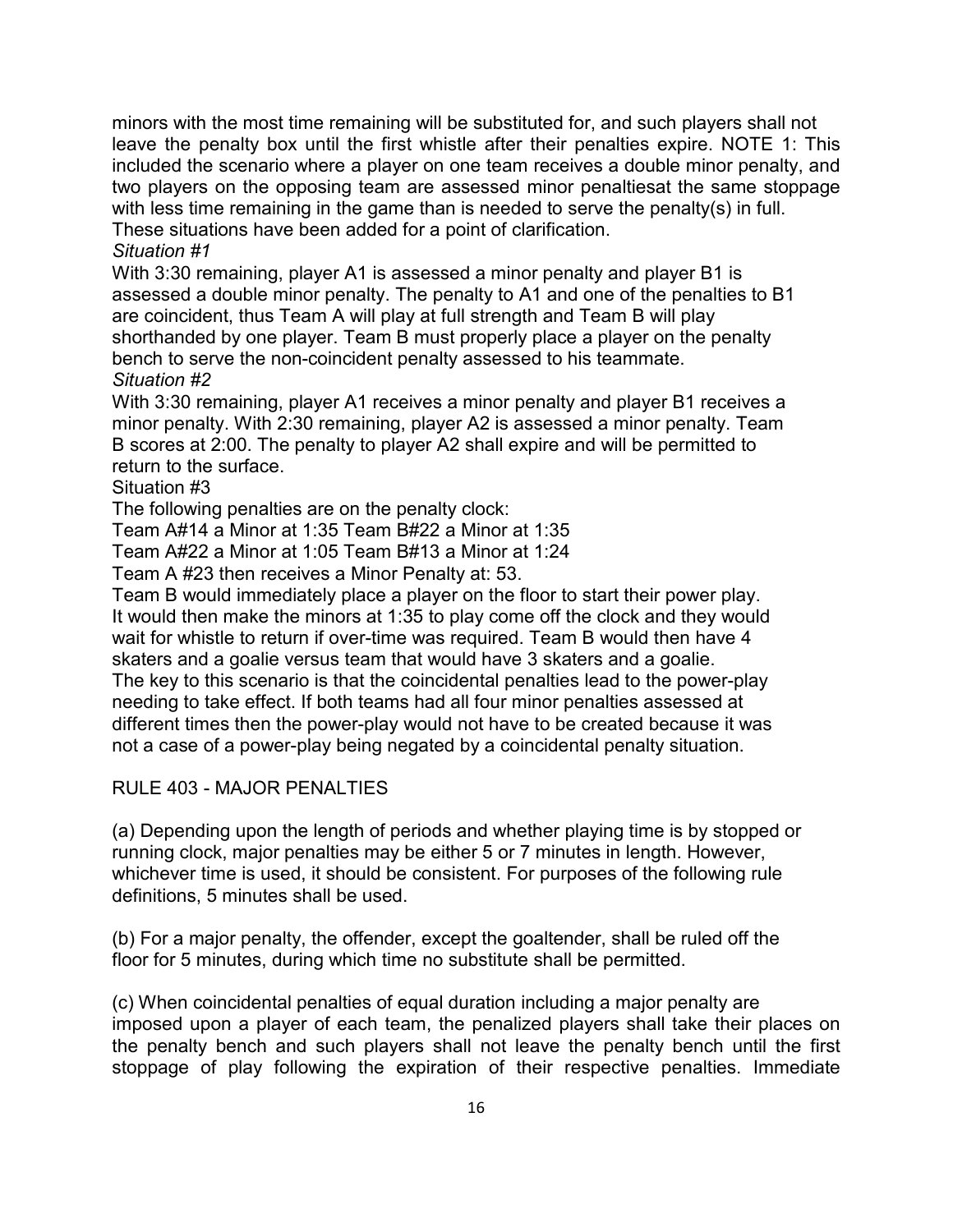substitution shall be made for the players so penalized and their penalties shall not be taken into account for the purpose of the delayed penalty.

(d) When coincidental penalties of unequal duration, including a major penalty, are imposed upon a player of each team, the penalized players shall take their places on the penalty bench and such players shall not leave the penalty bench until the first stoppage of play following the expiration of their respective penalties.

1. A player on the team of the penalized player shall serve the penalties, which created the disparity in total penalty time between the players penalized, first in the normal way.

2. Account shall be taken of the penalties, which create the disparity in the total penalty time awarded to the players affected for the purpose of the delayed penalty.

(e) When a major penalty and a minor penalty are imposed upon players of different teams during the same stoppage of play and the major penalty cannot be served in its entirety (during the last five (5) minutes of the third period or at any time during overtime), the difference in penalty time will begin immediately, being served as a major penalty by a player of the offending team, and the penalized players will return to play at the first whistle after the expiration of their respective penalties.

This situation has been added for the purpose of clarification.

Situation #1

With 4:59 or less to go in a game, a player on Team A receives a Major penalty and a player on Team B receives a Minor penalty. As the difference cannot be served in it's entirety, the 3-minute power play will start at 4:59 to go in the 2nd half. Had the penalty been called at 5:00 mark or more to play in the 2nd half, then the 3-minute difference would have been able to be served and no alteration would have been needed.

# RULE 404 - MISCONDUCT PENALTIES

(a) "Misconduct Penalties" to all players except the goaltender, involve removal from the game for a period of ten minutes each. A substitute player is permitted to immediately replace a player serving a misconduct penalty. A player whose misconduct penalty has expired shall remain in the penalty box until the next stoppage of play. A misconduct penalty assessed to a goaltender must be served by a player on the goaltender's team that was on the floor at the time of the infraction. The WNYRHL Committee shall review any misconduct penalty incurred at the end of a game, and at that time may choose to shorten or lengthen any suspension.

(b) When a player receives a minor penalty and a misconduct penalty at the same time, the penalized team shall immediately put a substitute player on the bench and he shall serve the minor penalty without charge.

(c) A "Game Ejection Penalty" involves the suspension of a player for the balance of the game. Such player will also be subject to further sanctions by WNYRHL if they deem it necessary.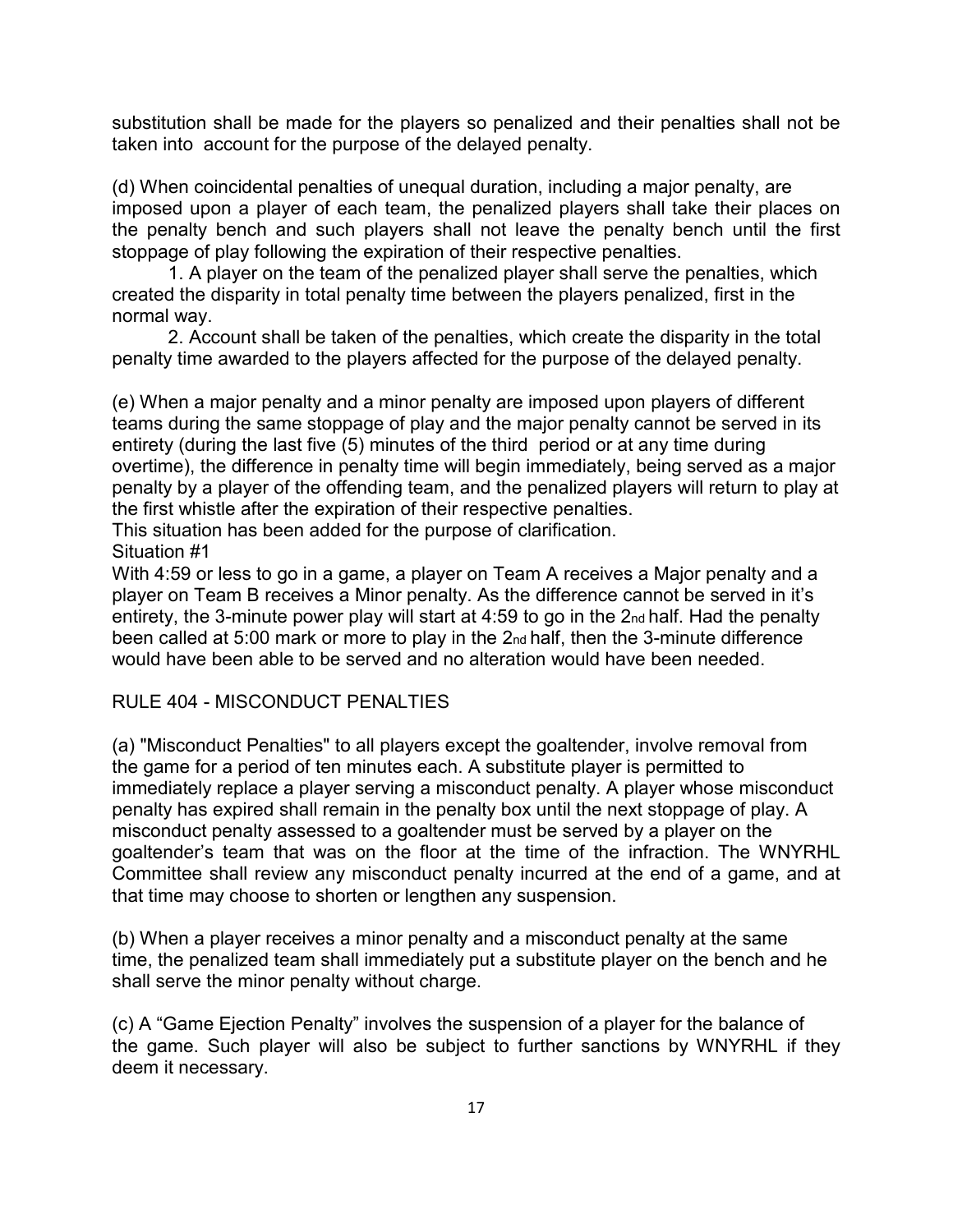(d) A "Game Misconduct Penalty" involves the suspension of a player for a minimum of the balance of the game and the next game. The suspended player shall be reported to the WNYRHL Hockey Operations Office who shall have full power to impose such further penalty as they may deem fitting.

(e) When a player receives a major penalty and a misconduct, major penalty and a game ejection, or major penalty and a game misconduct penalty at the same time, the penalized team shall place a substitute player on the penalty bench to serve the major penalty, and no replacement for the penalized player shall be permitted to enter the game except from the penalty bench. Any violation of this provision shall be treated as an illegal substitution under Rule 205 (a), calling for a bench minor penalty. NOTE 1: For all Game Ejection and Game Misconduct penalties regardless of when imposed, a total of 10 minutes shall be charged in the records against the offending player.

(f) A player or Team Official who is assessed a game misconduct penalty, may not be near the team bench, or in any way attempt to direct the play of the team. Any player assessed a game misconduct penalty may be barred from the rink for the duration of the tournament if the Referees or League Director deems it necessary.

(g) A Gross Misconduct penalty involves the suspension of a player or Team Official for the balance of the game, but another player is permitted to replace a player so removed.

(h) The League Director and Referees are required to report all gross misconduct penalties and the surrounding circumstances to WNYRHL immediately following the game. WNYRHL shall have full power to impose further sanctions. A player who has been assessed a gross misconduct penalty shall be suspended from participating in any additional games until the case has been dealt with by WNYRHL. NOTE 1: For all Gross Misconduct penalties regardless of when imposed, a total of 10 minutes shall be charged in the records against the offending player.

#### RULE 405 - MATCH PENALTIES

(a) A Match penalty involves the suspension of a player for the balance of the game and the offending player shall be ordered to the dressing room immediately. The penalized team shall immediately place a non-penalized player, other than a goaltender, on the penalty bench to serve the five-minute time portion of the penalty and such player may not be changed.

(b) The League Director and Referees are required to report all match penalties and the surrounding circumstances to WNYRHL immediately following the game. WNYRHL shall have full power to impose further penalties. A player who has been assessed a match penalty shall be suspended from participating in any additional games until the case has been dealt with by WNYRHL.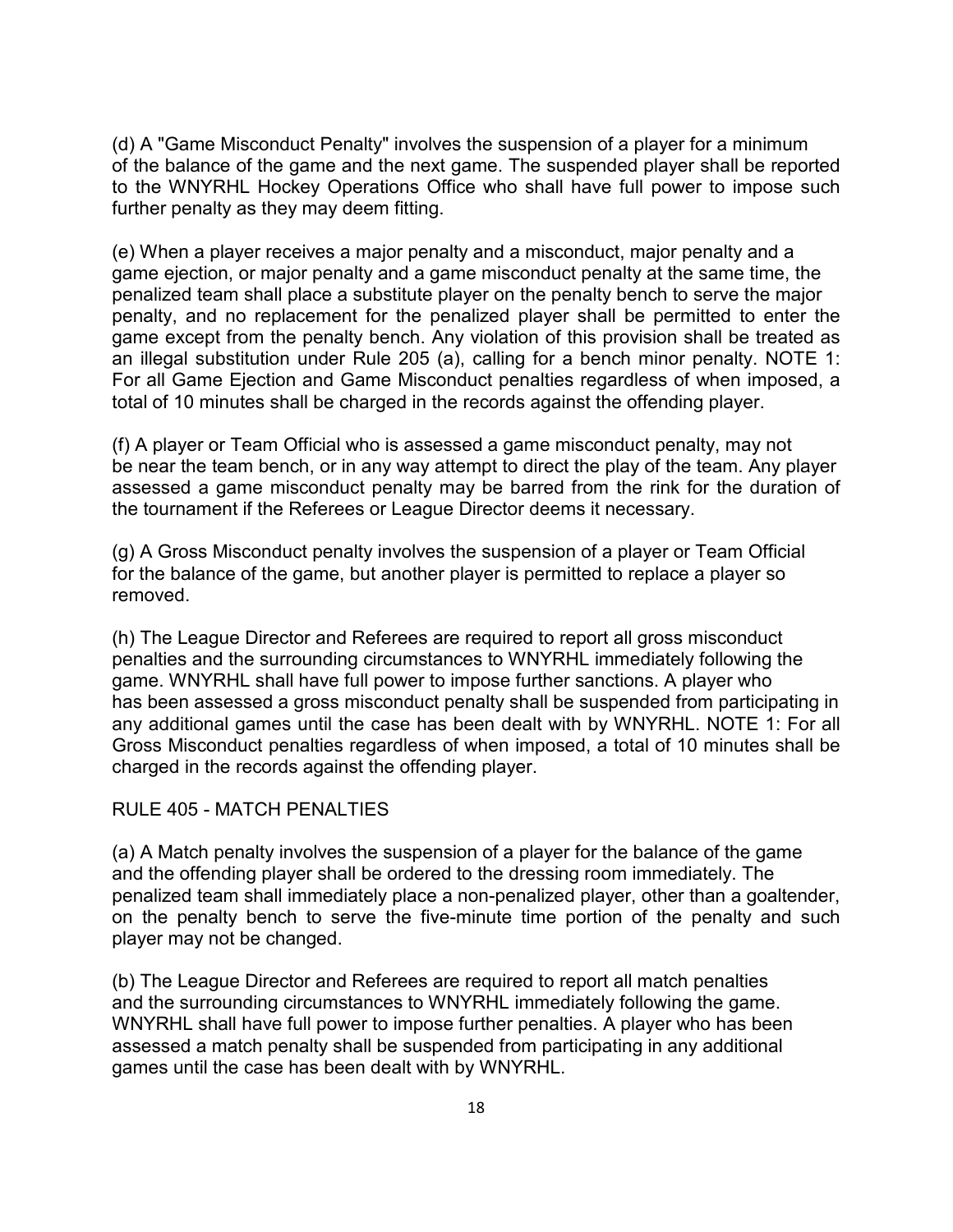(c) A player who is assessed a match penalty, may not be near the team bench, nor in anyway attempt to direct the play of the team. Any player assessed a match penalty may be barred from the rink for the duration of the season. NOTE 1: For all Match Penalties, regardless of when assessed, a total of 10 minutes shall be charged in the records against the offending player.

(d) When coincident match penalties have been assessed or when any combination of coincident major and match penalties have been assessed to a player or players of both teams, rules 403 (c & d) covering major penalties shall be applicable with respect to player substitutions.

(e) A match penalty shall disqualify that player for the remainder of the game and the determined amount of further games as decided by WNYRHL.

#### RULE 406 - PENALTY SHOT

(a) Any infraction of the rules which calls for a "Penalty Shot" shall be taken as follows: The Referees will name the player designated by him/her or selected by the team entitled to take the shot (as appropriate) and shall then place the puck on the center face-off spot. The player taking the shot will, on the whistle of the Referee, play the puck from there and shall attempt to score on the goaltender. The goaltender must stay in the crease until the player touches the puck. The player taking the shot must keep the puck in motion towards the opponent's goal line and once it is shot the play shall be considered complete. No goal can be scored on a rebound of any kind and any time the puck crosses the goal line the shot shall be considered complete.

(b) The goaltender may attempt to stop the shot in any manner except by throwing his/her stick or any other object or by committing a foul, in which case a goal shall be awarded. NOTE 1: See Rule 639 (a).

(c) In cases where a penalty shot has been awarded under Rule 629 (g), (illegal entry into the game), under Rule 639 (a), (throwing stick), under Rule 643 (c), (fouling from behind), or Rule 610 (e), (deliberately displacing the goal post during the course of a breakaway), the Referees shall designate the player who has been fouled as the player who takes the penalty shot. In cases where a penalty shot has been awarded under Rule 614 (c), (falling on the puck in the crease), Rule 610 (e), (deliberately displacing the goal post), or Rule 617 (e), (picking up the puck from the crease area), the penalty shot shall be taken by a player selected of the non-offending team from the players on the floor at the time when the foul was committed. Such selection shall be reported to the Referees and cannot be changed. If by reason of injury the player designated by the Referees to take the penalty shot is unable to do so within a reasonable time, a player selected by the Captain of the non-offending team from the players on the floor when the foul was committed may take the shot. Such selection shall be reported to the Referees and cannot be changed.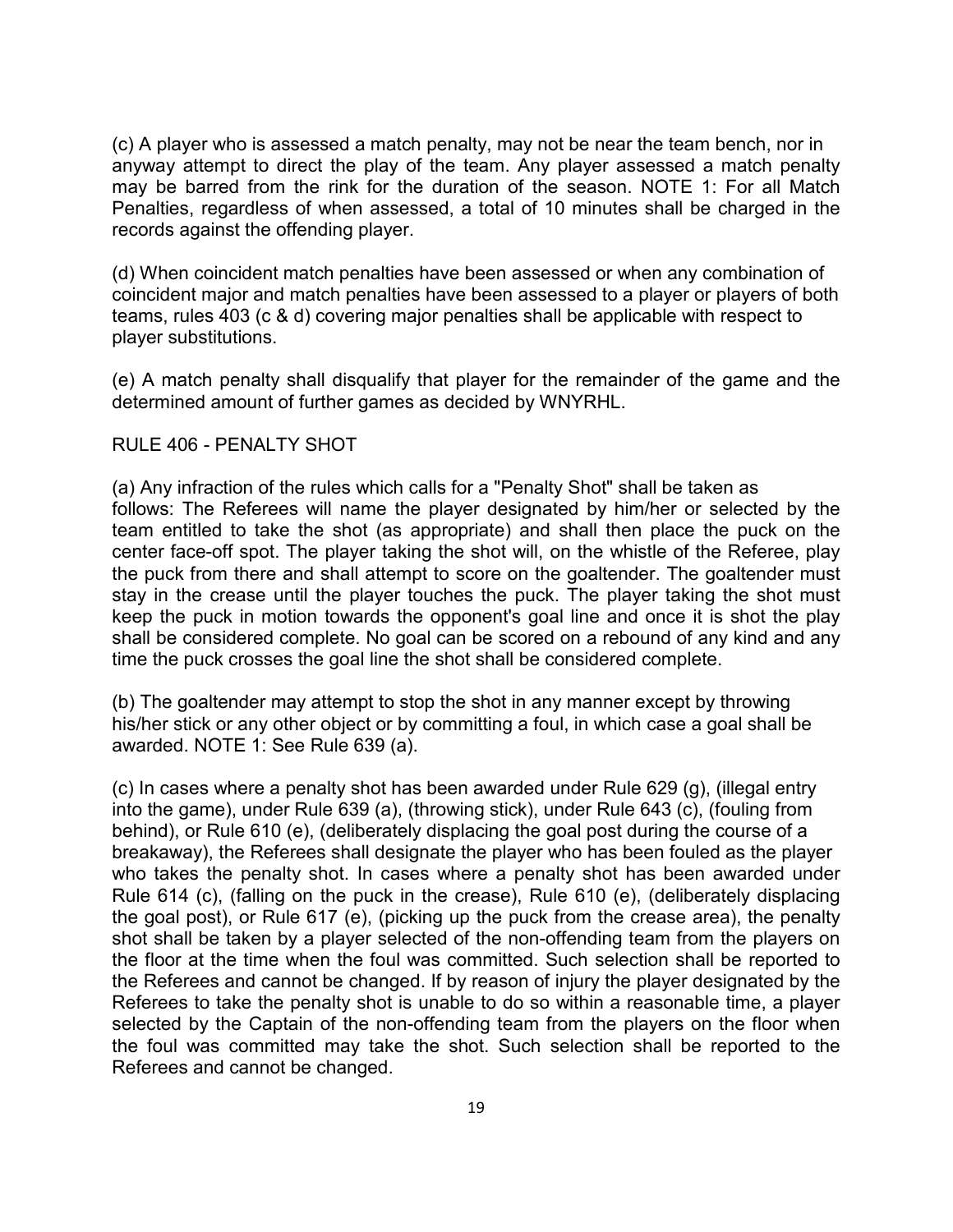(d) Should the player in respect to whom a penalty shot has been awarded himself commit a foul in connection with the same play or circumstances, either before or after the penalty has been awarded, be designated to take the shot, he/she shall first be permitted to do so before being sent to the penalty bench to serve the penalty, unless the penalty is a game ejection, game misconduct, gross misconduct, or a match penalty, in which case the shot shall be taken by a player who was on the floor at the time of the infraction, to be selected by the Captain or Coach of the non-offending team.

(e) If at the time a penalty shot is awarded and the goaltender of the penalized team has been removed from the floor to substitute another player, the goaltender shall be permitted to return to the floor before the penalty shot is taken.

(f) If a goal is scored from a penalty shot, the puck shall be faced at center floor in the usual way. If a goal is not scored the puck shall be faced at either of the end face-off spots in the zone in which the penalty shot has been tried.

(g) Should a goal be scored from a penalty shot, a further penalty to the offending player shall not be applied unless the offense for which the penalty shot was awarded was such as to incur a major or match penalty, in which case the penalty prescribed, for the particular offense, shall be imposed.

(h) If the offense for which the penalty shot was awarded was such as would normally incur a minor penalty, then regardless of whether the penalty shot results in a goal or not, no further minor penalty shall be served.

(i) If the foul upon which the penalty shot is based occurs during actual playing time, the penalty shot shall be awarded and taken immediately in the usual manner notwithstanding any delay occasioned by a slow whistle by the Referee to permit the play to be completed which delay results in the expiration of the regular playing time in any period.

(j) All players, except the player taking penalty shot, must go to the player bench.

(k) If an opposing player other than the goaltender interferes with a player taking a penalty shot, a goal will be automatically awarded whether or not a goal was made.

(l) The time required for the taking of a penalty shot will not be included in the regular playing time of any stopped time game or overtime.

# RULE 407 - GOALTENDER PENALTIES

(a) A goaltender shall not be sent to the penalty bench for an offense which incurs a minor, major, or misconduct penalty, but instead the penalty shall be served by a player to be designated by the Coach or Captain of the offending team through the playing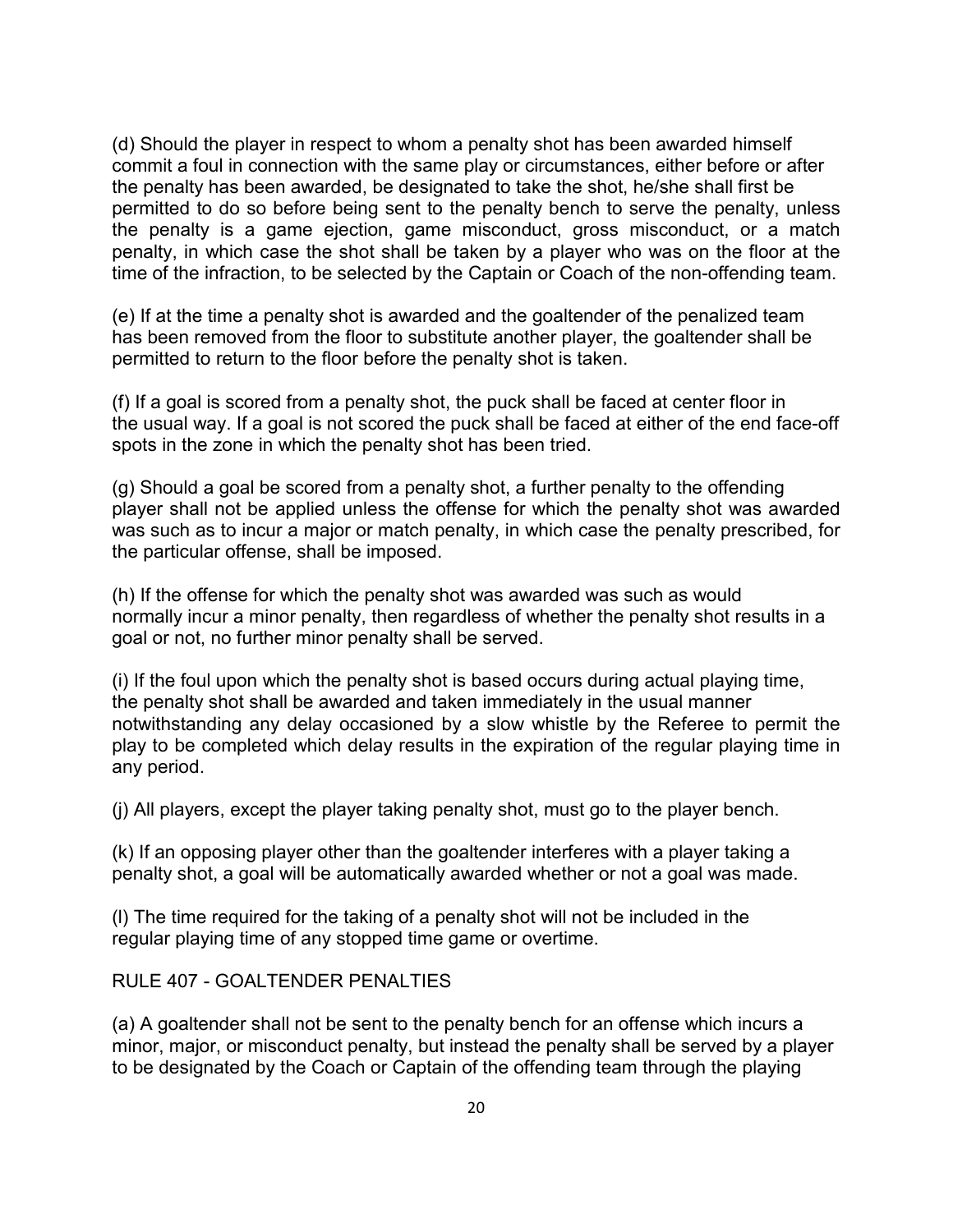Captain that was on the floor at the time of the infraction, and such substitute shall not be changed.

(b) Should a goaltender incur a game misconduct penalty, his/her place then will be taken by a member of his/her own team, or by a regular substitute goaltender who is available and such player will be allowed the goaltender's full equipment.

(c) Should a goaltender incur a match penalty his/her place will then be taken by a member of his/her own team, or by a substitute goaltender who is available, and such player will be allowed the goaltender's equipment. No time period shall be allowed for this change. However, any additional penalties as specifically called for by the individual rules covering match penalties, will apply, and the offending team shall be penalized accordingly. NOTE 1: All penalties imposed on a goaltender regardless of who serves the penalty or any substitution, shall be charged in the records against the goaltender.

(d) If a goaltender participates in the play in any manner when he/she is beyond the center floor line (or where a line would divide the floor into two equal halves), a minor penalty shall be imposed on him/her.

#### RULE 408 - DELAYED PENALTIES

(a) If a third player of any team shall be penalized while two players of the same team are serving penalties, the penalty time of the third player shall not commence until the penalty time of one of the two players already penalized shall have elapsed. Nevertheless, the third player penalized must, at once, proceed to the penalty bench but may be replaced by a substitute until such time as the penalty time of the penalized player shall commence.

(b) When any team has three players serving penalties at the same time and due to the delayed penalty rule, a substitute for the third offender is on the floor, the first of the three penalized players on the penalty bench may not return to the floor until play has been stopped. When play has been stopped, the player whose full penalty has expired may return to the play.

(c) When the penalties of two players of the same team will expire at the same time, the Captain or Coach of that team will designate to the Referees which of such players will return to the floor first, and the Referees will instruct the Penalty Timekeeper accordingly.

(d) When a major and a minor penalty are imposed at the same time on players of the same team, the Penalty Timekeeper will record the minor as being the first of such penalties. NOTE 1: This also applies to the case where the penalties are imposed on different players of the same team.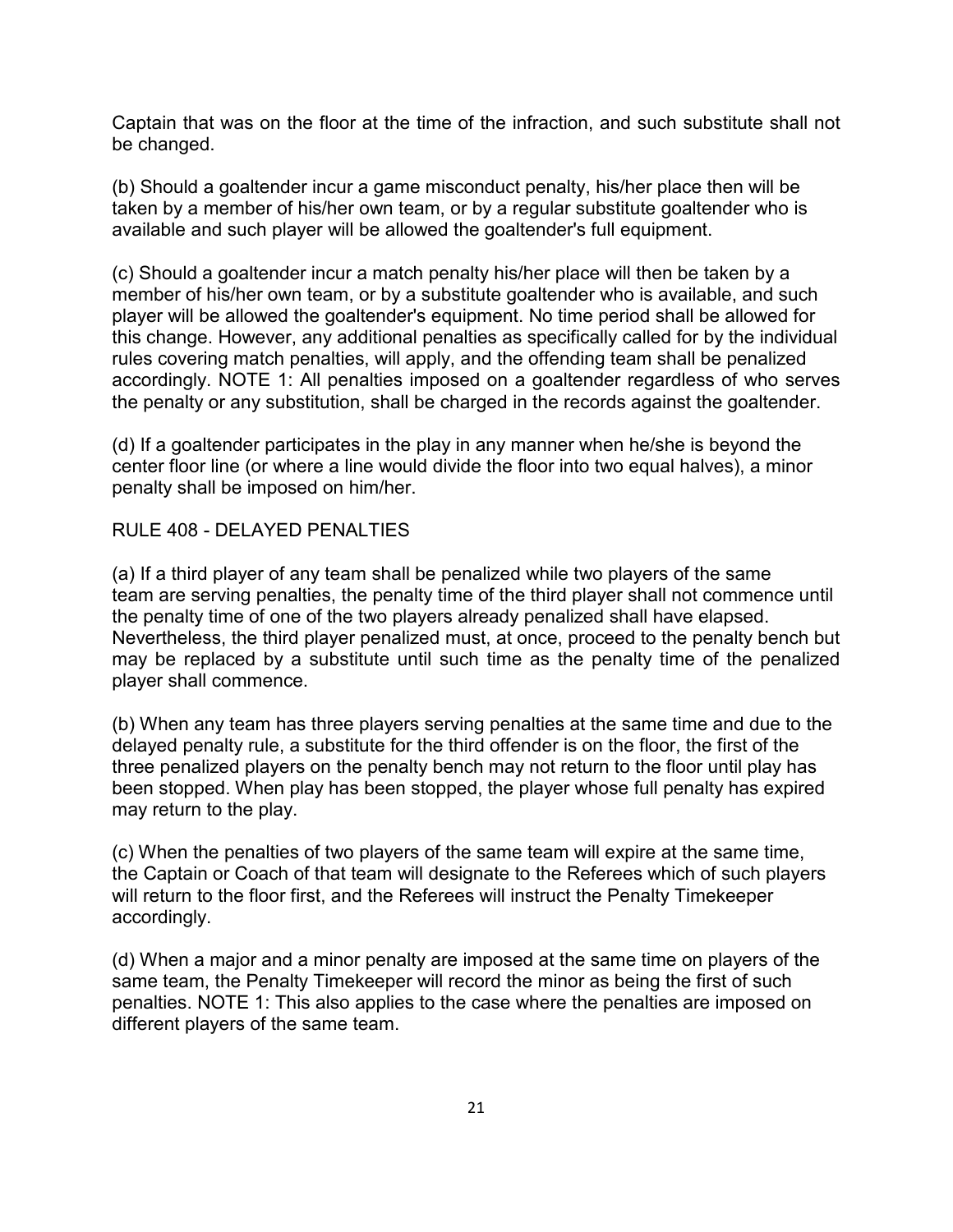# RULE 409 - CALLING OF PENALTIES

(a) Should an infraction of the rules which would call for any penalty is committed by a player of the side in possession of the puck, the Referee shall immediately blow his/her whistle and assess the penalties to the appropriate players. The resulting faceoff shall be made at the place where the puck was last played or at center floor as not to disadvantage the non-offending team.

(b) Should an infraction of the rules which calls for a minor, major, or match penalty be committed by a player of the team not in possession of the puck, the Referees shall signify the calling of a delayed penalty by raising his/her arm. The Referee will blow his/her whistle once the offending team gains possession and the penalty will be assessed to the offending player. Should the infraction call for a misconduct, game misconduct, or gross misconduct penalty, the Referee shall not raise his/her arm, but shall wait until the offending team gains possession before stopping play.

(c) If the penalty to be imposed is a minor penalty, and a goal is scored on the play by the non-offending team, the minor penalty shall not be imposed, but major and match penalties shall be imposed in the normal manner regardless of whether a goal is scored or not. NOTE 1: The puck must have come into the possession and control of an opposing player or has been "frozen". This does not mean a rebound off the goaltender, the goal or any accidental contact with the body or equipment of an opposing player. NOTE 2: If after the Referee has signaled a penalty but before the whistle has been blown, the puck shall enter the goal of the non-offending team as the direct result of the action of a player of that team, the **goal shall be allowed** and the penalty assessed in the normal matter. The goal shall not count if the puck deflects off a player on the offending team or if a member of the offending team slashes the stick of their opponent who then scores on their own goal. The goal can only be allowed as a direct action of the team shooting the puck into their own net. NOTE 3: If when a team is "short-handed" by reason of one or more minor or bench minor penalties the Referee signals a further minor penalty against the "shorthanded" team and a goal is scored by the non-offending side before the whistle is blown then the delayed penalty shall be served and the first of the minor penalties already being served shall automatically terminate.

(c) Should the same offending player commit other fouls on the same play either before or after the Referees has blown his/her whistle, the offending player shall serve such penalties consecutively.

(d) When using a running game clock or a stop game clock, the penalty time will always be the same as the game clock time. In the situation of a running game clock the penalty time will start when the Official drops the puck to restart the game and continue to coincide with the game clock from that point on.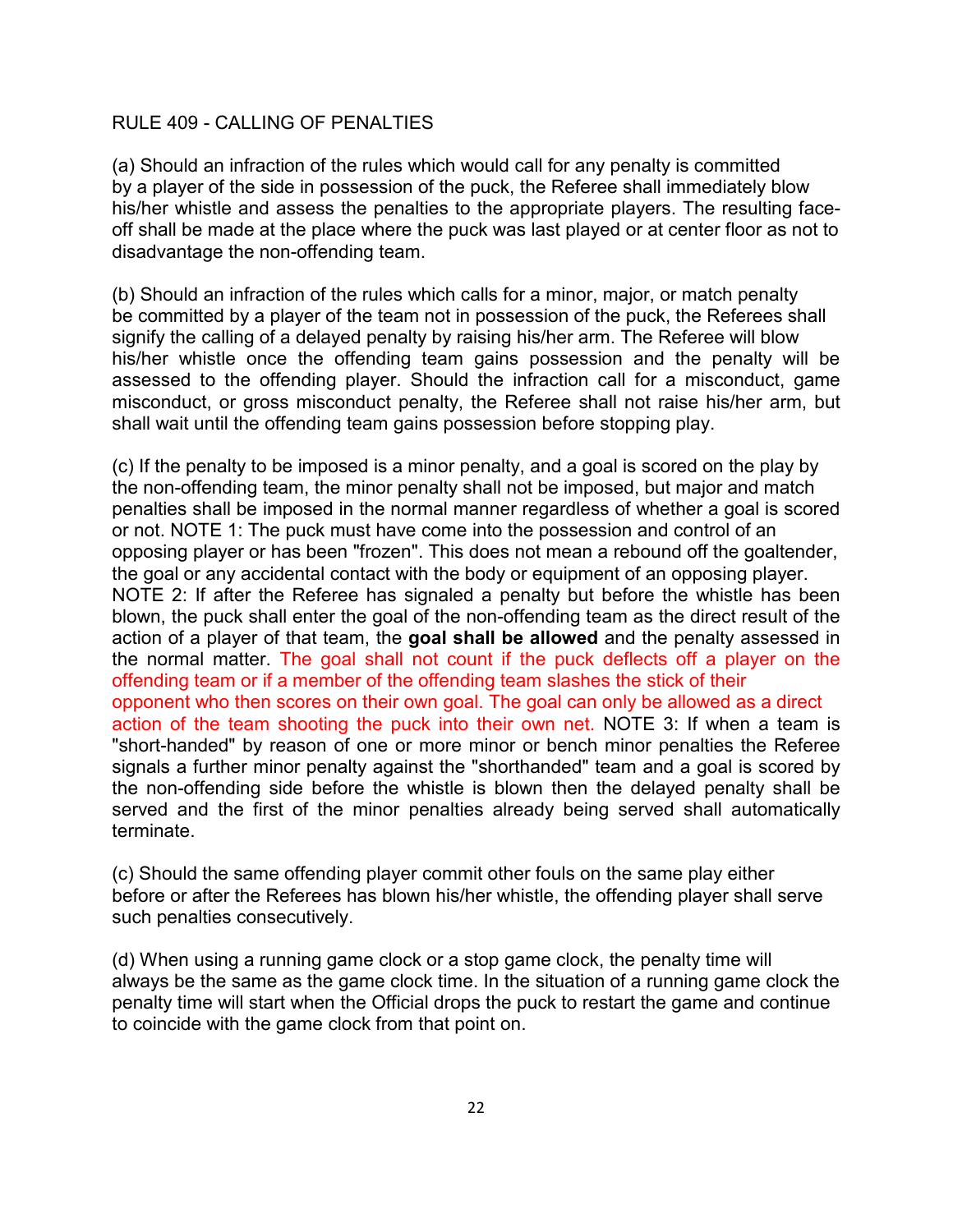# RULE 410 - SUPPLEMENTARY DISCIPLINE

(a) In addition to the suspensions assessed under these rules, WNYRHL may, at the conclusion of the game, at their discretion, investigate any incident that occurs in connection with any game and may assess additional suspensions for any offense committed before, during or after any game by a player or Team Official, whether or not such offense has been penalized by the Referees.

(b) Suspensions assessed during a WNYRHL season must be served during that same season. If the length of the suspension carries beyond that season, WNYRHL shall be the sole authority in determining the eligibility of the individual(s).

(c) Should a player receive a game misconduct and is playing in two divisions, that player must serve their suspension in the division it was acquired in before they are eligible for play in any other division.

(d) Should a player receive a suspension in any other hockey organization, such player may be subject to sanctions by WNYRHL. WNYRHL reserves the right to refuse entry into any event to any player or team for any reason.

# **SECTION V – OFFICIALS**

RULE 501 - APPOINTMENT OF OFFICIALS

(a) All Referees will be appointed by the offices of WNYRHL. There should be two Referees on the floor at all times.

#### RULE 502 – REFEREE

(a) The Referees are the official representatives of WNYRHL. They shall be in full control of players on and off the floor.

(b) The Referees shall see that the teams are called to the floor at the appointed time for the commencement of each game, and at the start of each regulation and overtime period. The Referees shall remain on the floor at the conclusion of each period, and any overtime, until the players have proceeded to their benches or dressing room.

(c) The Referees shall check the equipment used by any player when requested to do so by the Manager, Coach or Captain of either team.

(d) The Referees shall assess all penalties as prescribed by the rules for the infractions thereof.

(e) The Referees shall have the final decision on all goals, disputed or not. The Referees may consult with the Goal Judge, if one is present, before giving his/her final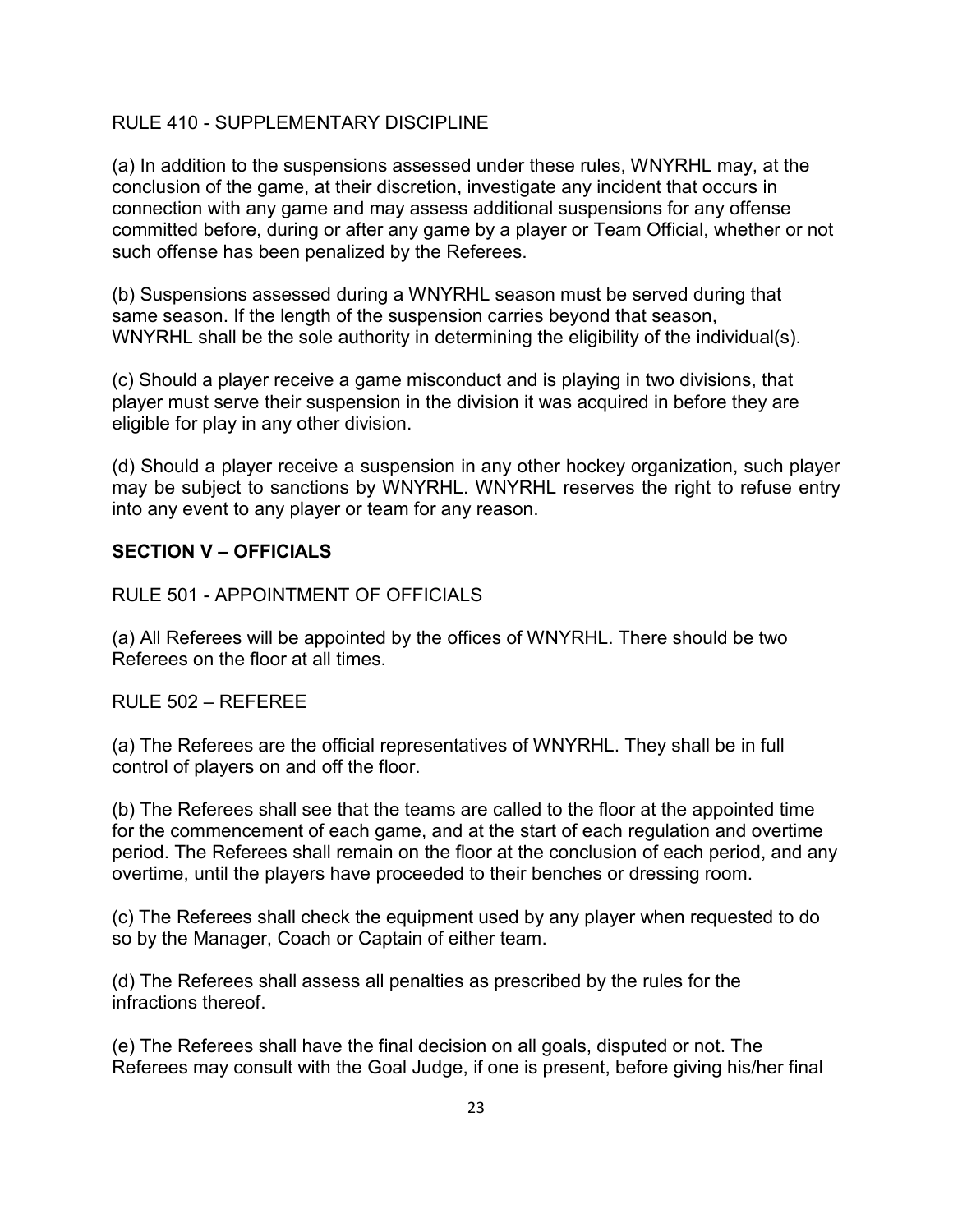decision.

(f) Before starting the game, the Referees shall see that the appointed Game Timekeeper, Penalty Timekeeper, Official Scorer, and Goal Judges are in their respective places.

(g) The Referees shall announce to the Official Scorer the duration of the penalties and the rule infractions involved, and also to whom the goals and assists are to be credited.

(h) After each game, the Referees shall check and sign the official game report and return it to the Official Scorer.

(i) If a Referee cannot appear for any game, the League Director shall appoint a Referee.

(j) If the regularly scheduled appointed Officials appear during the progress of the game they may replace the temporary Officials at the next break in the game.

(k) All Referees shall be dressed in black pants and a long sleeved black and white striped shirt with orange armbands or attire approved by WNYRHL. They shall not wear crests of any organization while officiating any WNYRHL match.

(l) Referees are required to report on the official game report all game misconduct, gross misconduct and match penalties immediately following the tournament, to WNYRHL.

RULE 503 - ASSISTANT OFFICIAL

(a) In certain age categories at WNYRHL events, WNYRHL reserves the right to use an assistant official.

(b) The primary job of the assistant official is to conduct all face-offs, and position him/herself in order to assist with any disputed goals.

(c) The Assistant Official may report to the Referees any infraction of the rules not seen by the Referees, and penalties may be assessed if deemed appropriate.

RULE 504 - GOAL JUDGES

(a) The use of Goal Judges is optional in all WNYRHL games.

(b) There shall be one Goal Judge behind each goal. They shall not be members of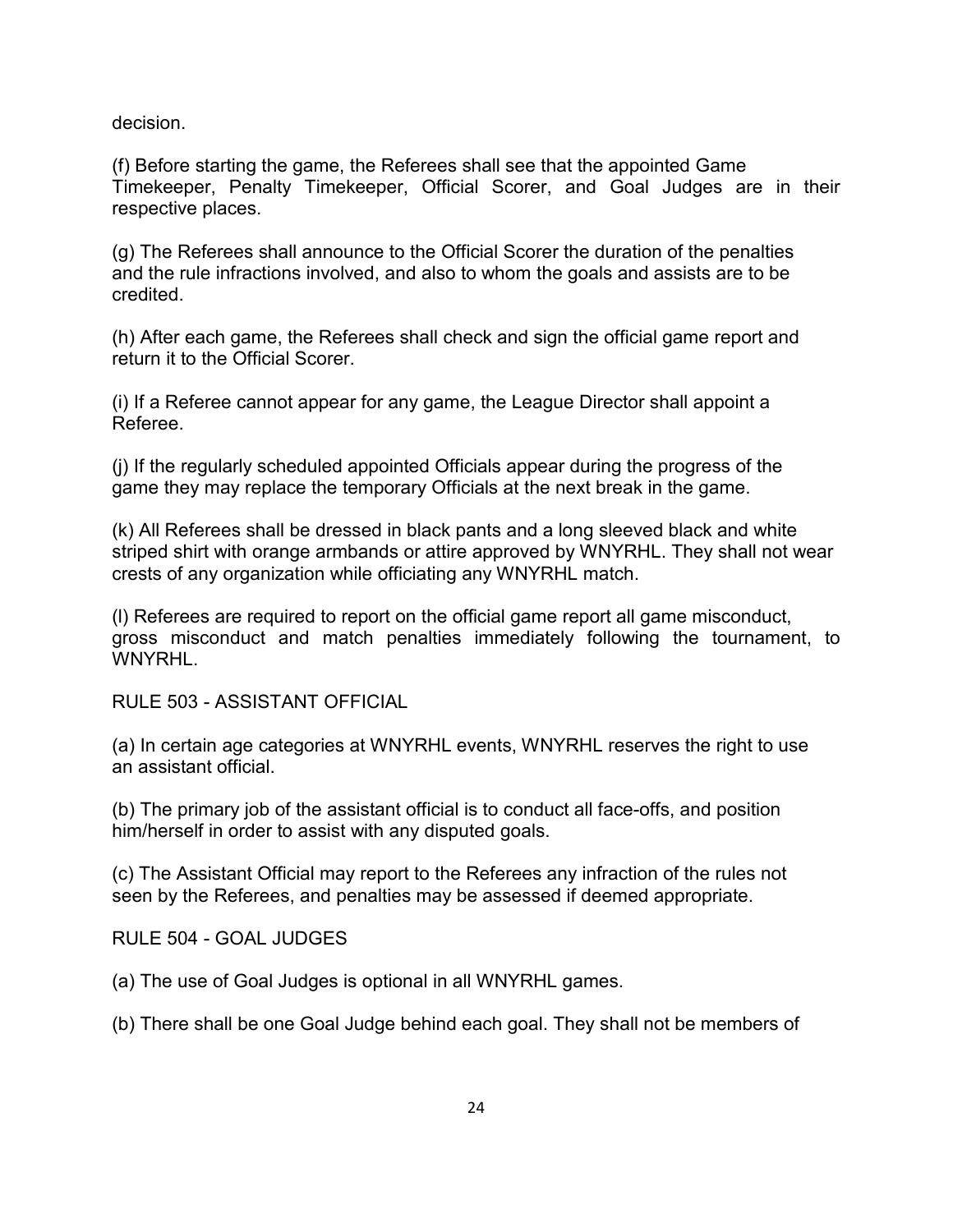either competing team nor shall they be replaced during the progress of the game, unless the Referees feel that he/she is biased in some way, in which case, he/she will be replaced immediately.

(c) Each Goal Judge must be stationed in the designated area behind the goal for the duration of the game and shall not change ends at any time after the game begins. Their jurisdiction is limited to that game only.

(d) In the event of a goal being claimed, the Goal Judge of that goal shall decide whether or not the puck has passed between the goal posts and entirely over the goal line. His/her decision will simply be goal or no goal. NOTE 1: Refer to Rule 502 (e).

(e) The use of Goal Judges and their positioning will be at the discretion of the League Director.

# RULE 505 - PENALTY TIMEKEEPER

(a) The Penalty Timekeeper shall keep the time served by each penalized player during the game and upon request inform the penalized player of the unfinished time of his/her penalty.

(b) If a player leaves the penalty bench before his/her time has expired the Penalty Timekeeper shall note the time and signal the Referees who will stop the play as soon as possible.

(c) Where public address systems are used, the Penalty Timekeeper shall announce or have announced the name of each penalized player the nature of the offense and the penalty assessed.

RULE 506 - OFFICIAL SCORER

(a) The Official Scorer shall enter into the official game report a correct record of the goals scored, who scored, and to whom credit is given for assists, if any. He/she shall also keep a correct record of all penalties assessed; stating the names and numbers of the penalized players, the duration of each penalty, the infraction, and the time the penalty was assessed.

(b) At the completion of each game the Official Scorer shall sign the official game report him/herself and have the Referees sign it. He/she shall then forward the game report to the offices of WNYRHL.

RULE 507 - GAME TIMEKEEPER

(a) The Game Timekeeper shall record the time of the starting and finishing of each game, and all actual playing time during the game.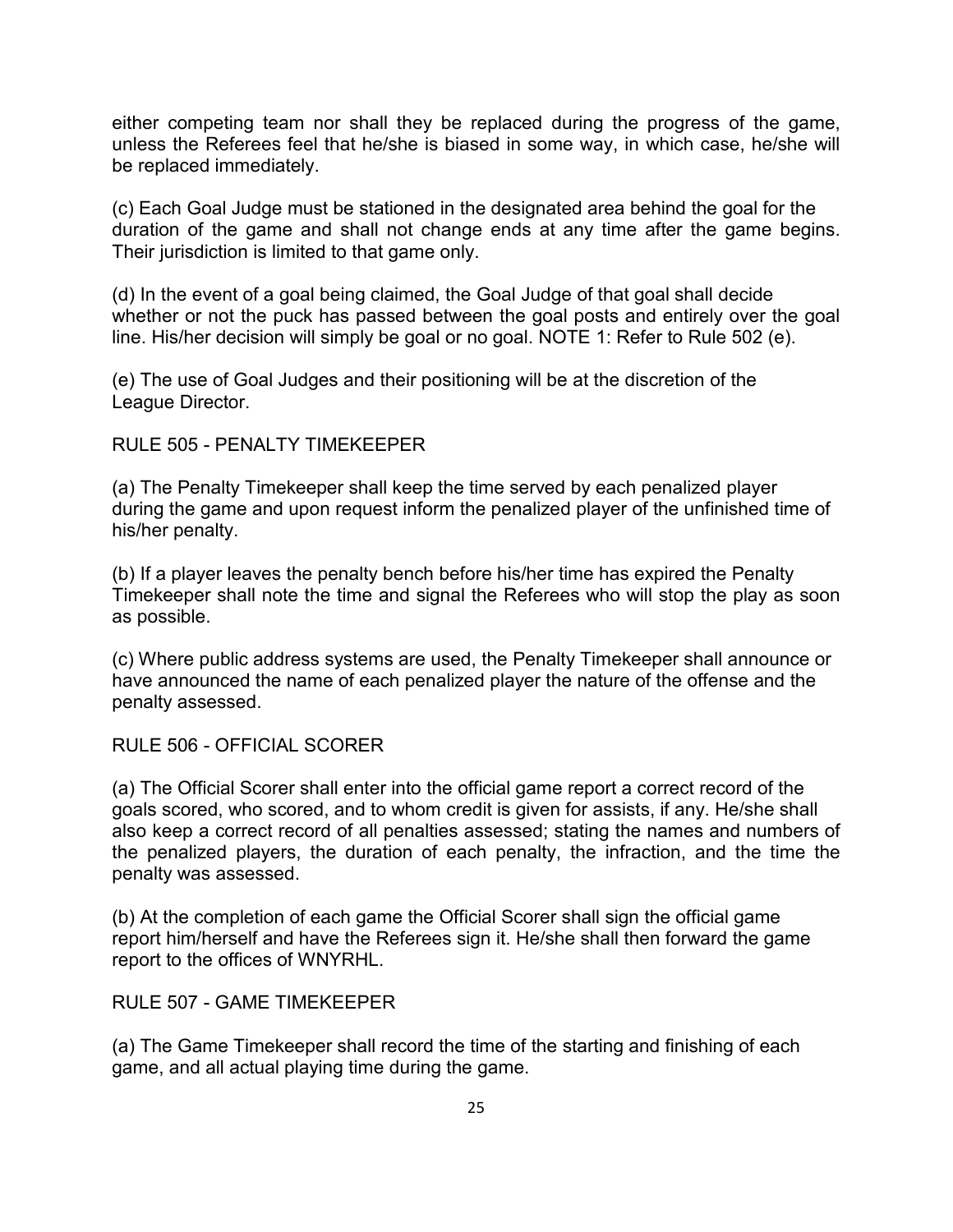(b) The Game Timekeeper shall signal the Referees for the commencement of the game, the start of the second period, and for each overtime period.

(c) If the rink is not equipped with an automatic buzzer or if this equipment should fail to operate, the Game Timekeeper shall, by means of a whistle, signal the end of each period, each overtime period, and the end of the game.

(d) The Game Timekeeper will record all times in minutes and seconds.

# **SECTION VI - PLAYING RULES**

RULE 601 - ABUSE OF OFFICIALS AND OTHER MISCONDUCT

(a) Any player who challenges or disputes the ruling of an Official, uses abusive language towards an Official, attempts to incite an opponent or create a disturbance during the game shall be assessed a minor penalty for unsportsmanlike conduct. If the player persists in such conduct, a misconduct penalty shall be assessed and any further persistence by the same player shall result in the assessment of a game misconduct penalty. Referees are advised to use each penalty leading up to a Game Misconduct, but have the authority to issue Misconduct before issuing a Minor and/or a Game Misconduct before issuing Misconduct. In the case of a Coach or other Team Official, a bench minor penalty shall be assessed first and if such conduct continues, a game misconduct penalty shall be assessed.

(b) Any player who shoots the puck after the whistle shall be assessed a minor penalty, if in the opinion of the Referees the player had sufficient time after the whistle to refrain from taking the shot.

(c) If any player or Team Official does any of the following, the team shall be assessed a Minor or Bench Minor penalty:

1. After being penalized, does not proceed directly to the penalty bench or dressing room when ordered to do so by the Referees. Equipment shall be delivered to the penalty bench or dressing room by a teammate.

2. Throws anything onto the playing surface from the players' bench or penalty bench.

3. Interferes with any Game Official, (non-physically) in the performance of their duties.

4. When an altercation occurs, if not involved, does not proceed immediately to the players' bench, or, in the event that the altercation takes place at the players' bench, does not proceed to his/her team's defensive zone.

(d) If any player or Team Official does any of the following, the player shall be assessed a Misconduct penalty or Game Misconduct Penalty for: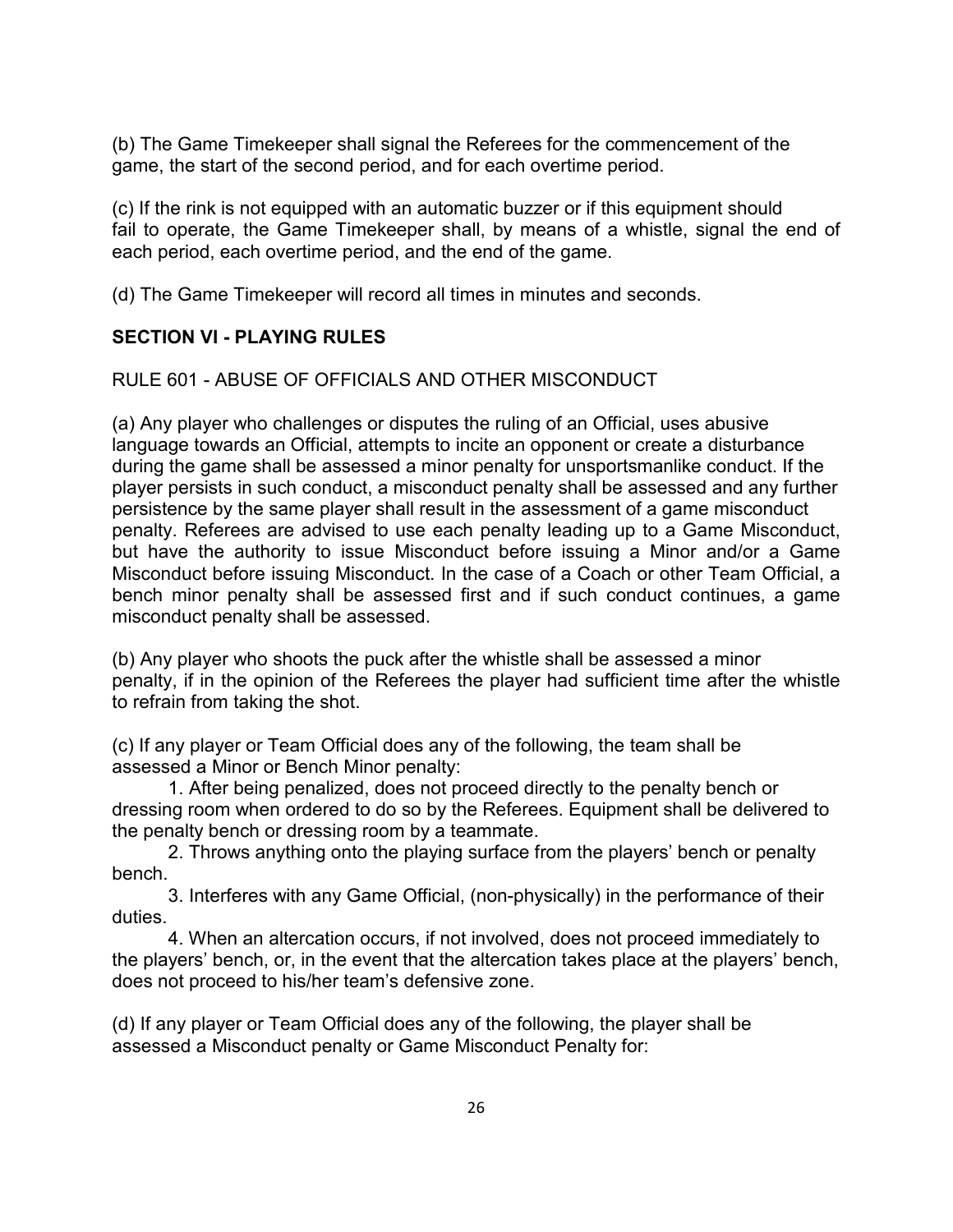1. Uses obscene, profane or abusive language to any person before, during or after

a game or persists in disputing or shows disrespect for the ruling of an official.

2. During a stoppage of play, intentionally shoots or throws the puck out of the reach of an Official who is retrieving it.

3. Enters and remains in the Referees' Crease, when asked to leave, except for the purpose of skating to the penalty bench.

4. Touches or holds any Game Official with the hand or stick.

5. Intentionally bangs the boards, protective glass or goal with a stick at any time.

6. Shows disrespect to an Official by means of language or gestures.

(f) If any player or Team Official does any of the following, a Gross Misconduct penalty shall be assessed:

1. Deliberately inflicts or attempts to inflict physical harm to a Game Official or a Team Official in any manner.

2. Behaves in any manner, which is critically detrimental to the conduct of the game including, but not limited to, spitting at an opponent, Game Official or Team Official.

3. Uses obscene gestures or racial slurs anywhere in the rink before, during or after the game.

# RULE 602 - ADJUSTMENT TO CLOTHING AND EQUIPMENT

(a) Play shall not be stopped, nor the game delayed by reason of adjustment of clothing, equipment, skates or sticks. For an infringement of this rule, a minor penalty shall be given.

(b) The responsibility of maintaining clothing and equipment in proper condition shall be upon the player. If adjustments are required, the player shall retire from the floor and play shall continue without interruption using a substitute. NOTE 1: In the event a player loses his/her helmet in the "process of a play", that player should not continue to make a play until him/her has placed the helmet back on their head. If the player makes a play without a helmet on, the play shall be whistled dead and that player will be given a minor penalty for "improper equipment". The face off will ensue at the nearest face-off square.

(c) A goaltender, after a stoppage of play, with the permission of the Referees, may be allowed to make adjustments or repairs to clothing, equipment, shoes or skates. A goaltender may also be permitted by the Referees to replace his/her mask but no time shall be allowed for repair or fitting a mask.

(d) For an infraction of a rule by a goaltender, a minor penalty shall be imposed.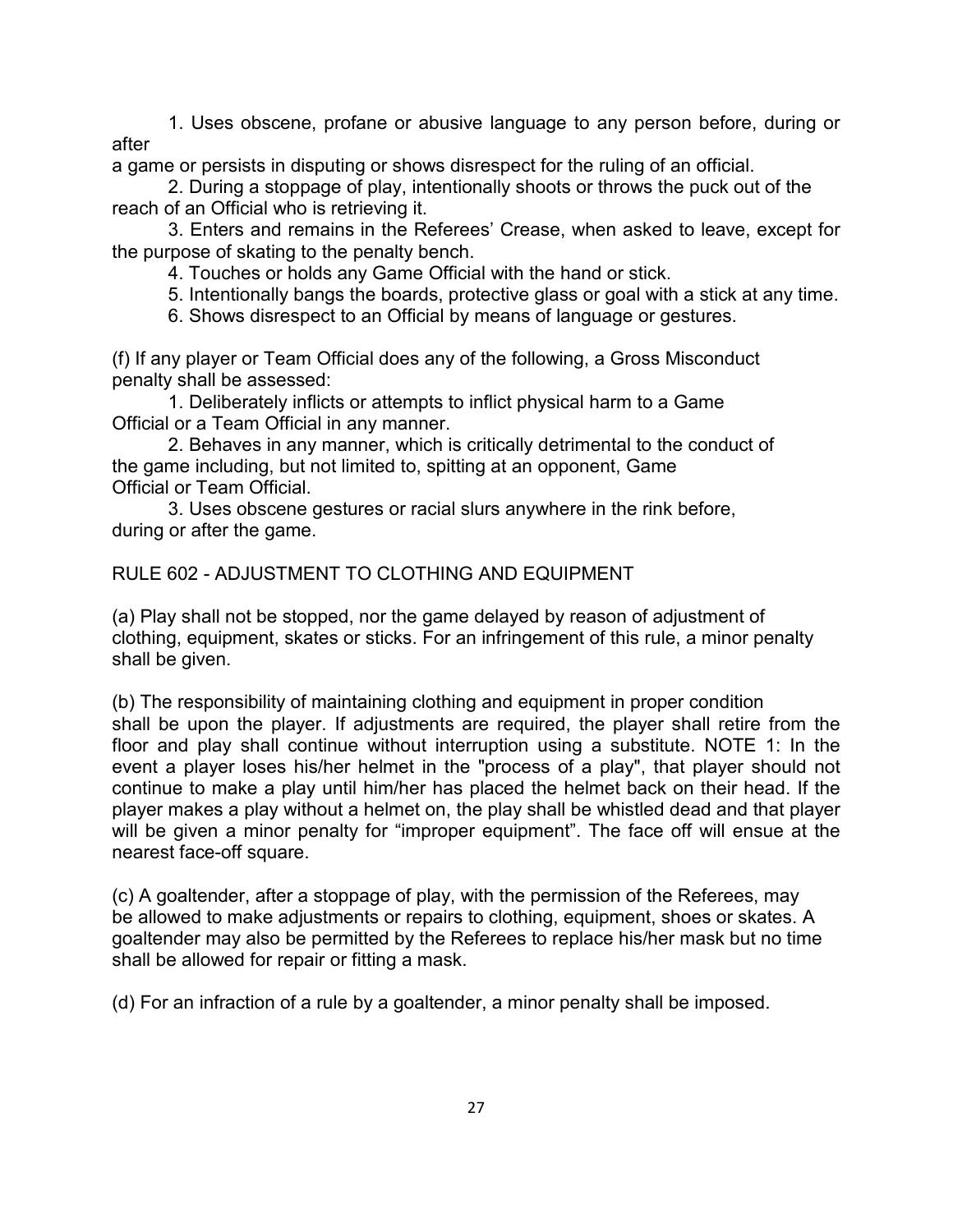#### RULE 603 - ATTEMPT TO INJURE

(a) A match penalty shall be imposed on any player who deliberately attempts to injure any opponent, in any manner, and the circumstances shall be reported to WNYRHL for further action. A substitute for the penalized player shall be permitted at the end of the fifth minute.

#### RULE 604 - BODY CHECKING

(a) A minor penalty or major penalty, at the discretion of the Referees shall be imposed on any player who intentionally body checks an opponent, with or without the puck.

(b) A minor penalty or major penalty, at the discretion of the Referees, shall be assessed to any player who makes physical contact with an opponent after the whistle has been blown, if in the opinion of the Referees, the player had sufficient time to avoid such contact.

(c) When a player injures an opponent as the result of body checking, the Referees shall have no choice but to assess a major penalty to the offending player.

(d) Any major penalty assessed for body checking may also include a game ejection or game misconduct penalty at the Referee's discretion.

(e) A major penalty and automatic game misconduct shall be imposed on any player who checks an opponent from behind.

(f.) Body Checking may also be treated as a match penalty under Rules 603 and 611. NOTE 1: It is not intended that there be no body contact between two opposing players who are actively in pursuit of the puck. The act of riding an opponent off the puck or meeting the opponent head-on, WHILE ATTEMPTING TO PLAY THE PUCK, shall not be considered roughness. However, this does not imply that players NOT in possession of the puck may throw their bodies into an opponent in order to achieve possession.

#### RULE 605 – BOARDING

(a) A minor penalty or major penalty, at the discretion of the Referees based upon the degree of violence of the impact with the boards, shall be assessed to any player who fouls an opponent in such a manner that caused the player to be violently thrown into the boards. NOTE 1: "Rolling" an opponent (if he is the puck carrier) along the boards where he/she is endeavoring to go through too small an opening is not boarding, but may be penalized as roughing.

(b) When a player injures an opponent as the result of boarding or body checking, the Referees shall have no choice but to assess a major penalty to the offending player.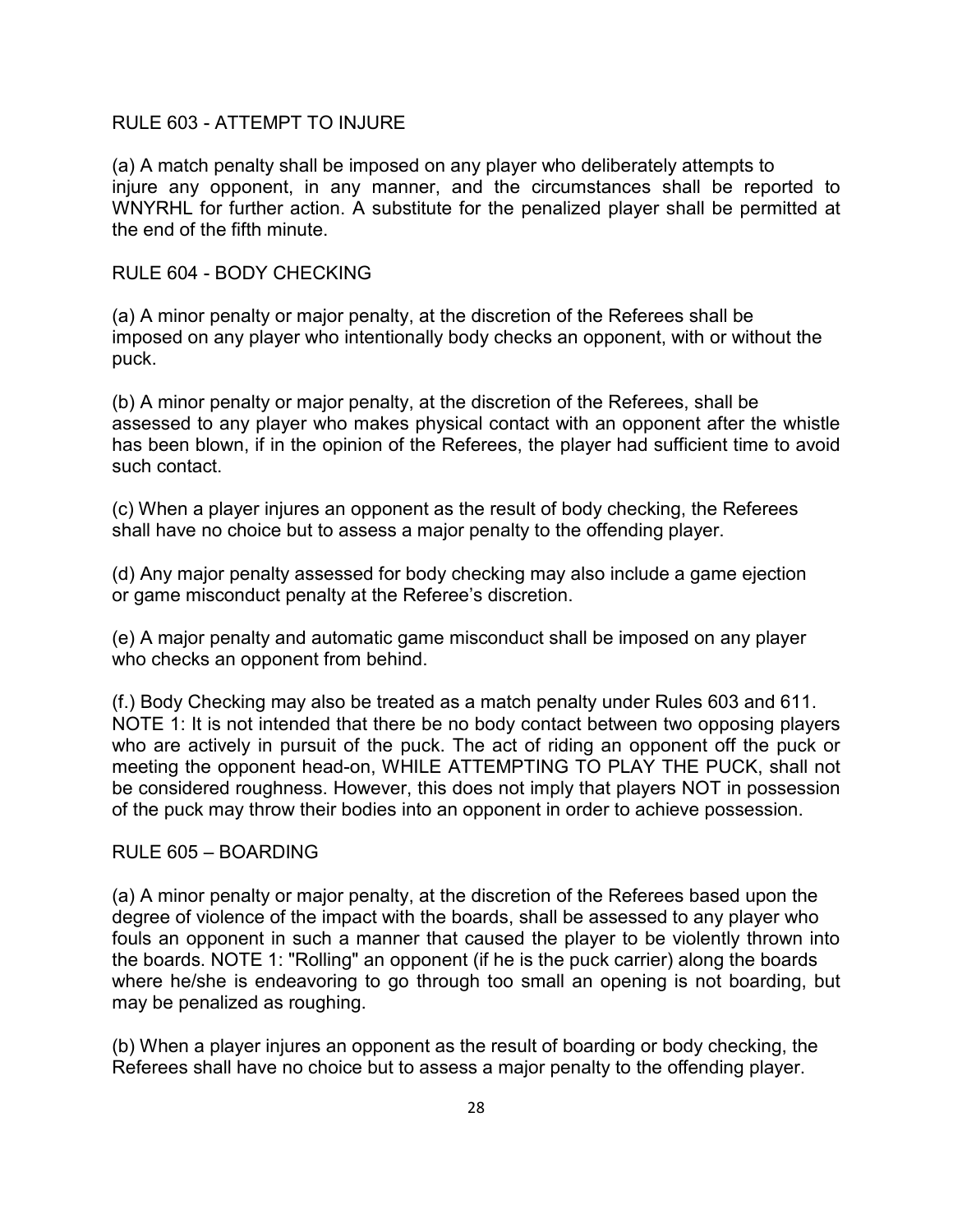(c) Any major penalty assessed for body checking or boarding may also include a game ejection or game misconduct penalty at the Referee's discretion.

(d) Boarding may also be treated as a match penalty under Rules 603 and 611.

# RULE 606 - BROKEN STICK

(a) A player whose stick is broken may participate in the game provided he/she immediately drops his/her stick. A minor penalty shall be imposed for an infraction of this rule. NOTE 1: A broken stick is one which, in the opinion of the Referees, is unfit for normal play.

(b) A goaltender may continue to play with a broken stick until stoppage of play or until he/she has been legally provided with a stick.

(c) A player whose stick is broken may not receive a stick thrown on the floor from any part of the rink, but must obtain one from the player bench. A goaltender whose stick is broken may not receive a stick thrown on the floor from any part of the rink but may receive a stick from a teammate without proceeding to his/her player bench. A minor penalty shall be imposed on the player or goaltender receiving a stick illegally under this rule.

# RULE 607 - BUTT-ENDING

(a) A major penalty shall be imposed on a player who "butt-ends" or attempts to "butt-end" an opponent. NOTE 1: An attempt to butt-end shall include all cases in which a butt-end gesture is made, regardless of whether body contact is made or not.

(b) Any penalty assessed for attempting to "butt-end" may also include a game ejection penalty at the Referee's discretion.

(c) A major penalty and automatic game misconduct shall be imposed on any player who makes contact with an opponent by butt ending.

(d) Butt-ending may also be treated as a match penalty under Rules 603 and 611.

 $RUIF 608 - CHARGING$ 

(a) A minor penalty or major penalty at the discretion of the Referees shall be imposed on a player who runs, jumps into or charges an opponent.

(b) A minor penalty or major penalty at the discretion of the Referees shall be imposed on a player who charges a goaltender while the goaltender is within his/her goal crease.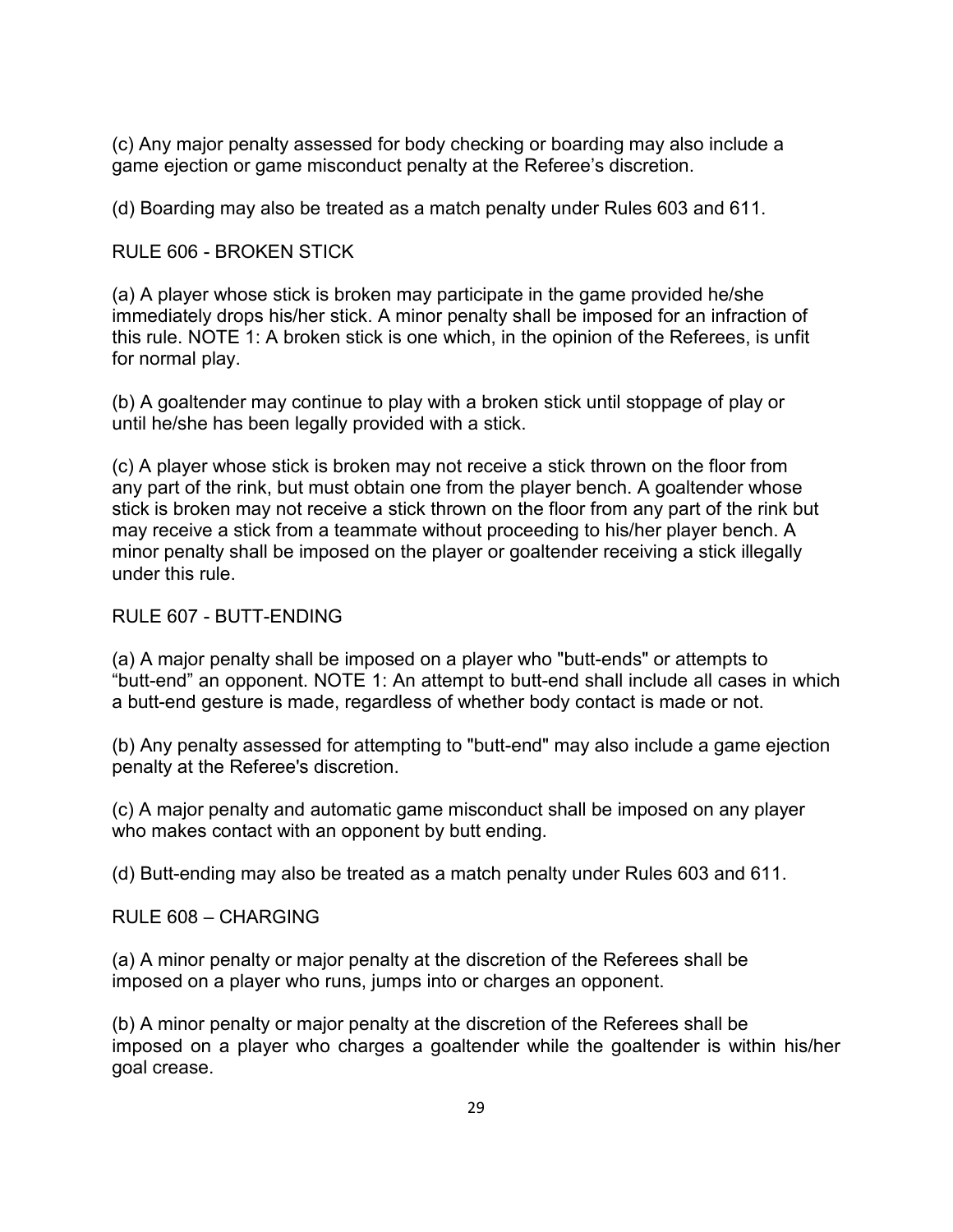(c) When a player injures an opponent as the result of charging, the Referees shall have no choice but to assess a major penalty to the offending player. NOTE 1: A goaltender is not "fair game" just because he/she is outside the goal crease area. A penalty for interference or charging (minor or major) should be called in every case where an opposing player makes unnecessary contact with a goaltender.

(d) Any major penalty assessed for charging may also include a game ejection or game misconduct penalty at the Referee's discretion.

(e) Charging, may also be treated as a match penalty under Rules 603 and 611.

RULE 609 - CROSS CHECKING

(a) A minor or major penalty at the discretion of the Referees, shall be imposed on a player who "cross checks" an opponent.

(b) A major penalty shall be imposed on any player who injures an opponent by cross checking.

(c) A minor or major penalty shall be imposed on a player who cross checks a goaltender while the goaltender is within his/her goal crease.

(d) Any major penalty assessed for cross checking may also include a game ejection or game misconduct penalty at the Referee's discretion.

(e) Cross checking may also be treated as a match penalty under Rules 603 and 611.

RULE 610 - DELAYING THE GAME

(a) A minor penalty shall be imposed on any player or goaltender that delays the game by deliberately shooting or batting the puck with his/her stick outside the playing area. NOTE 1: This penalty shall apply also when a player or goaltender deliberately bats or shoots the puck with his/her stick outside the playing area after a stoppage of play.

(b) A minor penalty shall be imposed on a goaltender that shoots the puck directly (non-deflected) outside of the playing area, except when a location is not protected by glass or screen.

(c) A bench minor penalty shall be assessed to any team, which after a warning by the Referees, fails to place the correct number of players on the playing surface, thereby causing a delay in any manner.

(d) A minor penalty shall be assessed to a player who, after a warning by the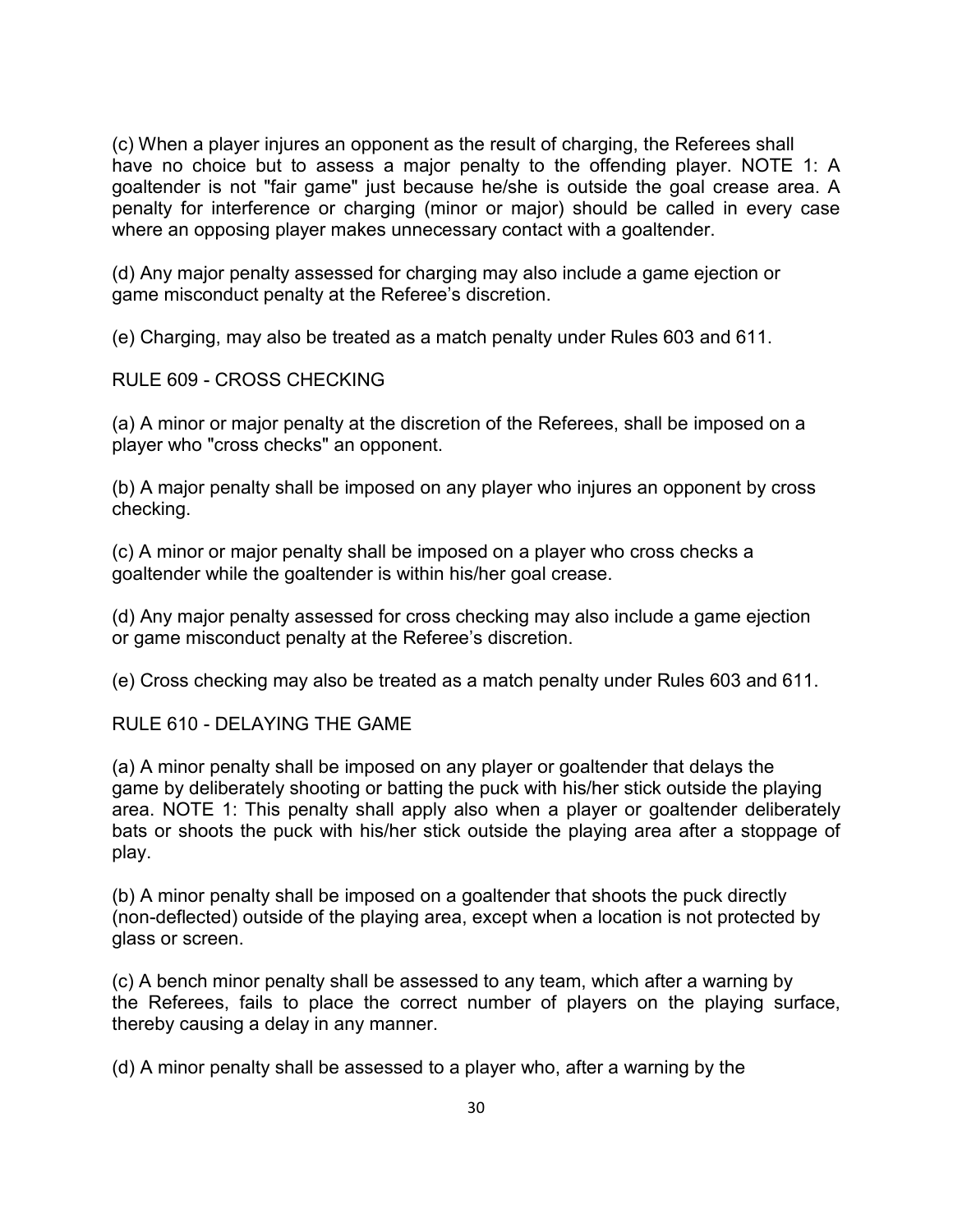Referees, fails to maintain a proper position during the face off.

(e) A minor penalty shall be imposed on any player (including the goaltender) who delays the game by deliberately displacing the goal post from its normal position. If such an infraction occurs with less than 2 minutes remaining in the 2nd half or at any time during overtime, a penalty shot shall be awarded against the offending team.

1. If the goal post is deliberately displaced during the course of a breakaway, a penalty shot shall be taken by the last player of the non-offending team in possession of the puck.

2. In the event that the goal post is deliberately displaced by a defending player or goaltender immediately prior to the puck crossing the goal line, the Referees may assess a minor penalty, a penalty shot, or award a goal.

(f) A bench minor penalty shall be assessed to a team requesting an equipment measurement that is unsubstantiated (deemed to be legal).

RULE 611 - DELIBERATE INJURY OF OPPONENTS

(a) A match penalty shall be imposed on a player who deliberately injures an opponent in any manner. The incident shall be reported to WNYRHL for further action.

(b) No substitute shall be permitted to take the place of the penalized player until five minutes actual playing time shall have elapsed, from the time the penalty was imposed.

#### $RUI F 612 - FI BOWING$

(a) A minor penalty or major penalty shall be assessed to any player who uses the elbow in such a manner as to foul an opponent, in any way.

(b) A major penalty shall be imposed on any player who injures an opponent as the result of a foul committed by using his/her elbows.

(c) Any major penalty assessed for elbowing may also include a game ejection or game misconduct penalty at the Referee's discretion.

(e) Elbowing can also be treated as a match penalty under Rules 603 and 611.

RULE 613 - FACE-OFFS

(a) One player from each team shall stand on their own defensive side of the face-off circle with their sticks held on the floor outside of the face-off spot. The attacking team must put his/her stick down first. All other players shall stay on their respective defensive side of the face-off spot until the Referee or Assistant Official drops the puck on the face-off spot and play begins.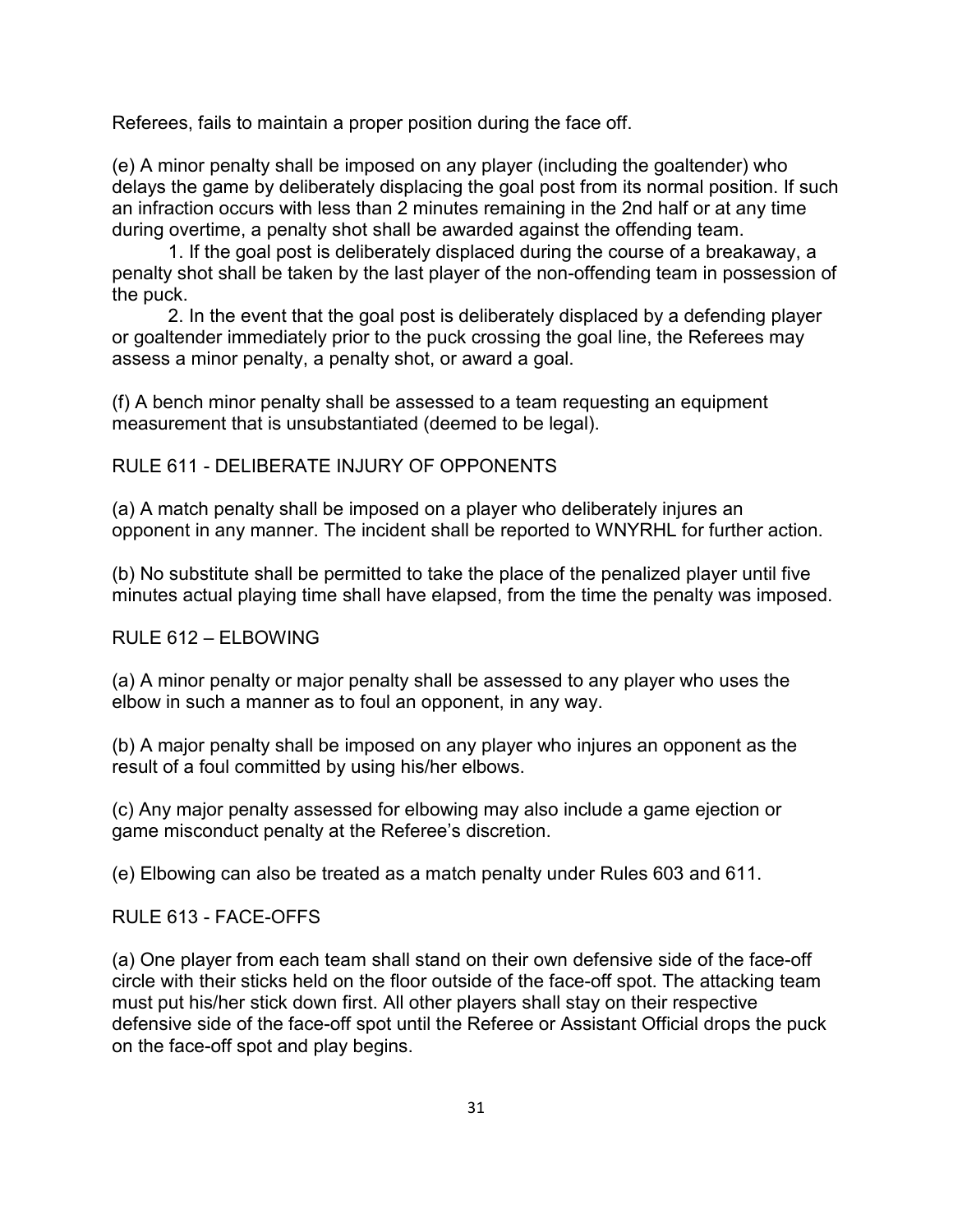(b) Players facing-off will stand facing their opponent's end of the rink approximately one stick length apart with the blade of their stick on the floor.

(c) Sticks of both players facing-off shall have any part of the blade touching the floor and properly aligned on the tape. All other players must be at least fifteen feet away from the player's facing-off and they must be onside. NOTE 1: If, after a warning by the Referee or Assistant Official, either of the player's fail to take his/her proper position for the face-off promptly, the Referee or Assistant Official shall replace the offending player or players with another player on the floor. If either player or players still fail to take their proper position the Referees may assess a delay of game penalty against the offending player or players.

(d) In the conduct of any face-off anywhere on the playing surface no player shall make any physical contact with his/her opponent's body by means of his/her own body or by his/her stick except in the course of playing the puck after the face-off has been completed. For violation of this rule, the Referees may impose a minor penalty or penalties on the player(s) whose action(s) caused the physical contact. NOTE 1: A faceoff commences when the Referee or Assistant Official designates the place of the face off and takes up a position to drop the puck.

(e) A second violation of any of the provisions or sub-selection(s) hereof during the same face-off may be penalized with a minor penalty to the player who commits the second violation of this rule.

(f) When an infringement of a rule has been committed or a stoppage of play has been caused by any player of the attacking side, the ensuing face-off shall be made at the center face-off spot. NOTE 1: This includes stoppage of play caused by a player of the attacking side shooting the puck on to the back of the defending team's net without any intervening action by the defending team.

(g) When an infringement of a rule has been committed by players of both sides in the play resulting in the stoppage, the ensuing face-off will be made at the place of such infringement or at the place where play is stopped in cases where play is permitted to be completed unless otherwise expressly provided by these rules.

(h) When stoppage occurs between the end of face-off spots and near the end of the rink, the puck shall be faced-off at the end face-off spot on the side where the stoppage occurs, unless otherwise expressly provided by these rules.

(i) When a goal is disallowed as a result of the puck being deflected off the Official directly into the net, the face-off shall be at either of the end face-off spots in that zone.

(j) When the game is stopped for any reason not specifically covered in the official rules, the puck must be faced-off where it was last played.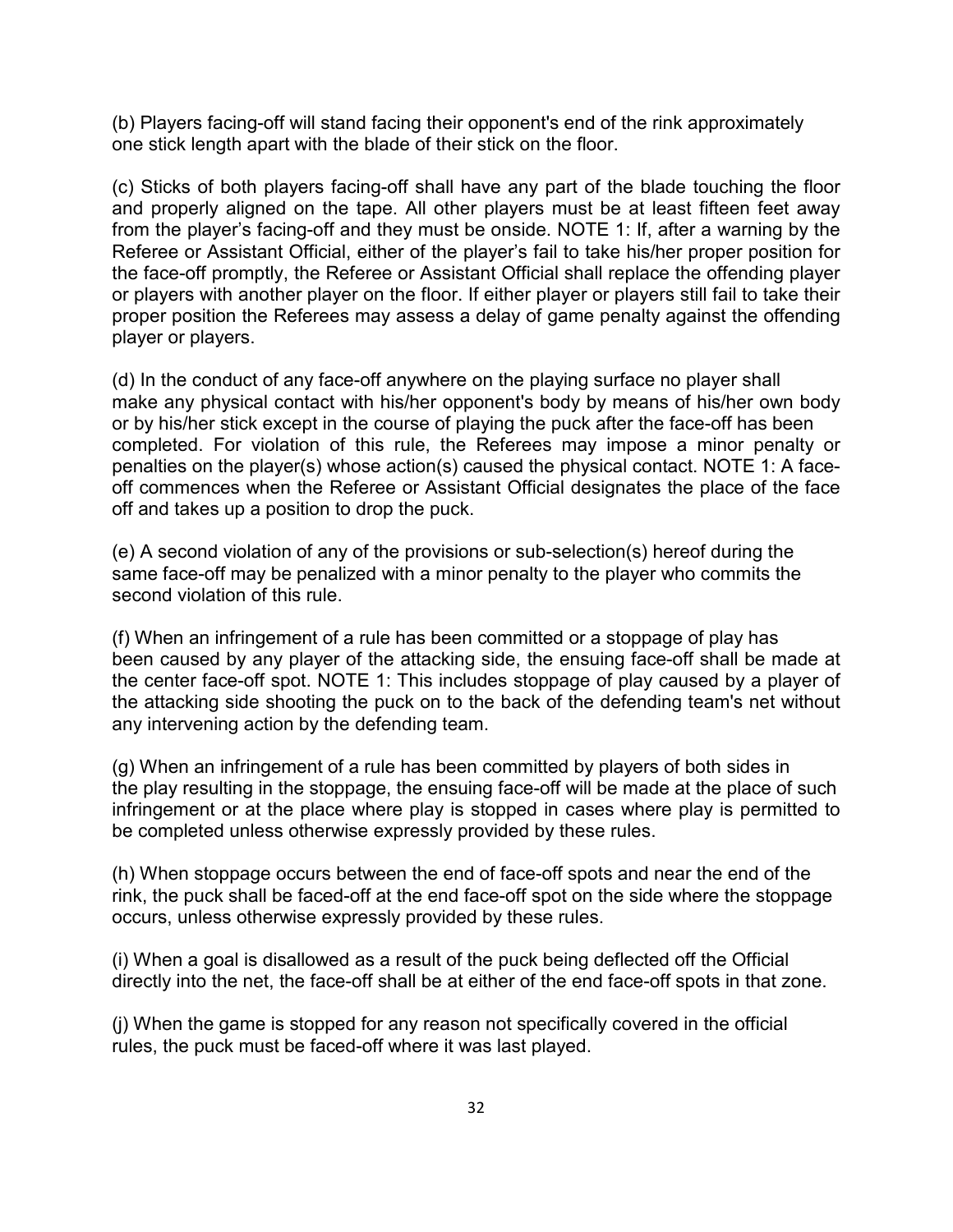(k) The Referee or Assistant Official is under no obligation to wait for the players to get to the face-off. It is the player's responsibility to get there as quickly as possible. If one team is lined up and the other team is procrastinating, the Referee or Assistant Official can start the play by dropping the puck, or can assess a bench minor penalty to the team causing the delay. NOTE 1: Once a team is in face-off position, the puck can be put into play within three seconds.

#### RULE 614 - FALLING ON PUCK

(a) A minor penalty shall be imposed on a player other than the goaltender who deliberately falls on or gathers a puck into the body. NOTE 1: Defensemen who drop to their knees to block shots should not be penalized if the puck is shot under them or becomes lodged in their clothing or equipment, but any use of the hands to make the puck unplayable should be penalized promptly.

(b) A minor penalty shall be imposed on a goaltender who (when his/her body is entirely outside the boundaries of his/her own crease area and when the puck is behind the goal line) deliberately falls on or gathers the puck into his/her body, or who holds or places the puck against the boards.

(c) No defending player except the goaltender will be permitted to fall on the puck, hold the puck, or gather the puck into the body or hands when the puck is within the goal crease. For infringement of this rule play shall immediately be stopped and a penalty shot shall be ordered against the offending team but no other penalty shall be given. NOTE 1: This rule shall be interpreted so that a penalty shot will be awarded only when the puck is in the crease at the instant the infraction occurs. However, in cases where the puck is outside the crease, Rule 614(a) may still apply and a minor penalty may be imposed even though no penalty shot is awarded. If the goaltender has been removed from the playing surface when the infraction occurs, a goal shall be awarded to the non-offending team in lieu of the penalty shot.

#### RULE 615 – FIGHTING AND ROUGHING

(a) A major penalty and automatic game misconduct shall be imposed on any player who engages in a fight. Any player deemed by the Referees to be the instigator of the altercation shall be additionally assessed a minor penalty and is subject to additional suspension by WNYRHL. Any player removing his/her sweater before or during a fight will be treated as the instigator, even if both players do. That player(s) will receive and additional minor penalty for instigating as well as being subject to further suspension.

(b) A minor penalty shall be imposed on a player who having been struck shall retaliate with a blow or attempted blow. However, at the discretion of the Referees, a major or double minor penalty may be imposed if that player continues the altercation. NOTE 1: The Referees are provided very wide latitude in the penalties, which they may impose under this rule. This is done intentionally to enable them to differentiate between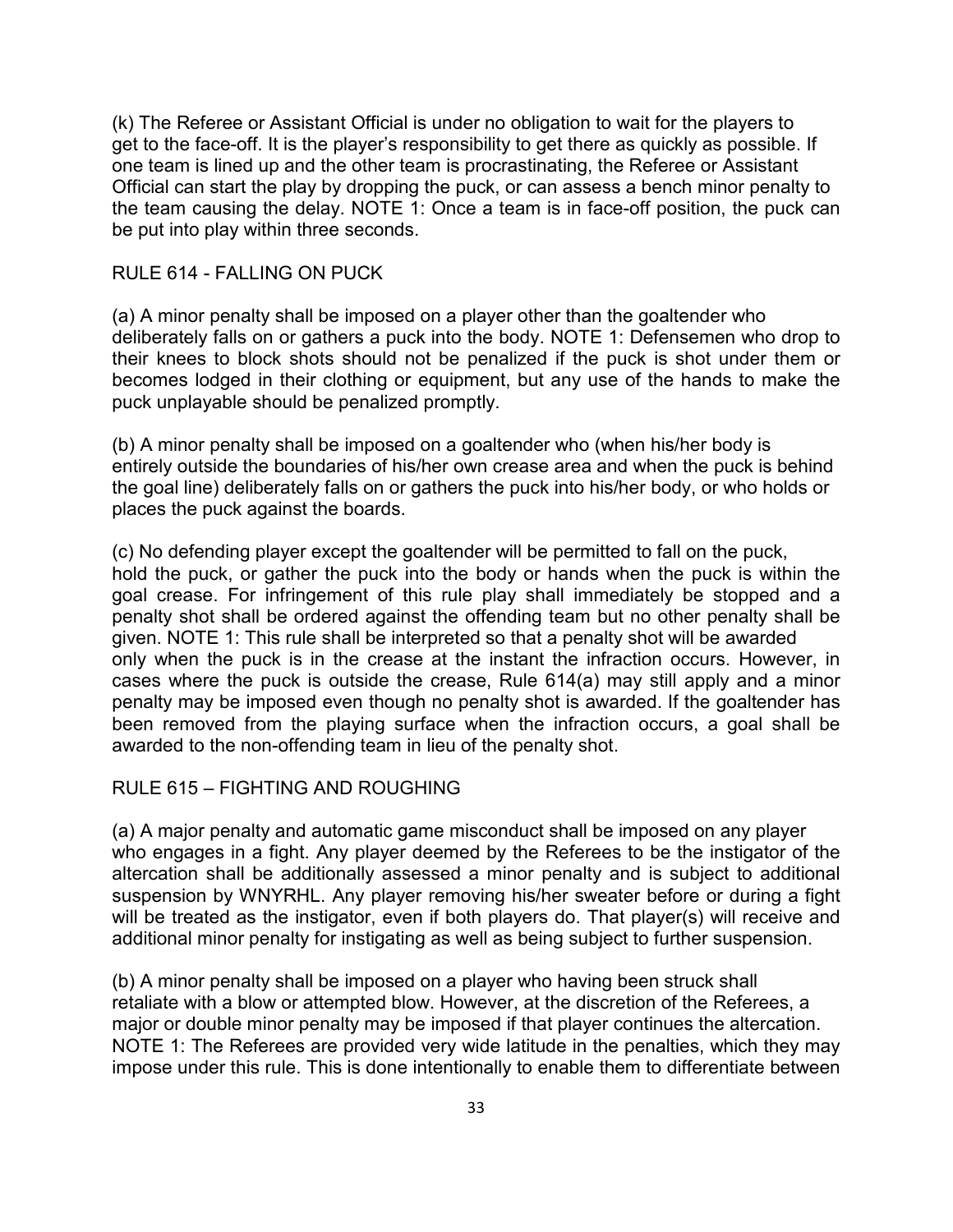the obvious degrees of responsibility of the participants either for starting the fighting or persisting in continuing the fighting. The discretion provided should be exercised realistically. NOTE 2: Referees are directed to employ every means provided by these rules to stop brawling.

(c) A game misconduct shall be imposed on any player involved in fighting off the playing surface or with another player who is off the playing surface.

(d) A player who drops his/her gloves in an aggressive or threatening manner shall receive an automatic game misconduct penalty. A player who drops his/her gloves and throws a punch shall receive a game misconduct with a minimum suspension of three games, subject to review by WNYRHL.

(e) Any player or goaltender deemed to be the first to intervene in an altercation already in progress, including any player entering as a peacemaker, shall receive a game ejection penalty.

(f) When an altercation occurs, all players not engaged shall immediately proceed to the area of their players' bench. In the event the altercation takes place at the players' bench, the players on the surface must go to their team's defensive zone. Failure to comply will result in a bench minor penalty assessed to the team(s) not observing this rule. NOTE 1: Refer to Rule 601 (c (4)).

(g) Any player or goaltender that resists an official in the discharge of their duties shall be assessed a misconduct or game misconduct penalty. NOTE 1: Refer to Rule 601 (d & f).

(h) A minor penalty shall be assessed to a goaltender that leaves the immediate vicinity of the goal crease to participate in an altercation. This penalty shall be in addition to any penalty incurred during the altercation.

RULE 616 - GOALS AND ASSISTS

(a) It is the responsibility of the Referees to award goals and assists, and such decision is final. In cases of an obvious error in awarding a goal or an assist, it should be corrected promptly. Changes shall not be made on the scoring summary after the Referees have signed the official score sheet.

(b) A goal shall be scored when the puck has been put between the goal posts by the stick of a player of the attacking side from in front, and below the cross bar and entirely across the goal line.

(c) A goal shall be scored if the puck is put into the goal in any way by a player of the defending side. The player of the attacking side who last played the puck shall be credited with the goal but no assist shall be awarded.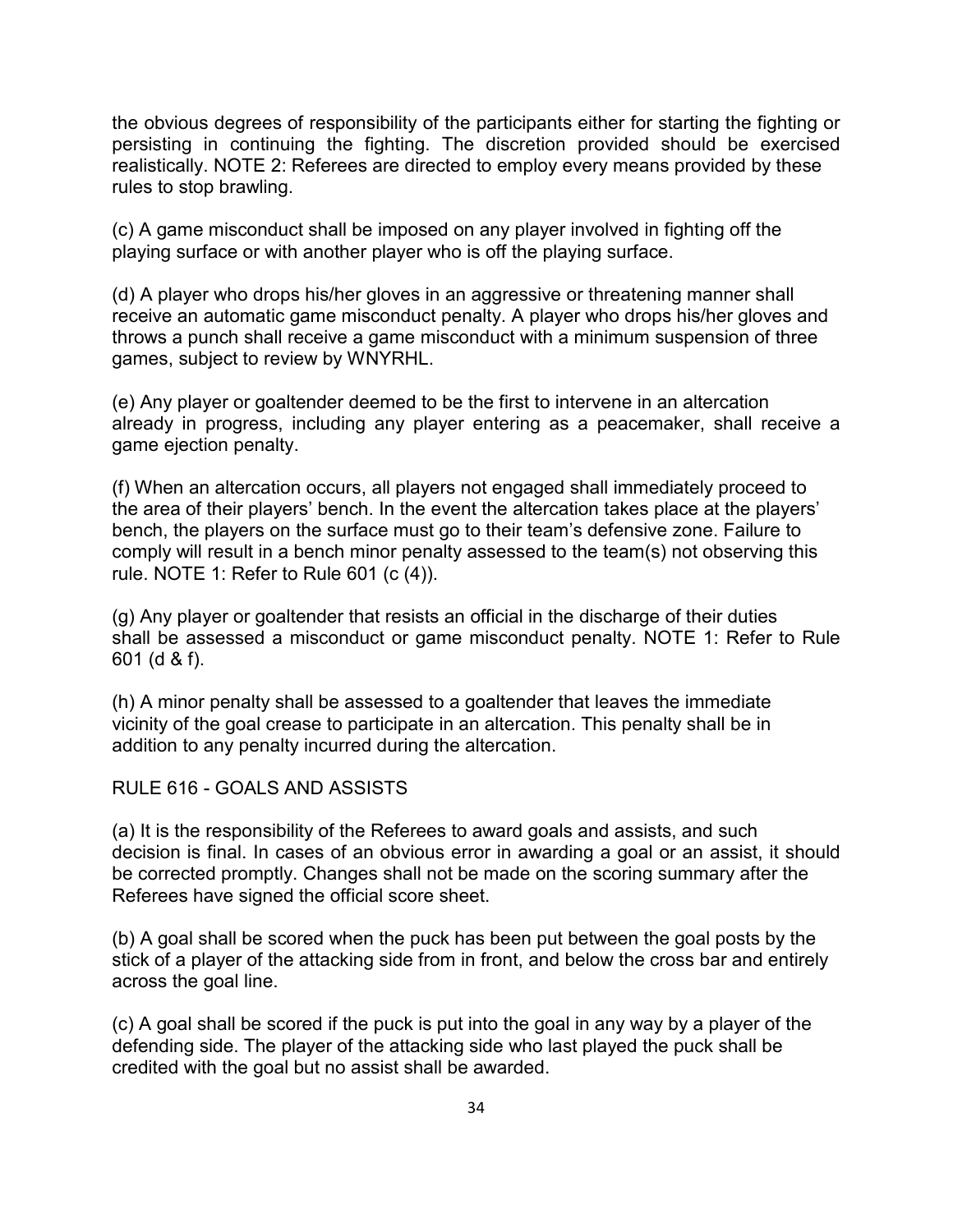(d) If an attacking player kicks the puck and it is deflected into the net by any player, the goal shall not be allowed.

(e) If the puck has been deflected into the goal by a shot of an attacking player by striking any part of the person or a player of the same side, a goal shall be allowed. The player who deflected the puck shall be credited with the goal. The goal shall not be allowed if the puck has been kicked, thrown or otherwise deliberately directed into the goal by any means other than a stick.

(f) If a goal is scored as a result of a puck being deflected directly into the goal off an official, the goal shall be disallowed.

(g) Should a player legally propel a puck into the goal crease of the opponent's team and the puck should become loose and available to another player of the attacking side, a goal scored on the play shall be allowed.

(h) A goal scored by a player who strikes or deflects the puck above the normal height of the shoulder shall not be allowed, except by a player of the defending team. The determining factor shall be where the puck made contact with the player's stick in relation to his shoulder.

(i) Any goal scored other than as covered by the official rules shall not be allowed.

(j) If at any time a player of the attacking team positions himself in the goal crease, holds his stick in the goal crease or skates through the goal crease, and the puck should enter the goal while such a condition prevails and the player's position in no way interferes with or impedes the goaltender's ability to defend his goal, the goal shall be allowed.

(k) A goal shall be credited in the scoring records to a player who shall have propelled the puck into the opponent's goal. Each goal shall count as one point in the player's record. An assist shall be credited to the player taking part in the play immediately preceding the goal, but no more than two assist shall be credited on any goal.

#### RULE 617 - HANDLING PUCK WITH HANDS

(a) If any player, including the goaltender, closes his/her hand intentionally on the puck the play shall be stopped and a face-off will take place. However, if the puck is dropped immediately, play shall be allowed to continue.

(b) Upon the goaltender making a save, the play shall be stopped and a face-off shall follow. However, after an initial warning by the Referees, a goaltender that holds the puck unnecessarily shall be given a minor penalty for delay of game.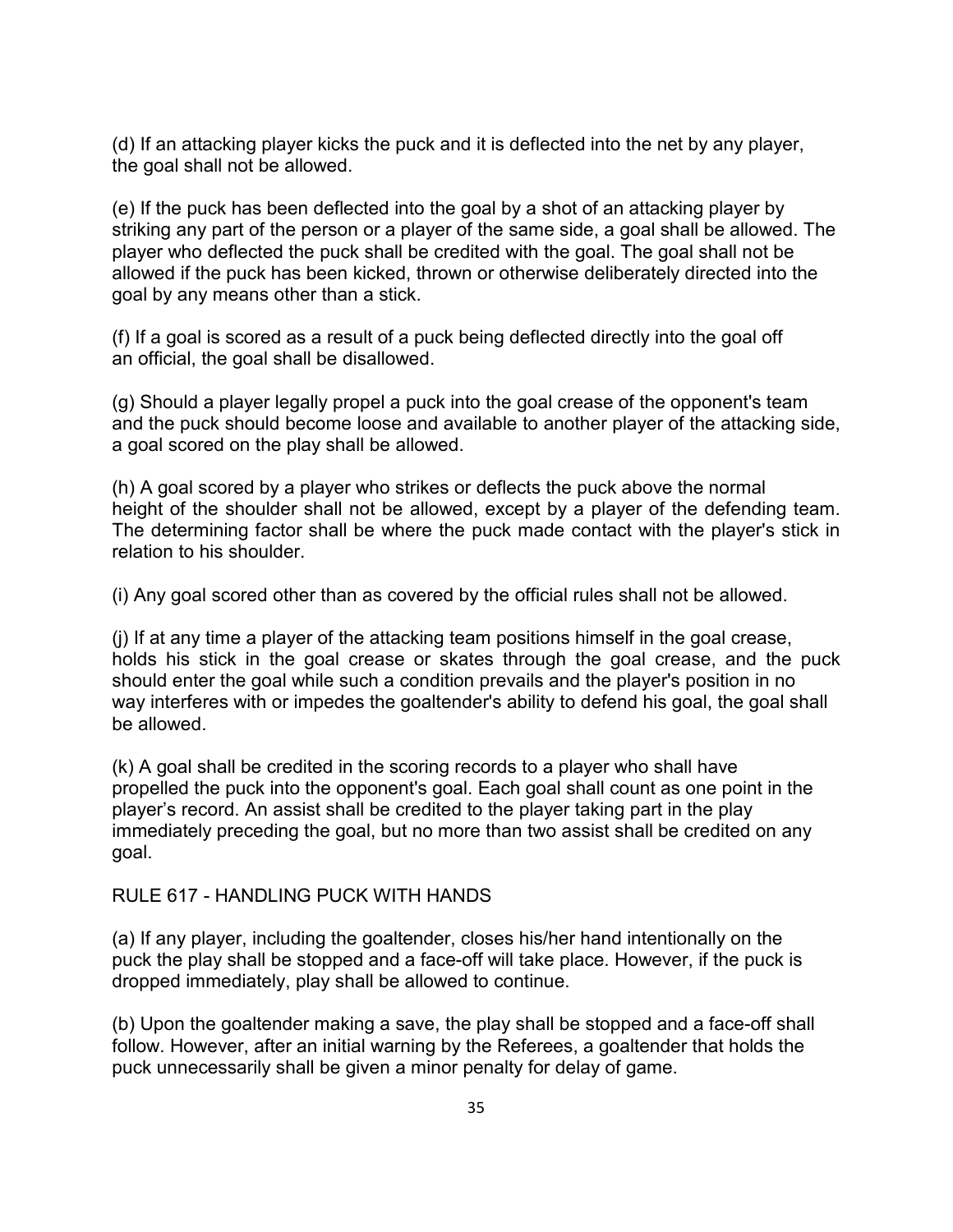(c) A goaltender shall not deliberately drop the puck into his/her pads or onto the goal net, nor deliberately pile up obstacles at or near his/her net, that in the opinion of the Referees would tend to prevent the scoring of a goal. The penalty for infringement of this rule by the goaltender shall be a minor penalty. NOTE 1: The object of this rule is to keep the puck moving continuously, and any action taken by the goaltender, which causes an unnecessary stoppage, must be penalized.

(d) A minor penalty shall be imposed on a player except the goaltender who, while play is in progress, picks up the puck off the floor with his/her hands.

(e) If a defending player, except the goaltender, picks up the puck from the floor in the crease area or holds the puck in the crease area while play is in progress, the play shall he stopped immediately and a penalty shot shall be awarded to the non-offending team.

(f) A player shall be permitted to stop or "bat" a puck in the air with his/her open hand, or push it along the floor with his/her hand, and the play shall not be stopped unless in the opinion of the Referees he has deliberately directed the puck to a teammate, in which case, the play shall be stopped and the puck faced off at the center face-off spot. This rule is disregarded if these actions are executed in the defensive zone. NOTE 1: The object of this rule is to ensure continuous action and the Referees should NOT stop play unless he/she is satisfied that the directing of the puck to a teammate was in fact deliberate. The puck may not be batted with the hand directly into the net at any time, and a goal shall not be allowed when the puck been legally batted and is defected into the goal off a defending player including the goaltender.

#### RULE 618 - HEAD-BUTTING

(a) A major penalty shall be imposed on a player who head-butts or attempts to headbutt an opponent. NOTE1: An attempt to head-butt shall include all cases in which a head-butt gesture is made, regardless of whether contact is made or not with an opponent.

(b) A major penalty and automatic game misconduct shall be imposed on any player who makes severe contact with an opponent by head butting.

(c) Head-butting may also be treated as a match penalty under Rules 603 and 611.

#### RULE 619 - HIGH STICKS

(a) The carrying of sticks above the normal height of the waist is prohibited, and a minor or major penalty may be imposed on any player violating this rule, at the discretion of the Referees.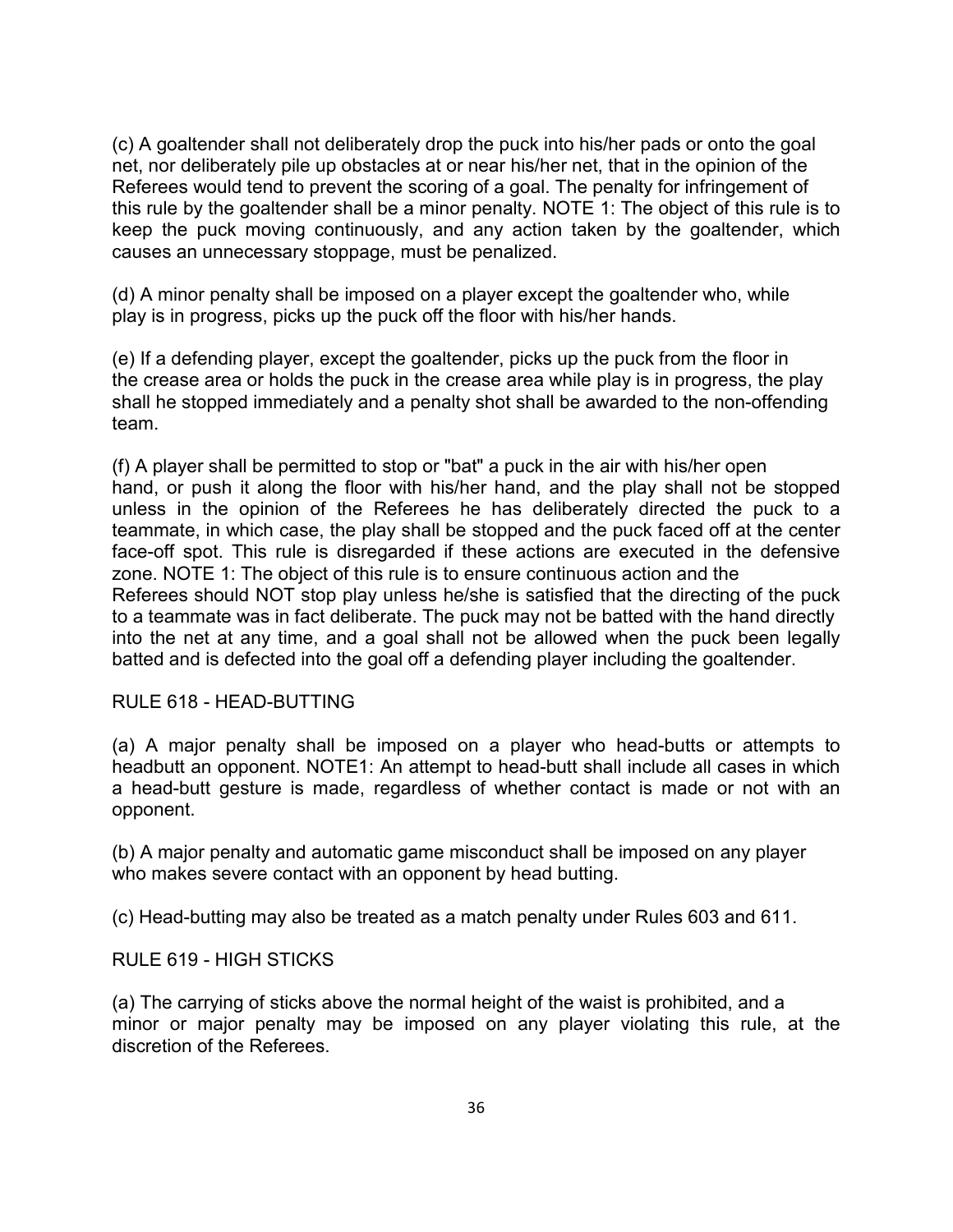(b) When a player carries or holds any part of his/her stick above the normal height of his/her waist so that injury to the face or head of an opposing player results, the Referees shall have no alternative but to impose a double minor penalty for accidental contact, or a major penalty for careless contact on the offending player.

(c) Any major penalty assessed for high sticking must also include a game ejection or game misconduct penalty at the Referee's discretion.

(d) High sticking may also be treated as a match penalty under Rules 603 and 611. NOTE 1: Exception to this rule: At the beginning and ending of a slap shot the stick may be above shoulder height. But if the stick is above that point longer than necessary to take the shot, a penalty may then be imposed. NOTE 2: No contact on an opponent needs occur to call a high sticking penalty.

(e) Batting the puck above the normal height of the shoulders with the stick is prohibited and when it occurs there shall be a whistle when the offending team gains possession of the puck, and the ensuing face-off shall take place at one of offending team's end zone face-off spots unless:

1. The defending player batted the puck to an opponent in which case the play shall continue.

2. A player of the defending side batted the puck into his/her own goal in which case the goal shall be allowed.

(f) A goal scored from a stick so carried shall not be allowed, except by a player of the defending team.

RULE 620 - HOLDING AN OPPONENT

(a) A minor penalty shall be imposed on a player who holds an opponent with his/her hands, legs, feet or stick or in any other way.

(b) A major penalty shall be assessed to a player who holds the facemask of an opponent with the hand.

(c) When a player injures an opponent as the result of holding the facemask, the Referees shall assess a major penalty and automatic game misconduct to the offending player.

RULE 621 - HOLDING AN OPPONENT'S STICK

(a) A player is not permitted to hold an opponent's stick. A minor penalty shall be assessed to a player who holds an opponent's stick. NOTE 1: A player is allowed to protect him/herself by holding an opponent's stick to remove it from said player's body.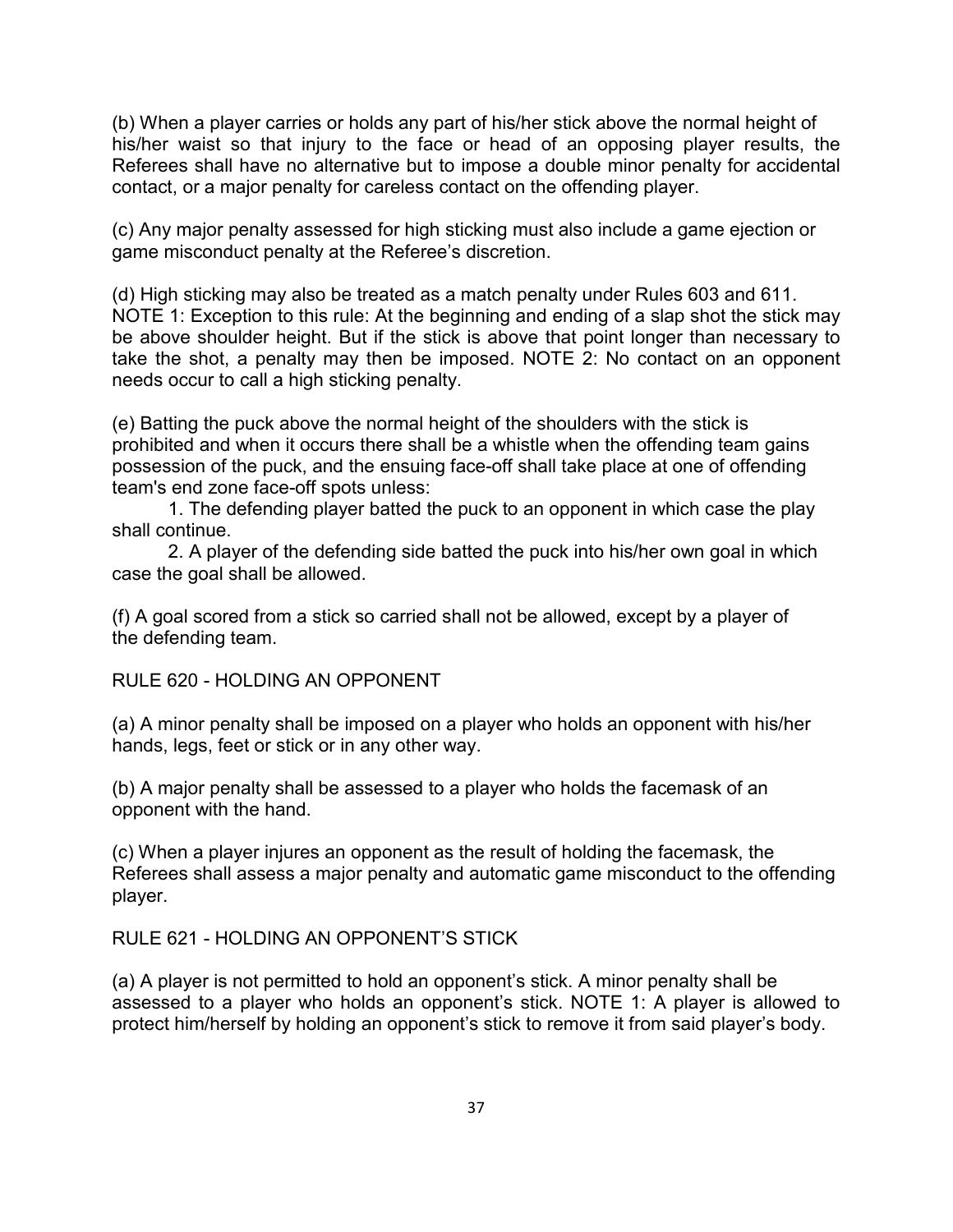NOTE 2: When a player's stick is caught in the equipment or sweater of his/her opponent, no penalty shall be assessed, unless that opponent intentionally placed the stick there.

#### RULE 622 – HOOKING

(a) A minor penalty shall be imposed on a player who impedes or seeks to impede the progress of an opponent by hooking with his/her stick.

(b) A major penalty shall be imposed on any player who injures an opponent by hooking.

(c) Any major penalty assessed for hooking may also include a game ejection or game misconduct penalty at the Referee's discretion.

#### RULE 623 - ILLEGAL PUCK HANDLING

(a) Stick handling the puck with the tip, toe or the heel of the stick into the center of the puck shall be considered illegal and a minor penalty shall be imposed on the player doing so. This is often referred to as "spearing" the puck.

#### RULE 624 – INTERFERENCE

(a) A minor penalty shall be imposed on a player who interferes with or impedes the progress of an opponent who is not in possession of the puck or who deliberately knocks a stick out of an opponent's hand, who prevents a player who has dropped his/her stick from regaining possession of it or who knocks or shoots any abandoned or broken stick or illegal puck or other debris towards an opposing puck carrier in the attacking zone in a manner that could cause him/her to be distracted. NOTE 1: The last player to touch the puck, other than a goaltender, shall be considered the player in possession. In interpreting this rule the Referees should make sure which of the players is the one creating the interference. Often it is the action and movement of the attacking player, which causes the interference since the defending players are entitled to "stand their ground" or "shadow" the attacking players. Players of the side in possession shall not be allowed to "run" deliberate interference for the puck carrier.

(b) A minor penalty shall be imposed if any player on the player bench or on the penalty bench who by means of his/her stick or body interferes with the movement of the puck of any opponent on the floor during the progress of play. A penalty shot shall be awarded if this action occurs during a breakaway.

(c) A minor penalty shall be imposed on a player who, by means of his/her stick or body, interferes with or impedes the movements of the goaltender by actual physical contact while he/she is in the goal crease area.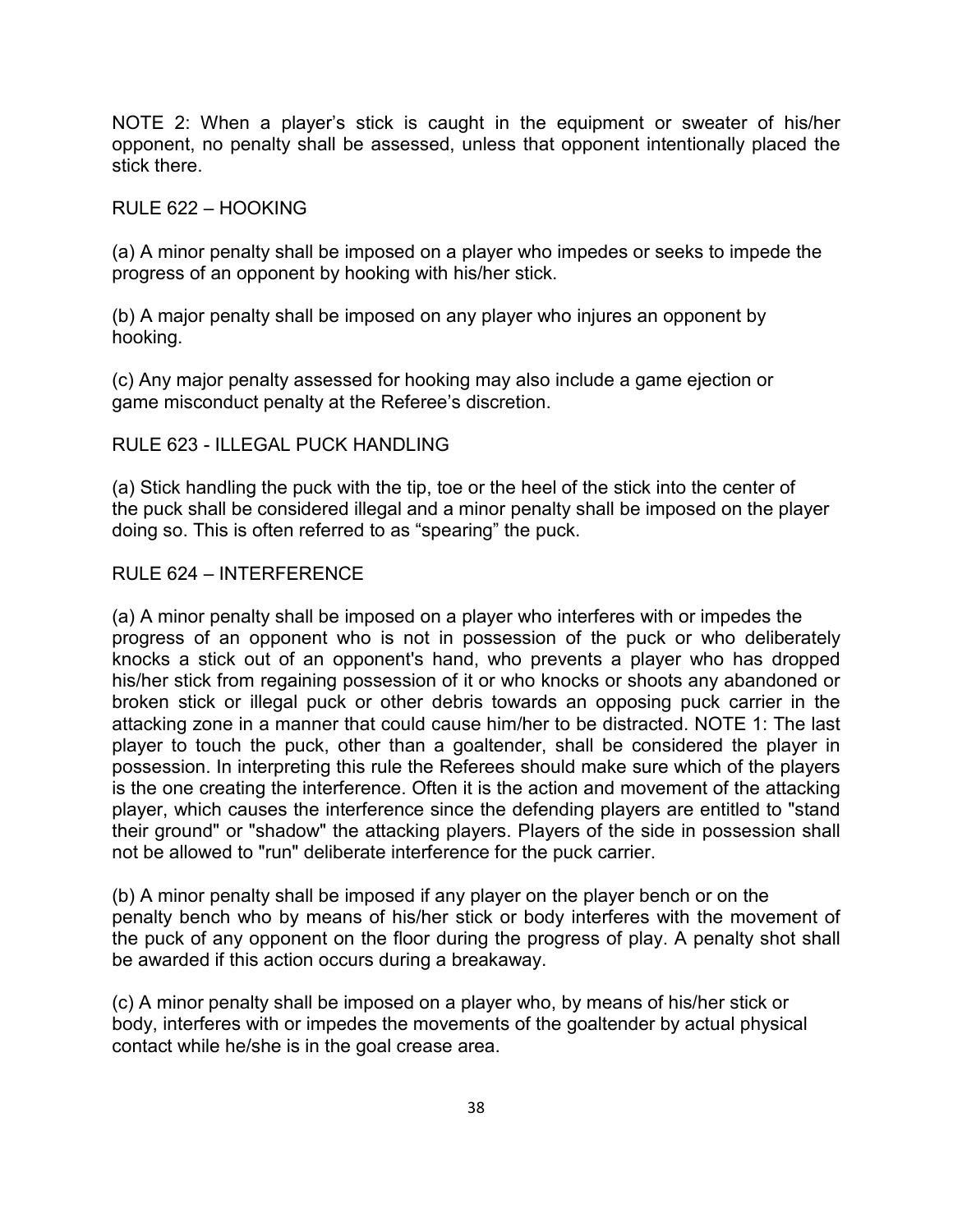(d) The purpose of this rule is to ensure that a team in possession of the puck and unchallenged by the opposition does not pass or carry the puck backward into it's defending zone solely for the purpose of delaying the game, except when the team in possession is short-handed. Although players are allowed to regroup behind their own goal, they must seek to advance the puck. If an official deems their actions to be intentional and deliberate, he shall attempt to verbally caution the offending team during play.

(e) If a player of the attacking side has been physically interfered with by the action of any defending player so as to cause him/her to be in the goal crease, and the puck should enter the goal while the player so interfered with is still within the goal crease, the goal shall be allowed.

(f) If when the goaltender has been removed from the floor, any member of his/her team not legally on the floor including any Team Official interferes by means of his/her body or stick or any other object with the movement of the puck or an opposing player, the Referees shall immediately award a goal to the non-offending team. NOTE 1: The attention of Referees is directed particularly to three types of offensive interference, which should be penalized.

1. When the defending team secures possession of the puck in its own end and the other players of that team run interference for the puck carrier by forming a protective screen against fore checkers.

2. When a player facing-off obstructs an opponent when the opponent is not in possession of the puck.

3. When the puck carrier makes a drop pass and intentionally makes body contact with an opposing player.

NOTE 2: All offensive or defensive players may attempt to establish

positional territory in front of either goal. The incidental contact that occurs in so doing shall not be considered interference or unnecessary roughness. However, should a player from either team run at his/her opponent, or make a body check, the Referees, at his/her discretion, may assess a minor penalty for interference, charging or unnecessary roughness. Should a player crosscheck an opponent, a minor or major penalty can be called.

#### RULE 625 - INTERFERENCE BY SPECTATORS

(a) In the event of a player being held or interfered with by a spectator, the Referees shall blow the whistle and play shall be stopped, unless the team of the player interfered with is in possession of the puck at the time, then the play shall be allowed to be completed before blowing the whistle, and the puck shall be faced-off at the spot where last played at the stoppage.

(b) Any player who physically interferes with a spectator shall be assessed a gross misconduct penalty and the circumstances shall be reported to WNYRHL for possible further action.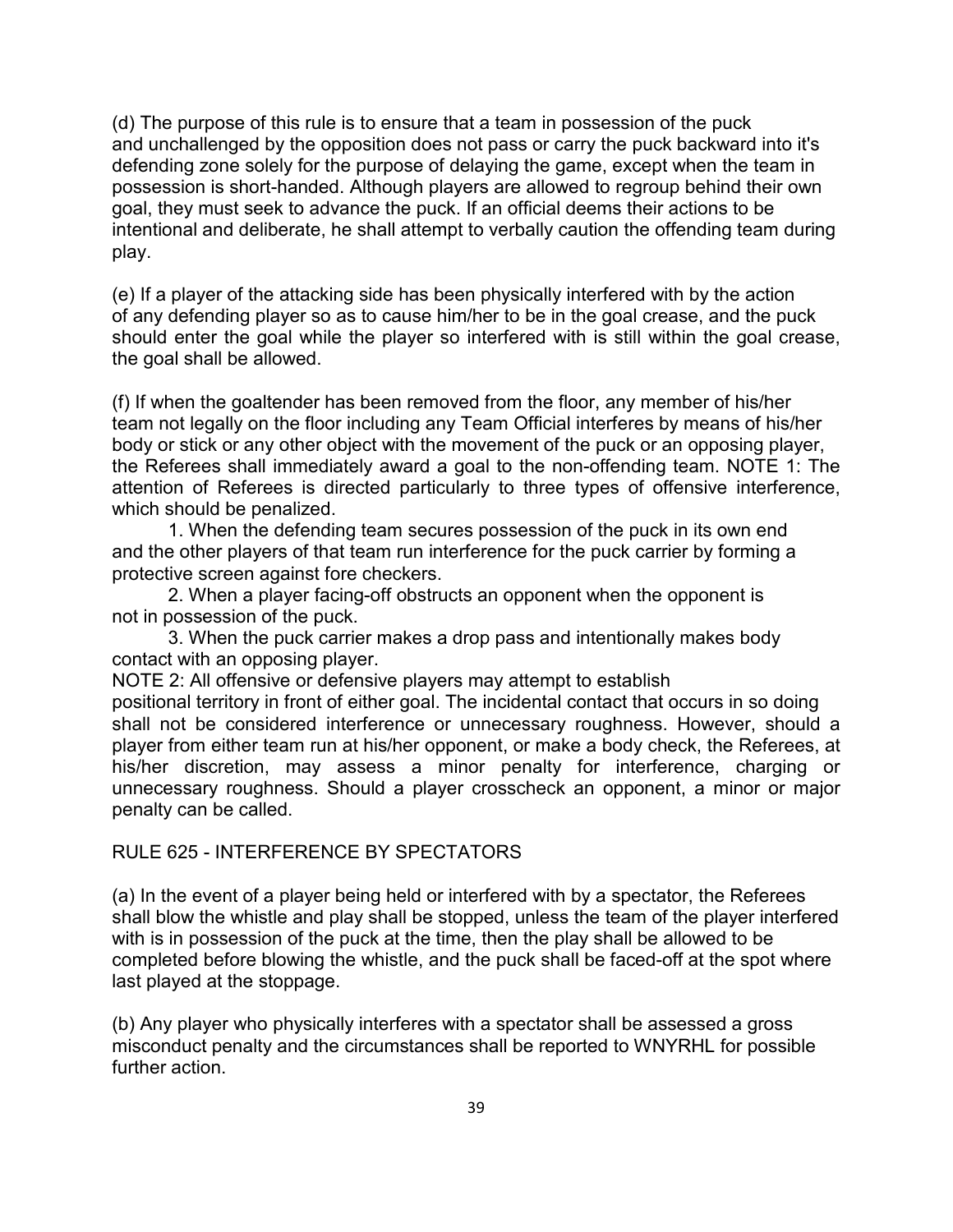(c) In the event that objects are thrown on the floor, which interferes with the progress of the game, the Referees shall blow the whistle and stop the play, and the puck shall be faced-off at the spot where play is stopped.

RULE 626 - KICKING PLAYER

(a) A match penalty shall be imposed on any player who kicks or attempts to kick another player, but a substitute shall be permitted at the end of the fifth minute. Refer to Rules 603 and 611.

RULE 627 - KICKING THE PUCK

(a) Kicking the puck shall be permitted in all zones, but a goal may not be scored by the kick of an attacking player.

(b) A goal cannot be scored by any attacking player who kicks any article of equipment (i.e. stick, helmet, glove, etc.) at the puck, causing the puck to enter the net.

 $RUIF 628 - KNFFING$ 

(a) A minor penalty or major penalty shall be assessed to any player who uses the knee in such a manner as to foul an opponent, in any way.

(b) A major penalty shall be imposed on any player who injures an opponent as the result of a foul committed by using his/her knees.

(c) Any major penalty assessed for kneeing may also include a game ejection or game misconduct penalty at the Referee's discretion.

(d) Kneeing may also be treated as a match penalty under Rules 603 and 611.

RULE 629 - LEAVING PLAYER OR PENALTY BENCH

(a) No player may leave the player bench at any time to enter an altercation. A game misconduct penalty is to be imposed on any player violating this rule. The Referees will report all such infractions to the WNYRHL Operations Office for possible further sanctioning.

(b) At the end of each period, no penalized player may, at any time, leave the penalty bench.

(c) A penalized player who leaves the penalty bench before his/her penalty has expired, whether play is in progress or not, will receive an additional minor penalty to be served after serving the un-expired penalty.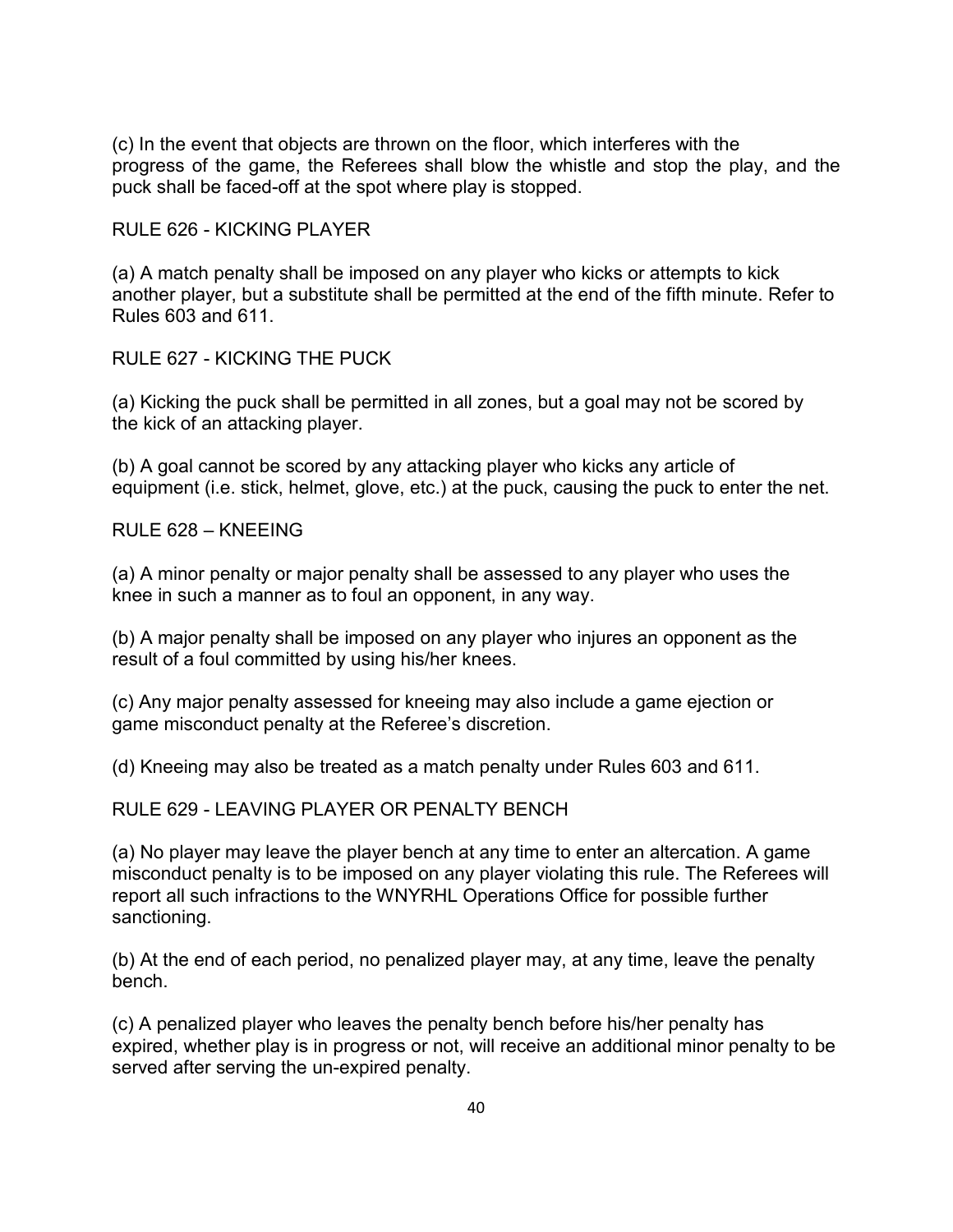(d) Any penalized player leaving the penalty bench during the stoppage of play, and entering an altercation shall incur a minor penalty plus a game misconduct penalty, after serving the un-expired time, in addition to any other penalties incurred.

(e) If a player leaves the penalty bench before his/her penalty is fully served, the Penalty Timekeeper shall note the time and signal the Referee who will immediately stop the play unless, the non-offending team is in the process of a scoring opportunity, at which the referee would allow the play to continue until the scoring chance was completed.

(f) In the case of a player returning to the floor before his/her time has expired through an error by the Penalty Timekeeper, he/she is not to serve an additional penalty, but must serve his/her un-expired time.

(g) If a player of an attacking side in possession of the puck shall be in such a position as to have no opposition between him and the opposing goaltender, and while in such position he/she is interfered with by a player of the opposing side who shall have illegally entered the game, the Referees shall award a penalty shot to be taken by the player so interfered with.

(h) If the opposing goaltender has been removed and an attacking player in possession of the puck shall have no player of the defending team to pass, and a stick or a part thereof is thrown by an opposing player, or the player is fouled from behind, thereby being prevented from having a clear shot on an open goal, a goal shall be awarded against the offending team.

(i) When the opposing goaltender has been removed from the floor, and a player of the side attacking the unattended goal is interfered with by a player who shall have entered the game illegally, the Referees shall immediately award a goal to the nonoffending team.

(j) Any Team Official who gets on the floor after the start of the game without permission of the Referees shall automatically receive a bench minor penalty, and possibly a game ejection or game misconduct. A team official who attends to an injured player and uses this opportunity to argue a call or discuss a matter may also be penalized for "abuse of an official".

(k) If a penalized player returns to the floor from the penalty bench before his/her penalty has expired by his/her own error or the error of the Penalty Timekeeper, any goal scored by his/her own team while he/she is illegally on the floor shall be disallowed, but all penalties imposed on either team shall be served as regular penalties.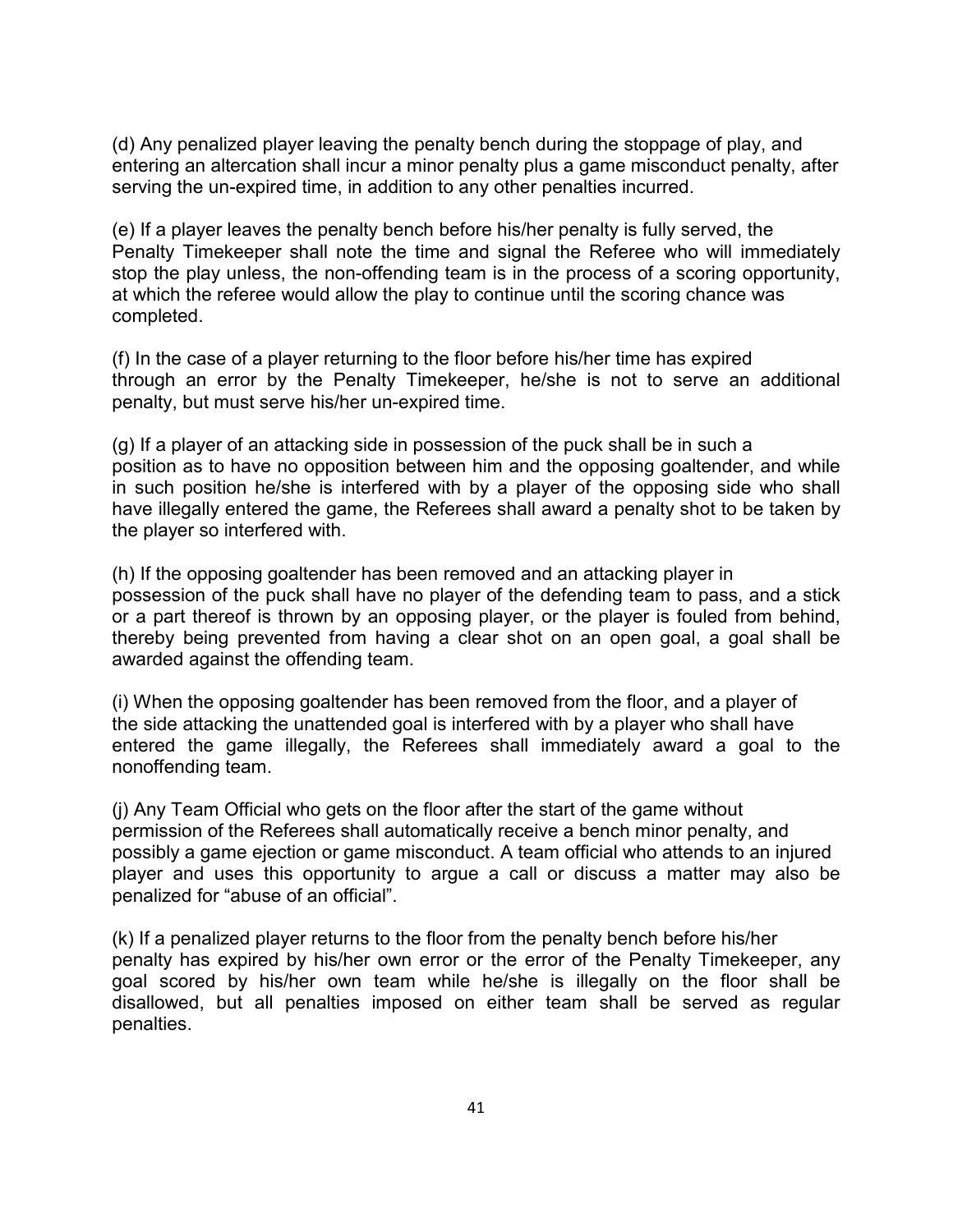# RULE 630 - PUCK MUST BE KEPT IN MOTION

(a) The puck must be kept in motion at all times.

(b) Except to carry the puck behind the goal, once a team has possession of the puck in its own defense area shall always advance the puck towards the opposing goal, unless players of the opposing side prevent them from doing so, or if the offensive team is shorthanded.

1. For the first infraction of this rule, play shall be stopped and a face-off will be taken at the spot adjacent to the goal of the team causing the stoppage. The Referees shall warn the Captain or Alternate Captain the offending team of the reason for the face-off, for a second violation by any player of the same team in the same period, a minor penalty shall be imposed on the player violating the rule.

#### WNYRHL RULE CLARIFICATION

The purpose of this rule is to ensure that a team in possession of the puck and unchallenged by the opposition does not pass or carry the puck backward into it's defending zone solely for the purpose of delaying the game, except when the team in possession is short-handed. Although players are allowed to regroup behind their own goal, they must seek to advance the puck. If an official deems their actions to be intentional and deliberate, he shall attempt to verbally caution the offending team during play.

(c) A minor penalty shall also be imposed on any player who deliberately holds the puck against the boards in any manner to deliberately delay the game.

(d) Should the puck remain on the net for longer than three seconds, play shall be stopped and the face-off shall take place at the nearest end zone face-off spot, except when the stoppage is caused by a player of the attacking team, in which case the ensuing face-off shall be conducted at the center face-off spot.

(e) If the puck comes to rest on top of the goal frame, the play shall be stopped immediately.

(f) If the puck comes to rest on top of the boards surrounding the playing area, it shall be considered to be in play and may be played legally by the hand or stick.

# RULE 631 - PUCK OUT OF BOUNDS OR UNPLAYABLE

(a) When the puck goes outside the playing area to either end, or either side of the rink, or strikes any obstacles above the playing surface other than the boards or glass, it shall be faced-off from where it was shot or deflected, unless otherwise expressly provided in these rules.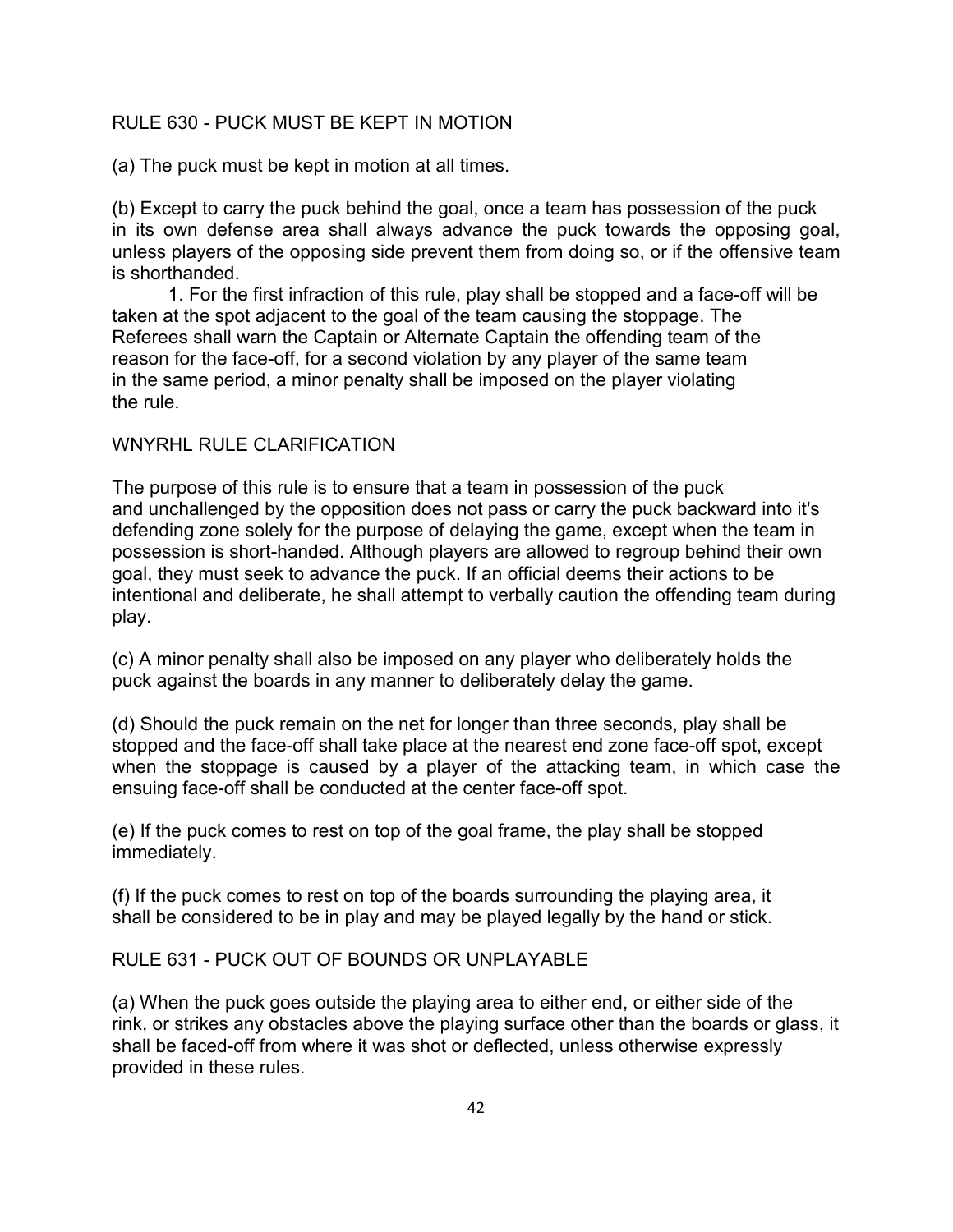(b) When the puck becomes lodged in the netting on the outside of either goal so as to make it unplayable, or if it is frozen between opposing players intentionally or otherwise, the Referees shall stop the play and face-off the puck at either of the adjacent face-off spots unless in the opinion of the Referees, the stoppage was caused by a player of the attacking team, in which case the resulting face-off shall be conducted at center floor. NOTE 1: This includes stoppage of play caused by the player of the attacking side shooting the puck onto the back of the defending team's net without any intervening action by the defending team. NOTE 2: The defending team and/or the attacking team may play the puck off the net at any time. However should the puck remain on the net for longer than three seconds play shall be stopped and a face off shall take place in the end face-off zone except when the stoppage is caused by the attacking team, then the face off shall take place on the face-off spot at center floor.

#### RULE 632 - PUCK OUT OF SIGHT AND ILLEGAL PUCK

(a) Should a scramble take place and a player accidentally falls on the puck or the puck is out of sight of the Referees, the Referees shall immediately blow his/her whistle and stop play. There will be a face-off at the point in which play was stopped, unless otherwise provided for in these rules.

(b) If at any time while play is in progress a puck other than the one legally in play shall appear on the playing surface the play shall not be stopped but shall continue with the legal puck until the play in progress is completed by change of possession. NOTE1: At the Referee's discretion, if the illegal puck has interfered with play, play shall be stopped immediately.

#### RULE 633 - REFUSING TO START PLAY AND FORFEITURE

(a) If when both teams are on the floor and one team for any reason shall refuse to play when ordered to do so by the Referees, he/she shall warn the Captain or Alternate Captain and allow the team so refusing fifteen seconds within which to begin the game or resume play. If, at the end of that time, the team shall still refuse to play, the Referees shall impose a bench minor penalty for delay of game to the offending team. Should there be a repetition of the same incident, the Referees shall have no alternative but to declare that the game be suspended and the case shall be ruled on by the League Director for action, which may include forfeiting the game to the non-offending team. Any such incident shall be reported to WNYRHL, who reserves the right to sanction such team as they see fit.

(b) If a team, when ordered to do so by the Referees through its Manager or Coach, fails to go on the floor and start play, the game shall be suspended and the case shall be ruled on by the League Director for action, which may include forfeiting the game to the non-offending team. Any such incident shall be reported to WNYRHL, who reserves the right to sanction such team as they see fit.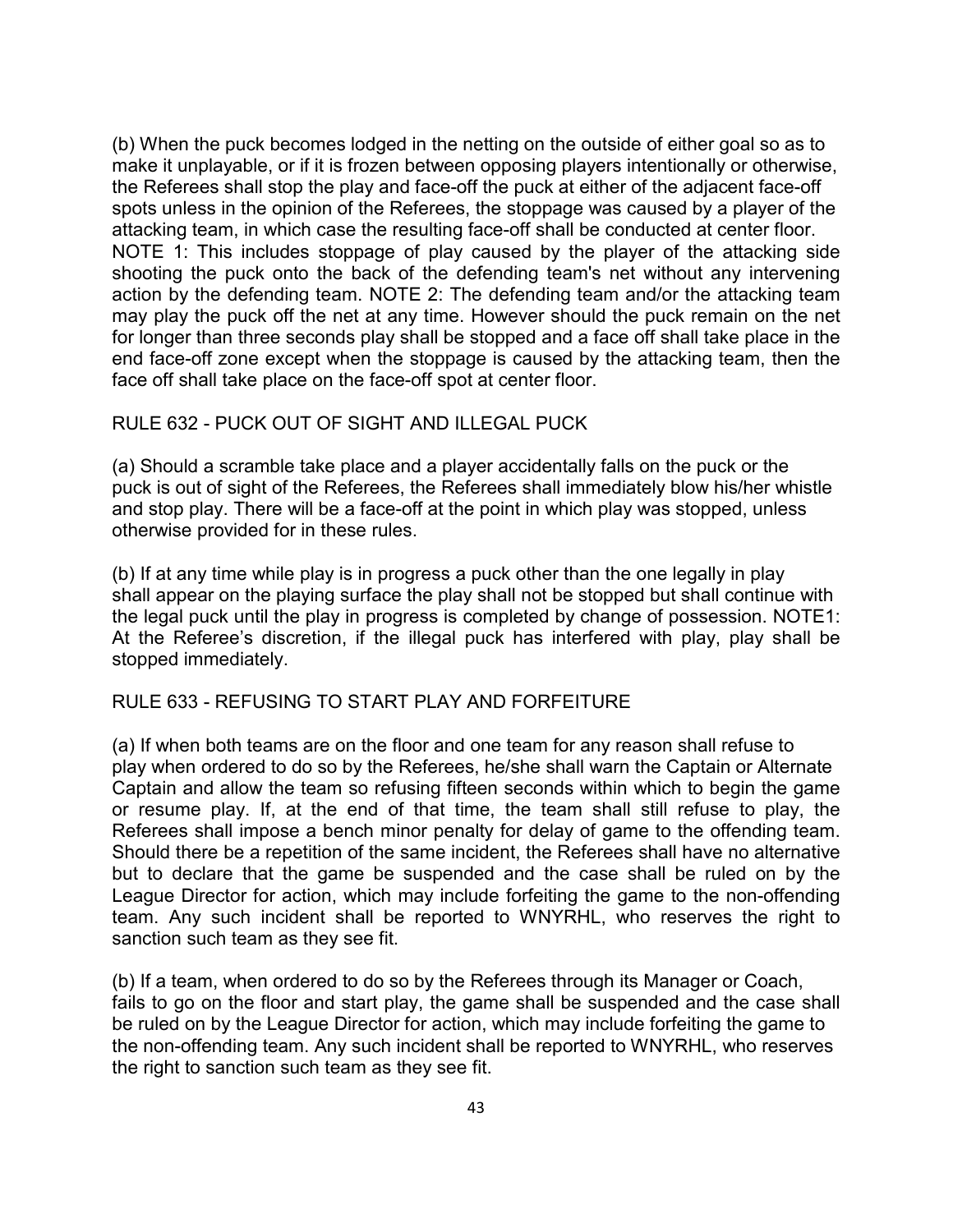(c) A forfeiture of a game may be declared for the following reasons:

1. At the start of a game, (Referee's whistle to call teams to opening faceoff) a team does not have four skaters and a goaltender on the floor in full and required uniform.

2. By the Team Official submitting in writing and accepted by the League Director that his/her team will not be able to play a particular game. In this event the opposing team does not need to suit up or make an appearance at the game, but shall still be awarded the victory.

3. Due to injury or illness during the game a team cannot field (when at full strength) four skaters and a goaltender to continue the game. NOTE1: All players must be dressed and ready to play 5 minutes prior to their scheduled playing time or the game can be forfeited. This time can be changed for any game, but must be put in writing prior to the start of a game.

(d) In the event of a forfeit, the following scoring statistics shall be awarded:

1. The forfeiting team shall be awarded zero points (a loss) for the game. The opposing team shall be awarded two points (a victory for the game). The score of the game shall be recorded as 1 to 0.

2. The Captain of the victorious team shall be awarded one goal. This may not be substituted to any other player. There shall be no assist awarded.

3. The goalies of either team shall not be assessed a shot, save, or goal against.

4. The high scorer award in a division that a forfeit occurs will be based on AVERAGE points per game. (Not including the forfeited game for the non-offending team).

(e) A team may forfeit one game per season without recourse to that team's status for the season, unless such game is the last or next to last game for that team in that season. Should the last or next to last scheduled game for any particular team be forfeited, WNYRHL reserves the right to sanction such team as they see fit, including, but not limited to:

1. Dropping the seed in which the team qualifies for the playoffs to the last position.

2. Eliminating players on the team from contention for individual awards.

3. Disqualifying the team from the season.

4. If a team forfeits more than one game in a season, that team shall be disqualified for the remainder of any season games.

5. In the event of the removal of a team from the season (by forfeiture of two games or by the team's disqualification due to forfeit of the last or next to last game of the season), the following statistical change shall take place:

6. All statistics of the removed team and team players shall be removed from the official stats. This is to include all team points, all goals scored, assists, saves, goals against, penalty minutes and all other pertinent statistics.

7. Any and all teams that have already played the forfeiting team must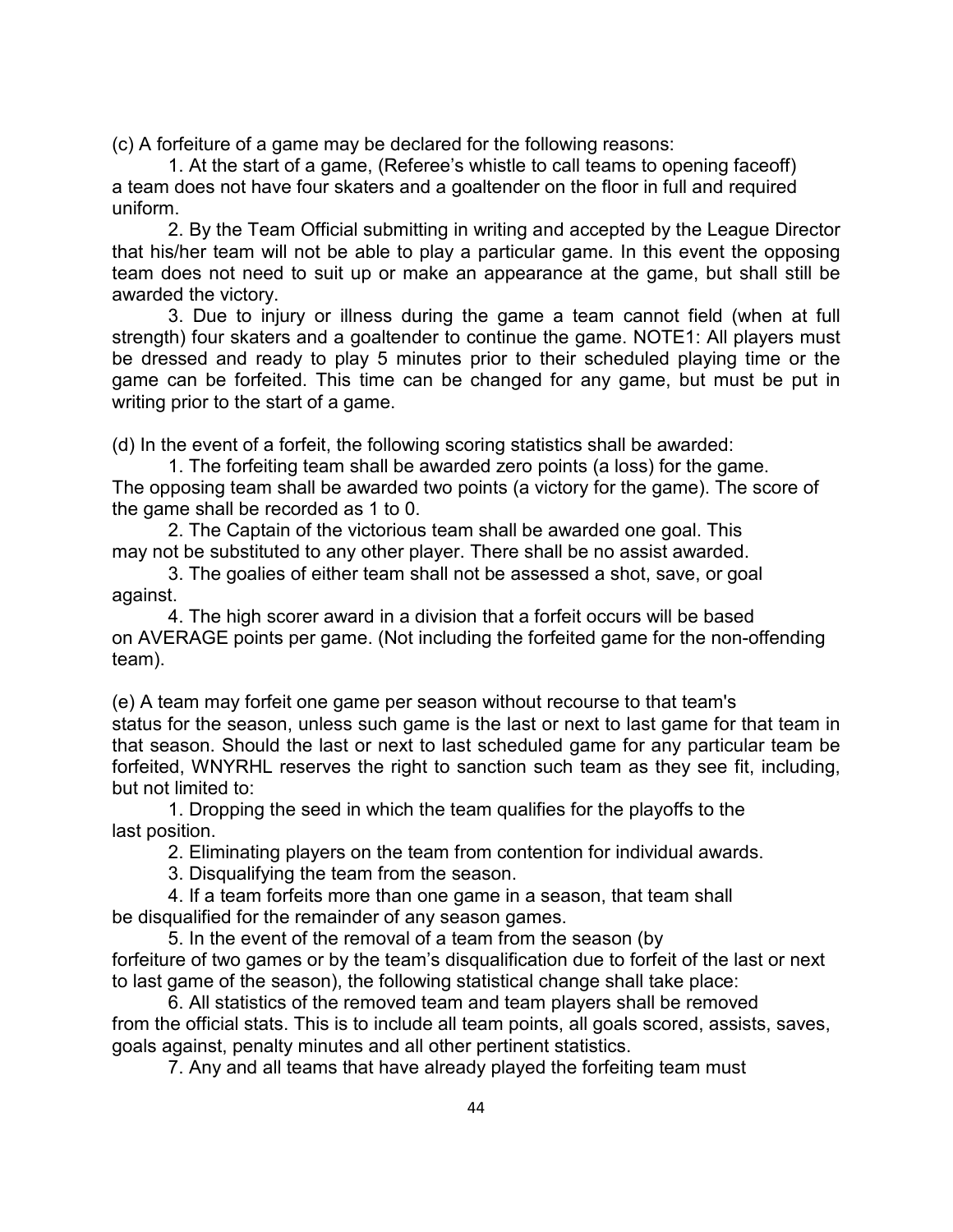also have the stats erased as though the game had not been played. NOTE 1: The removal of all penalty minutes will not remove action taken or to be taken by the League Director or by WNYRHL as to major, game ejection, game misconduct, gross misconduct, or match penalties that were imposed on forfeiting team players. NOTE 2: Any rules involving forfeits, especially the number of goals to be to be awarded, can be changed in any season, provided that any such rules have been put in writing by the League Director prior to the start of any season. EXAMPLE: If goals against are a primary statistical tiebreaker, more than one goal may be counted against the forfeiting team.

#### RULE 634 – SLASHING

(a) A minor or major penalty shall be imposed on any player who impedes or seeks to impede the progress of an opponent by "slashing" with his/her stick.

(b) A major penalty shall be imposed on any player who injures an opponent by slashing. NOTE1: Referees should penalize as slashing any player who swings his/her stick at any opposing player (whether in or out of range) without actually striking him/her, or where a player on the pretext of playing the puck makes a wild swing at the puck with the object of intimidating an opponent.

(c) Any player who swings his/her stick at another player in the course of any altercation shall be subject to a match penalty under Rules 603 and 611.

(d) Any player not in possession of the puck cannot have any stick contact upon the goaltender, in the goal crease, who has covered or caught the puck, regardless of whether or not the Referees has stopped the play. A minor penalty shall be assessed.

(e) Any major penalty assessed for slashing may also include a game ejection or game misconduct penalty at the Referee's discretion.

(f) Slashing may also be treated as a match penalty under Rules 603 and 611.

#### RULE 635 – SPEARING

(a) A major penalty shall be imposed on a player who spears or attempts to spear an opponent. NOTE 1: Attempt to spear shall include all cases where a spearing gesture is made regardless of whether bodily contact is made or not.

(b) Any penalty assessed for attempting to "spearing" may also include a game ejection penalty at the Referee's discretion.

(c) A major penalty and automatic game misconduct shall be imposed on any player who makes contact with an opponent by spearing.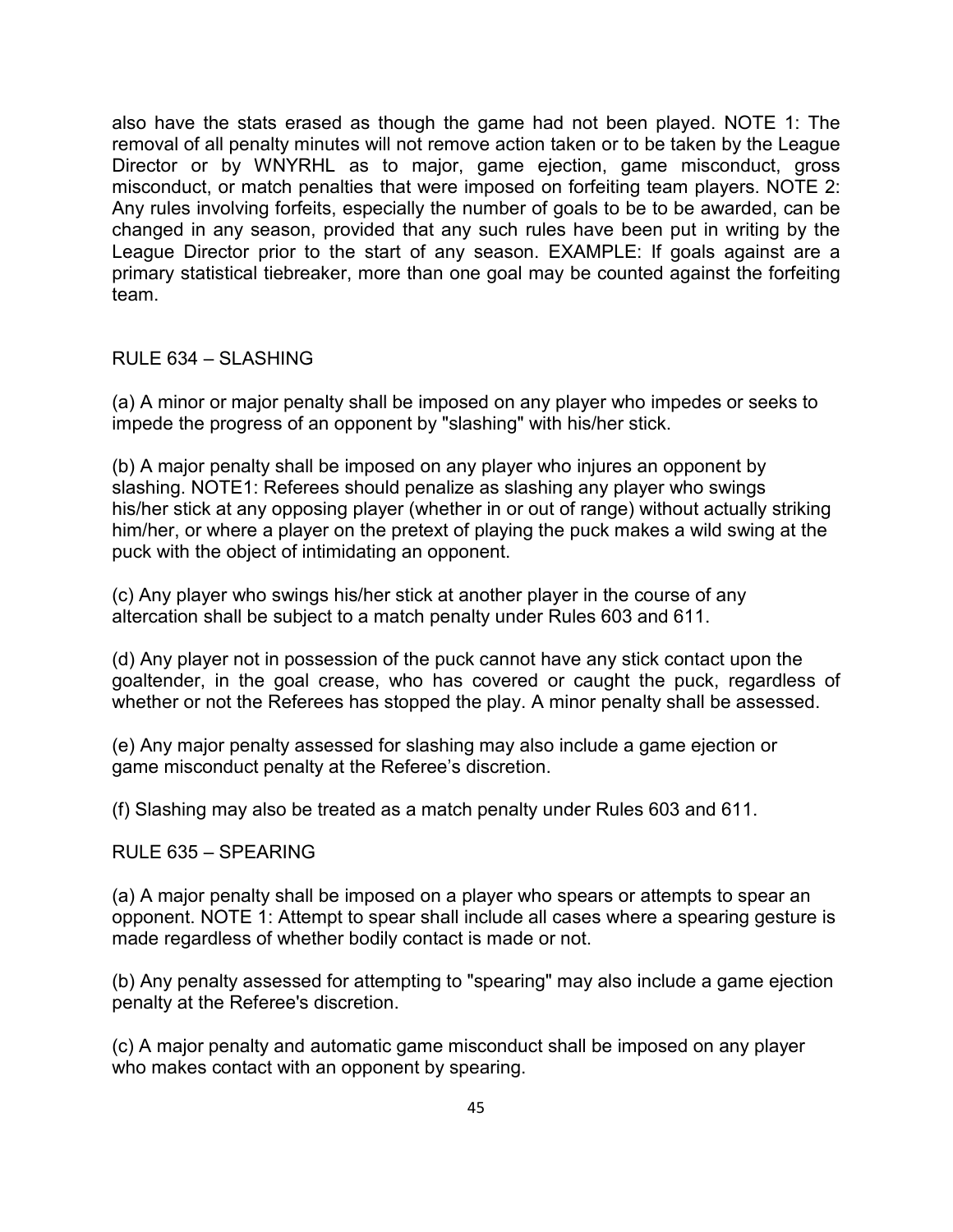(d) Spearing may also be treated as a match penalty under Rules 603 and 611.

# RULE 636 - START OF GAME AND PERIODS

(a) The game shall be commenced at the time scheduled by a "face-off' at the center face-off spot, and shall be resumed promptly for the second half in the same manner. No delay shall be permitted by reason of any ceremony, exhibition, demonstration, or presentation unless consented to reasonably in advance by the League Director or by WNYRHL.

(b) Players will start the game defending the zone opposite their player bench.

(c) During the pre-game warm-up and before the commencement of play in any period, each team shall confine its activity to its own end of the rink.

(d) All players must be in full uniform, INCLUDING HELMETS, to take the floor for warm-up and until they have left the floor at the conclusion of the game.

RULE 637 - THROWING STICK

(a) When any player or Team Official of the defending team deliberately throws or shoots a stick or any other object at the puck in the defending zone, the Referees shall allow the play to be completed and if a goal is not scored, a penalty shot shall be awarded to the fouled player. If, however, the goal is unattended and the attacking player has no defending player to pass and has a chance to score on an open goal, and a stick or any other object is thrown or shot at the puck by a member of the defending team, thereby preventing a shot on the open goal, a goal shall be awarded to the nonoffending team.

(b) A minor penalty shall be assessed to any player on the playing surface who throws or shoots a stick or any other object in the direction of the puck in any zone except when such act has been penalized by a penalty shot or awarded a goal. NOTE 1: When a player discards a broken stick by tossing it to the side of the rink (and not over the boards) in such a way that shall not interfere with play or an opposing player, no penalty shall be assessed for doing so.

(c) A 10-minute misconduct, game ejection or game misconduct penalty shall be assessed to any player who throws a stick or any part thereof outside the playing area at or in the direction of any spectators.

#### RULE 638 - TIED GAMES

(a) If following regulation a tie ensues, a 2 minute 3 on 3 sudden death overtime match up will follow. Should a winner still not be declared, we will proceed with a 3 man shoot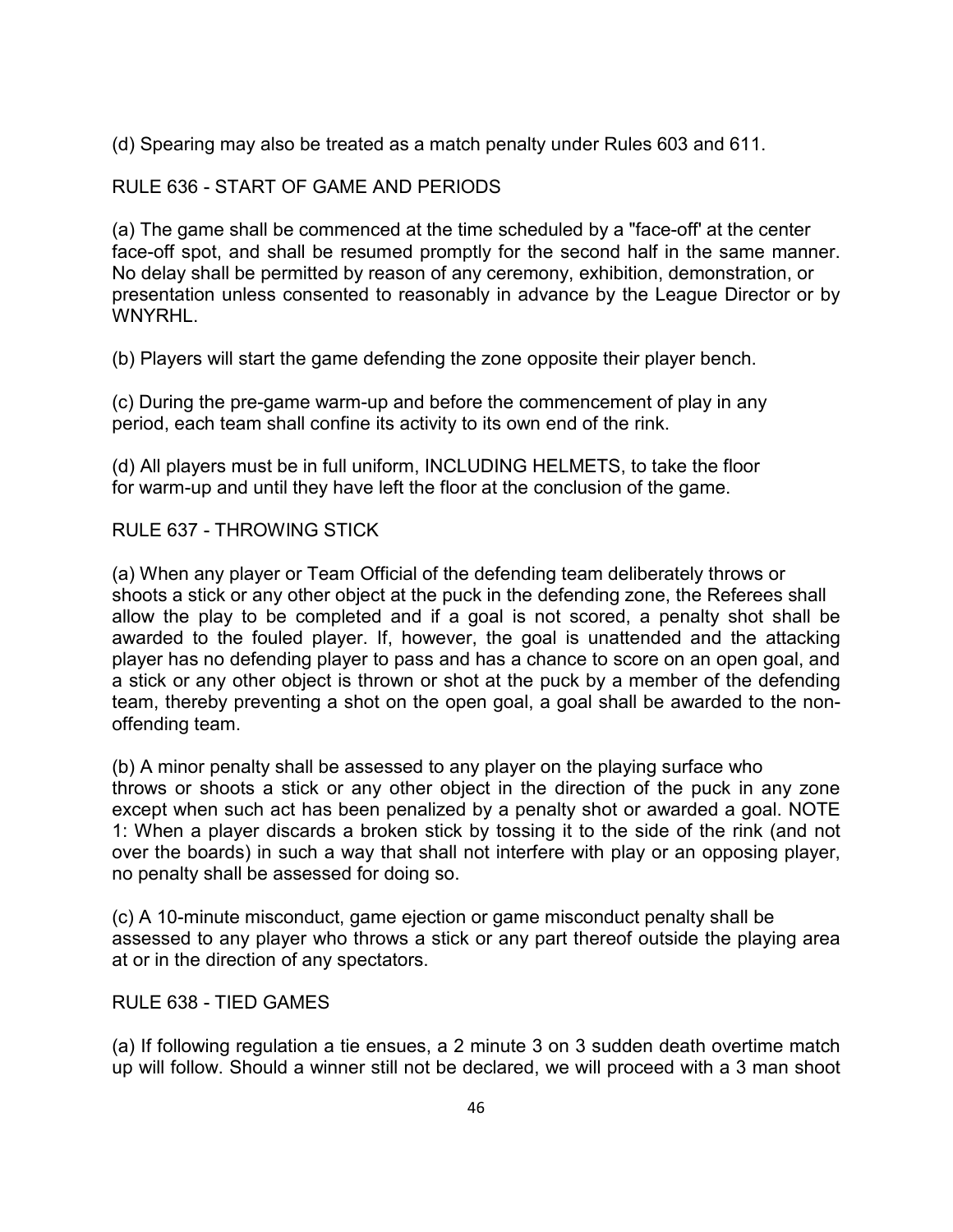out until a winner is decided. NO game will end in a tie. Regular season play will award 2 pts for a win and 0 pts for a loss; OT awards 1 pt.

(b) If a game format calls for a single overtime period with a shootout, the following shall take place:

1. The teams shall not change ends.

2. A two-minute overtime period shall be played.

3. The game shall terminate upon the scoring of a goal and the team scoring the goal shall be declared the winner.

4. If no team scores during the overtime period, a shootout shall take place as follows:

A. Only three skaters shall be allowed to shoot for each team.

B. The rules of play will be the same as a penalty shot. (See Rule 406 (a, b, j &k))

C. Teams will alternately take a penalty shot, with the visiting team shooting first, until a winner is determined.

D. Each round of the shootout shall consist of three shots and no player may shoot more than once in each round. For each round after the first, the order of the players shooting may be changed, but must be the same four players as the first round.

E. After the first round, the winner is determined by sudden death (one shooter per team).

F. No player who has any un-expired penalty time at the end of the game may participate in the shootout. NOTE1: In some game formats, the overtime period may be eliminated and the shootout will occur immediately following the end of the third period.

(c) If a game format calls for unlimited overtime periods, the following shall take place:

1. The teams SHALL change ends at the beginning of each overtime period.

2. The length of each period shall be consistent with the time of each period during the game.

3. The game shall terminate upon the scoring of a goal and the team scoring the goal shall be declared the winner.

4. If no team scores during the overtime period, the teams shall continue with this format until a team scores.

RULE 639 - TIME OF GAME

(a) The game shall be played in three periods (in a time length depending on available time). A one-minute rest shall be permitted between each period. Generally, WNYRHL games are played in 3 - 15 minute running time periods, and WNYRHL championship events are played in 3 - 15 minute running time periods. In the event that the game is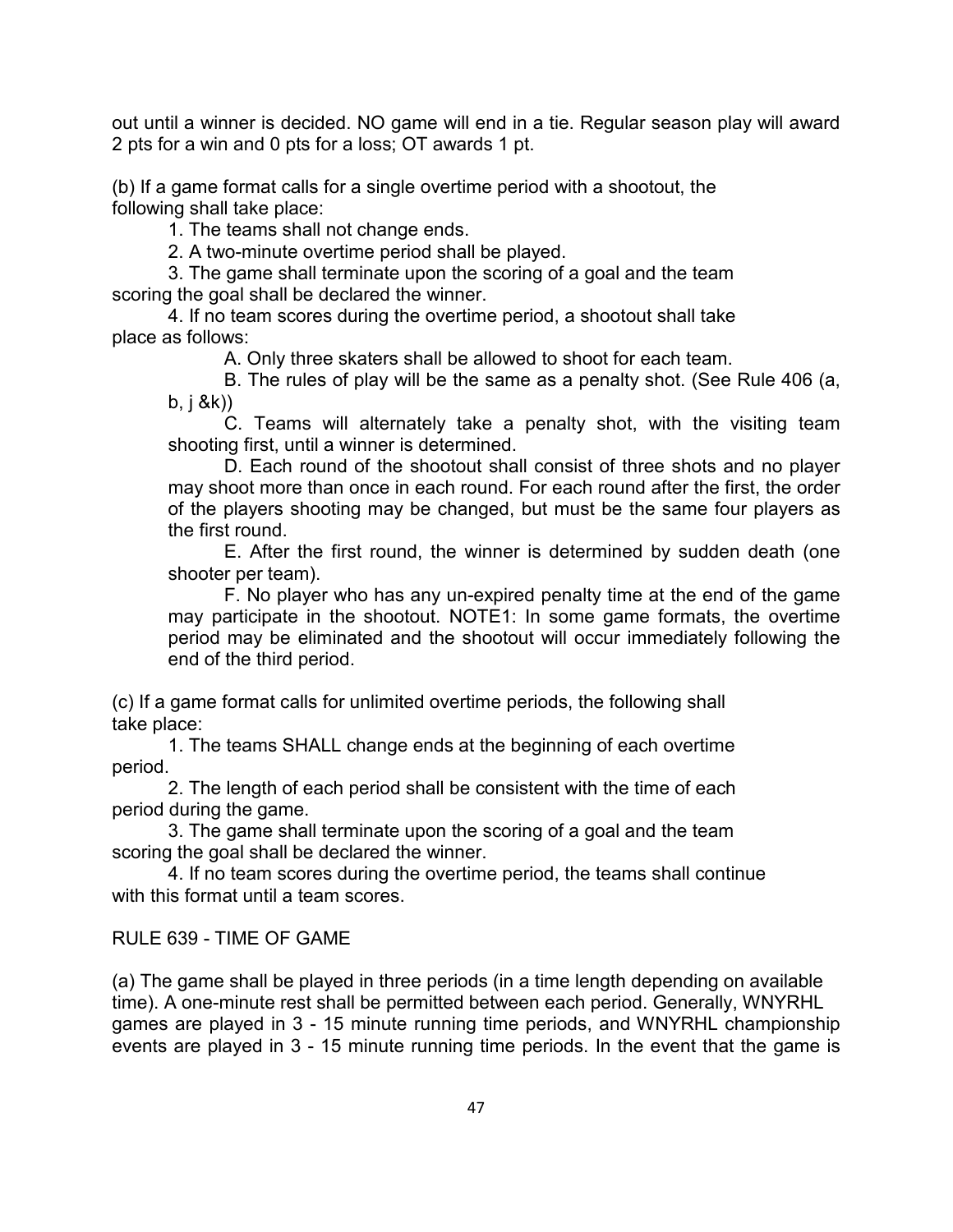tied or within a "one-goal" differential in the last two minutes of the game, the game will go to a "stopped clock" scenario until the goal differential is two or more.

(b) Game time out may be called by the Referees at any time during the game.

(c) Any overtime period shall be considered a part of the game and all un-expired penalties shall remain in force.

(d) The Referees may order the game to be suspended anytime the playing area is deemed to be in an unsafe condition. The game shall remain suspended until such condition is corrected. If any delay occurs during the first period, the Referees shall have the option to begin the second period immediately, without time out for an intermission between periods.

#### RULE 640 - TIME OUTS

(a) A time-out may be called only during a stoppage of play by a player on the floor.

(b) When there is a time-out, the teams may go to the player bench, but penalized players are not permitted to leave the penalty bench. NOTE1: Each team is allowed one time-out per game, thirty-seconds long. A second time-out, by the opposing team, may be called during a stoppage of play only if it is called immediately before the first timeout. Teams may not call their time-out once the teams are ready to take the face-off.

(c) A time-out may not be used to warm up a goaltender.

(d) Any violations of the above rule may result in a two-minute bench minor penalty.

RULE 641 – TRIPPING

(a) A minor penalty shall be imposed on any player who, with his/her stick, knee, foot, arm, hand or elbow, causes his/her opponent to trip or fall. NOTE1: If in the opinion of the Referees a player is unquestionably hookchecking the puck and obtains possession of it thereby tripping the puck carrier no penalty shall be imposed.

(b) Any player who deliberately dives onto the playing surface, except to block a shot, and contacts an opponent causing the player to trip or fall, shall be assessed a minor penalty.

(c) A major penalty shall be imposed on any player who injures an opponent by tripping. This includes but is not limited to the act of "slew footing".

(d) Any major penalty assessed for tripping may include a game ejection or game misconduct penalty at the Referee's discretion.